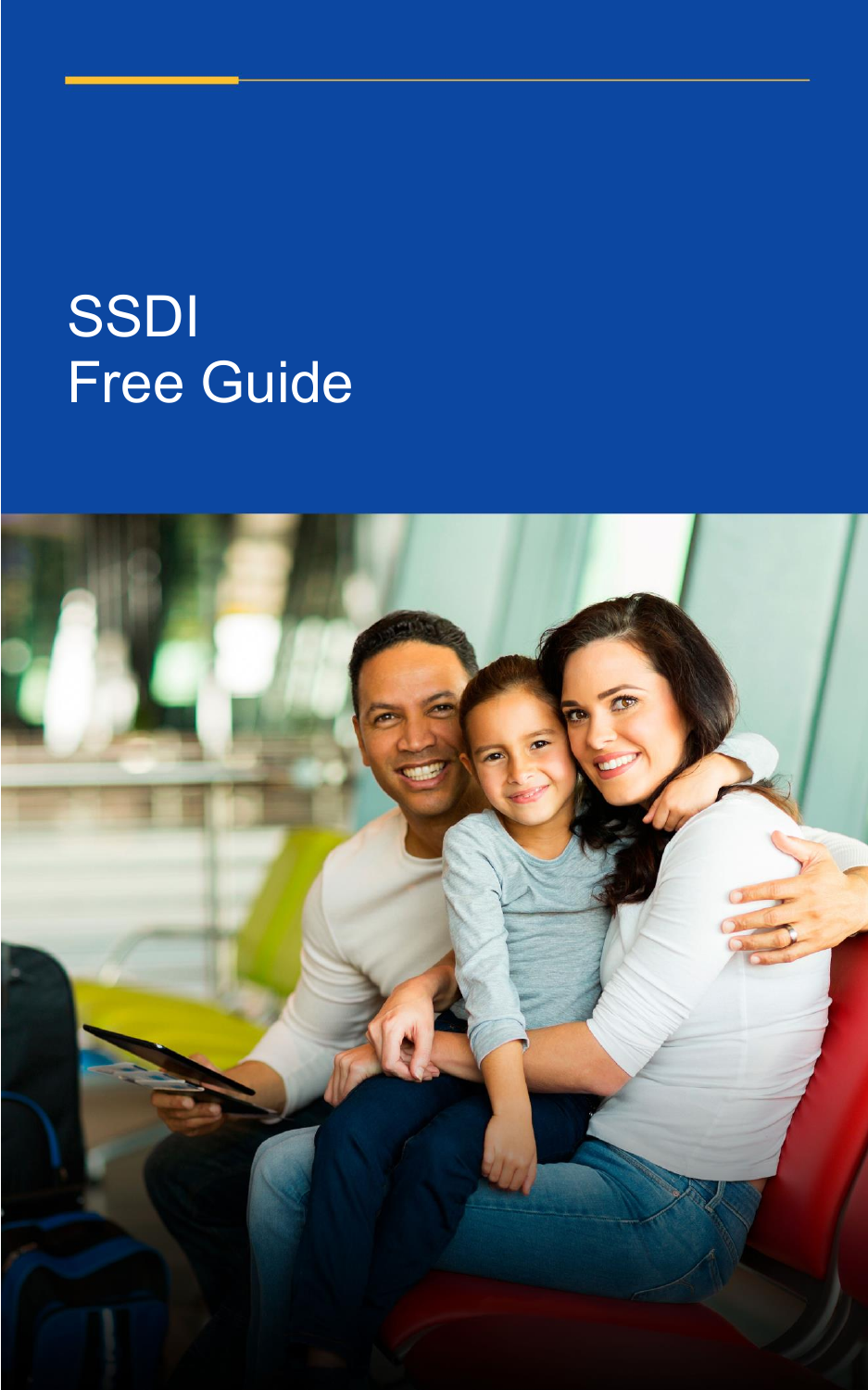### **Table of Contents**

| <b>Social Security Disability Insurance 101</b>           | 04 |
|-----------------------------------------------------------|----|
| Who is eligible for SSDI?                                 | 05 |
| <b>SSDI Benefits for Spouses and</b><br><b>Dependents</b> | 10 |
| <b>SSDI "Child" Benefits</b>                              | 13 |
| <b>SSDI for Service Members</b>                           | 16 |
| How much can you receive in SSDI<br>benefits?             | 18 |
| <b>The SSDI Application Process</b>                       | 24 |
| How to Check the Status of You SSDI<br>Application        | 29 |
| <b>SSDI Disability Determination Process</b>              | 33 |
| <b>SSDI Denial and Appeal</b>                             | 37 |
| Participating in the SSDI Program                         | 40 |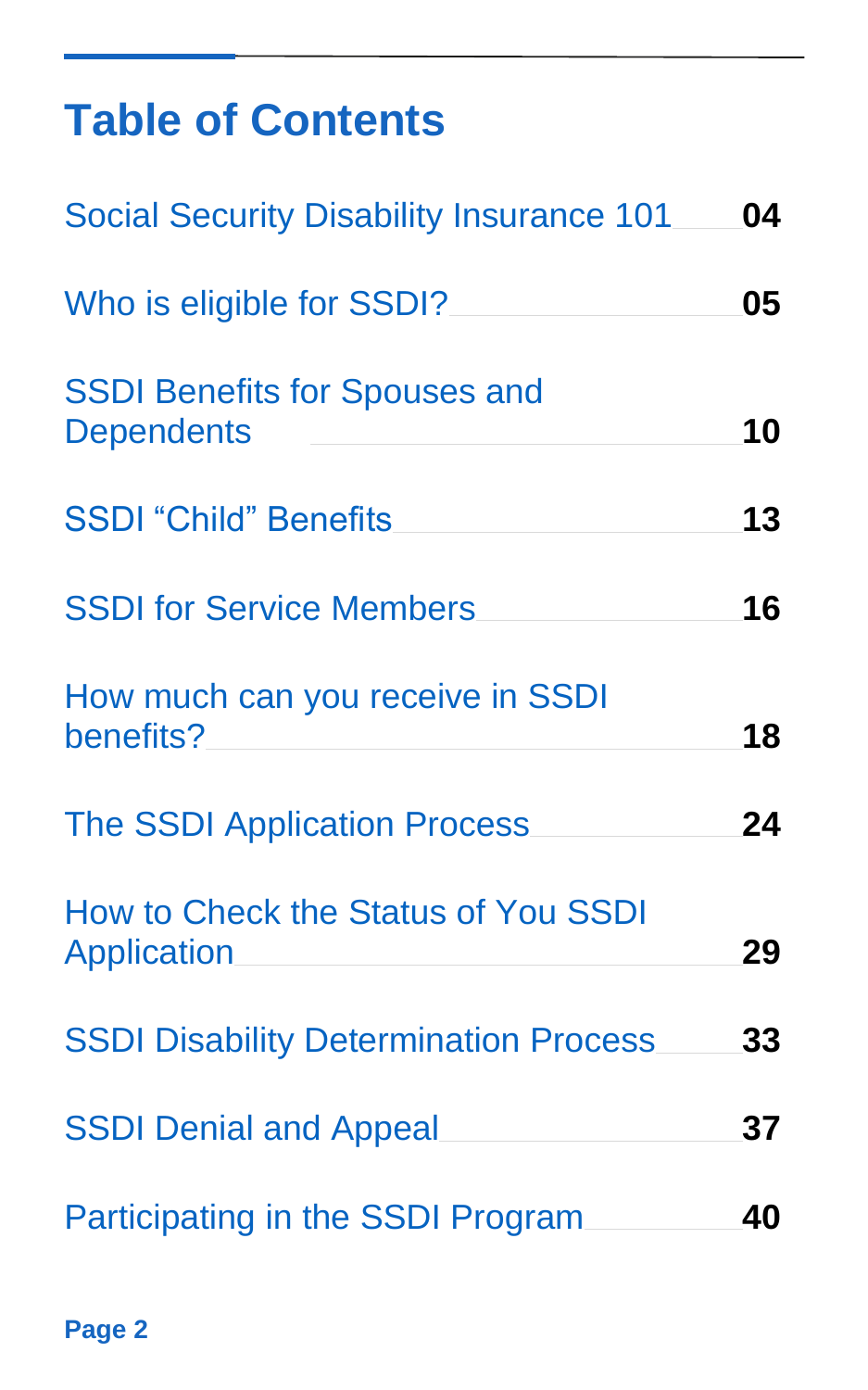| <b>SSDI and Taxes</b>                                   | 45 |
|---------------------------------------------------------|----|
| <b>How Working Impacts Your SSDI</b><br><b>Benefits</b> | 49 |
| <b>Ticket to Work Program</b>                           | 54 |
| <b>SSDI and Medicare</b>                                | 59 |
| <b>SSDI Fraud</b>                                       |    |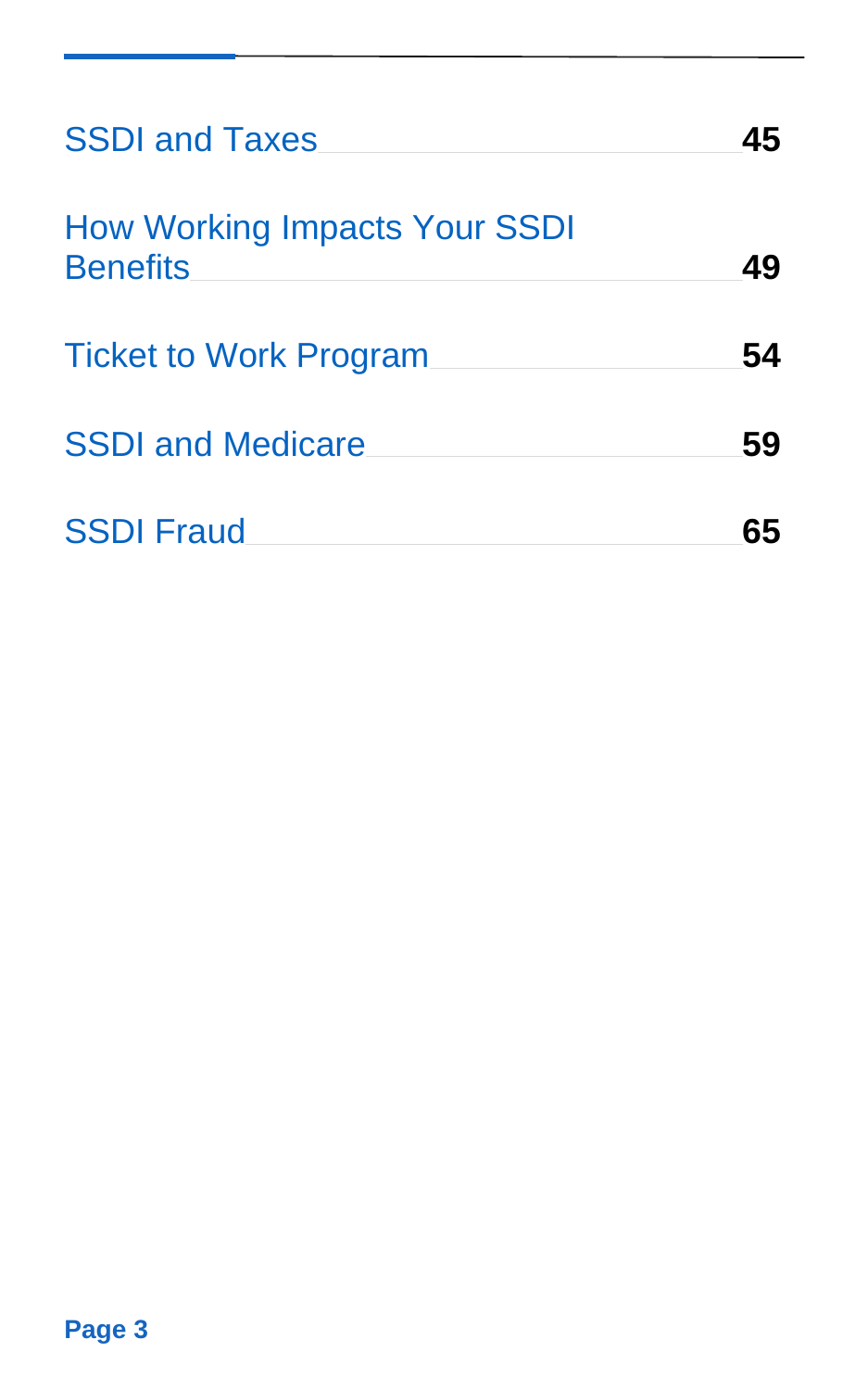# <span id="page-3-0"></span>**Social Security Disability Insurance 101**

Social Security Disability Insurance is a Social Security Administration (SSA) program that helps individuals who can no longer work due to a severe disability, as well as their families. Only those who cannot achieve Substantial Gainful Activity (SGA) can qualify for SSDI.

If you qualify for SSDI, then you can receive financial assistance based on your average earnings over the qualifying years you worked.

#### **How SSDI Works**

SSDI is funded by the Social Security taxes all workers pay. In order to qualify for SSDI, a worker must be so severely disabled as to no longer be able to work. The SSA also requires an SSDI applicant to have worked a certain number of years in order to receive benefits.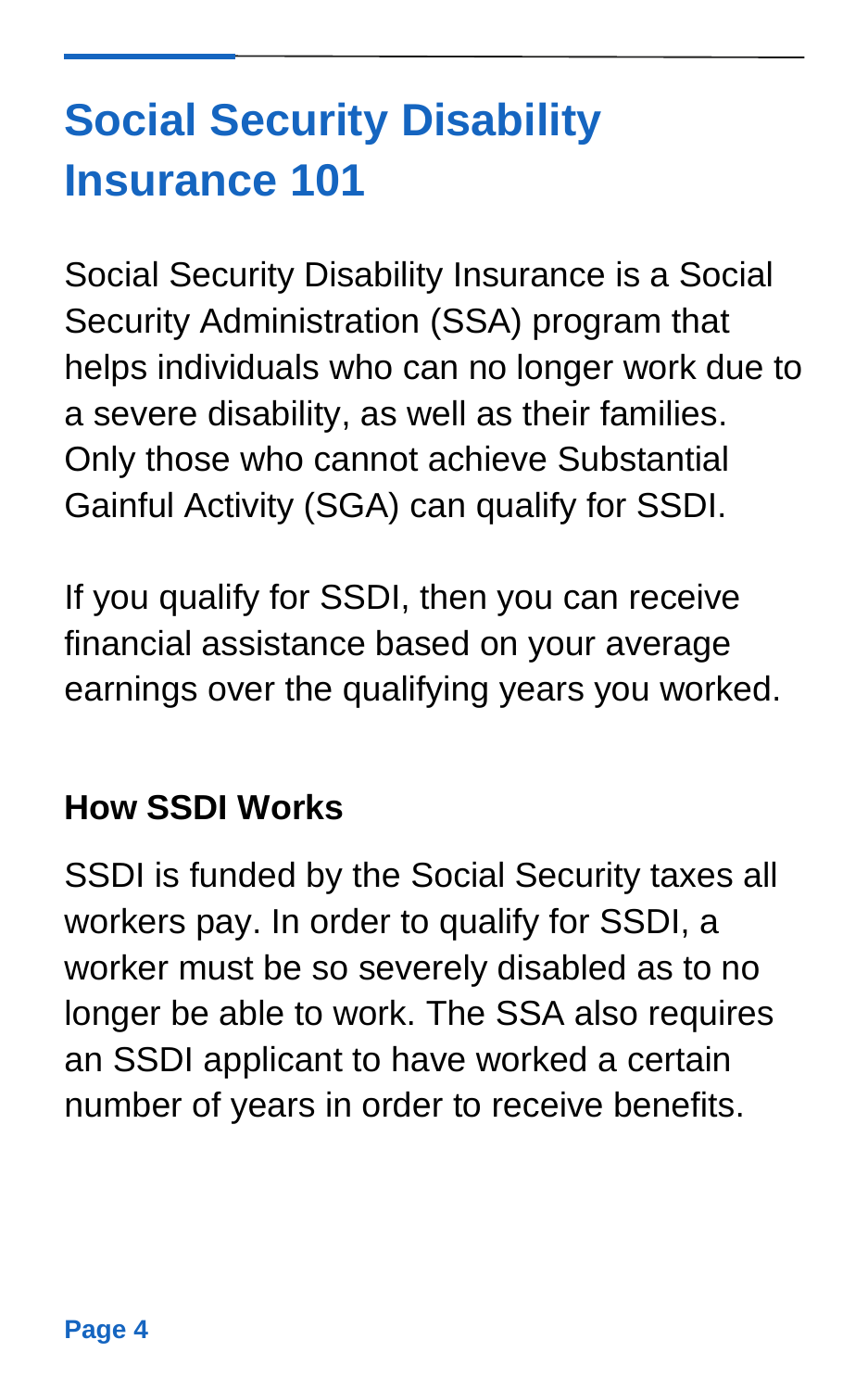## <span id="page-4-0"></span>**Who is eligible for SSDI?**

You must be fully unable to do any substantial work because of your medical condition. Proving this will require details on your previous work, your acquired skills and your education, as well as your medical details from your doctors.

Your medical condition must be expected to last for at least one year or it must have already lasted at least one year. Another factor used in this case is whether or not your medical condition is expected to end in your death.

Click [here](https://www.ssa.gov/disability/professionals/bluebook/AdultListings.htm) for detailed information on each type of impairment approved by SSA as a qualifying disability for SSDI.

The list of qualifying impairments for children is available [here.](https://www.ssa.gov/disability/professionals/bluebook/ChildhoodListings.htm)

### **Maintaining Eligibility**

You will retain your eligibility for SSDI as long as you are still considered to be disabled and

**Page 5**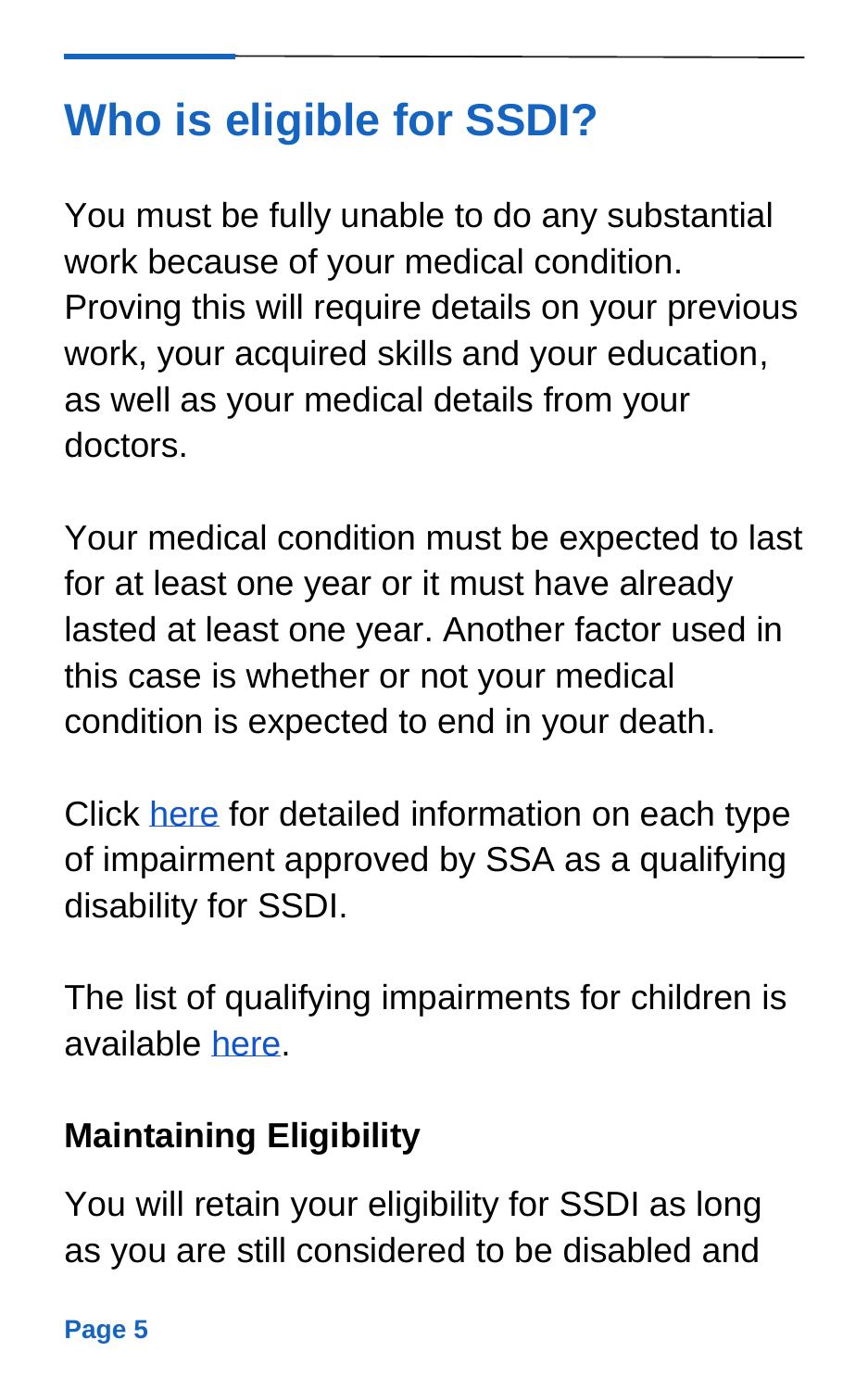incapable of performing substantial work. Your case will be reviewed periodically, based on an initial assessment of your medical condition when you apply.

- If your medical condition is expected to improve, then you will likely be reviewed for continued eligibility within six to 18 months after you begin receiving benefits.
- If it is considered possible for your medical condition to improve, then your case will likely not be reviewed for at least three years after you start receiving benefits.
- If improvement in your medical condition is not expected at all, then your case likely will not be reviewed for at least seven years.

If you begin working while receiving SSDI, which is permitted, then the SSA will review your Substantial Gainful Activity (SGA) to determine whether you are able to meet their standards.

#### **About Work Credits**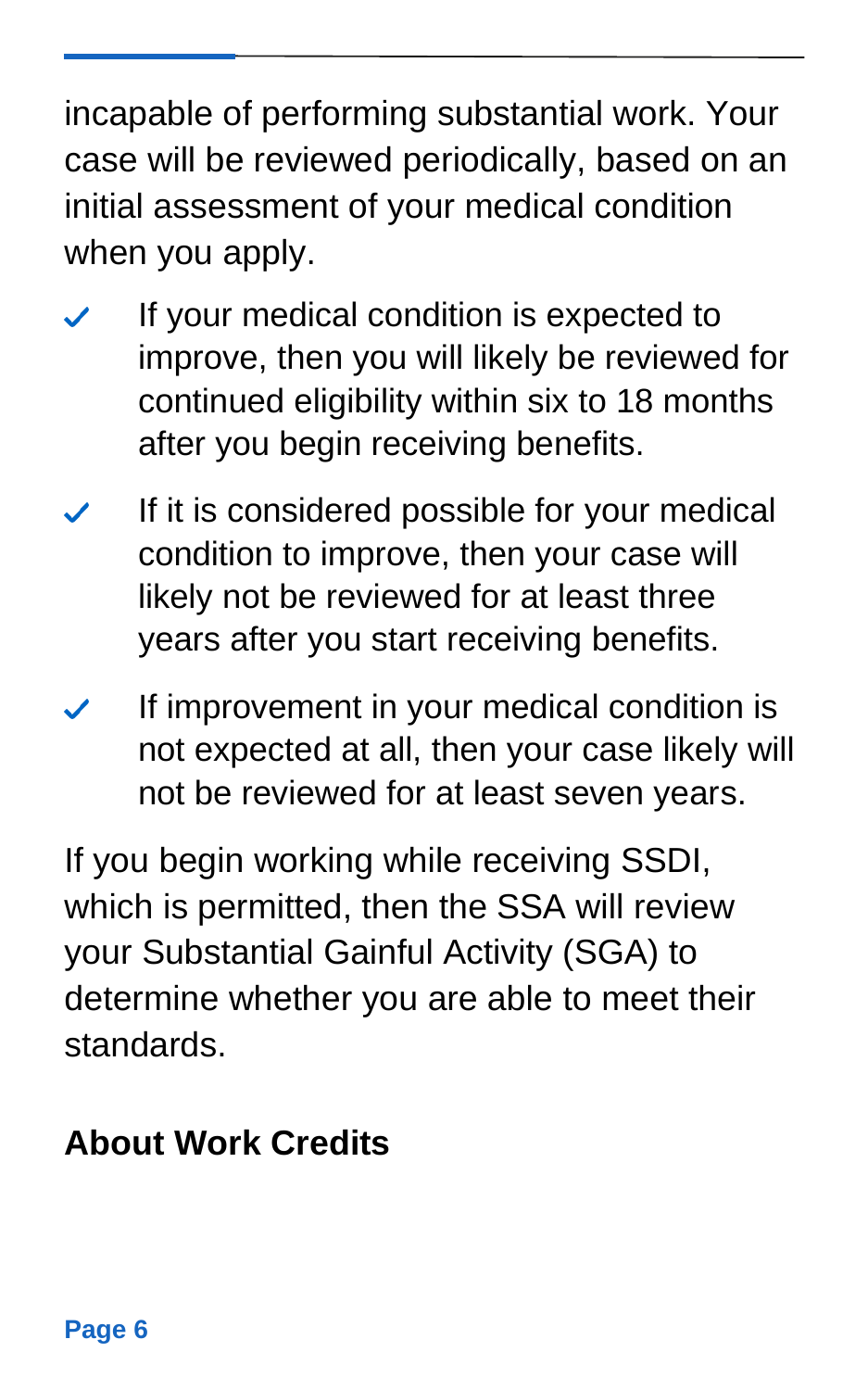Work credits track how long you worked at a job while contributing to Social Security and the total earnings you received. When you work, you earn credits, with a maximum of four credits applied for each full year of work.

Generally, you need 40 credits earned over 10 years in order to qualify for Social Security retirement benefits.

These work credits are calculated by the earnings you received. For example, in 2018, you would have earned one work credit for every \$1,320 you earned in wages or in selfemployment income.

For younger workers seeking SSDI, the following credits are required:

- **Younger than 24 years of age:** If you earned six credits in the three-year period leading up to your disability, then you might qualify.
- **24 to 31 years of age:** If you earned credits for working at least half of the time between

**Page 7**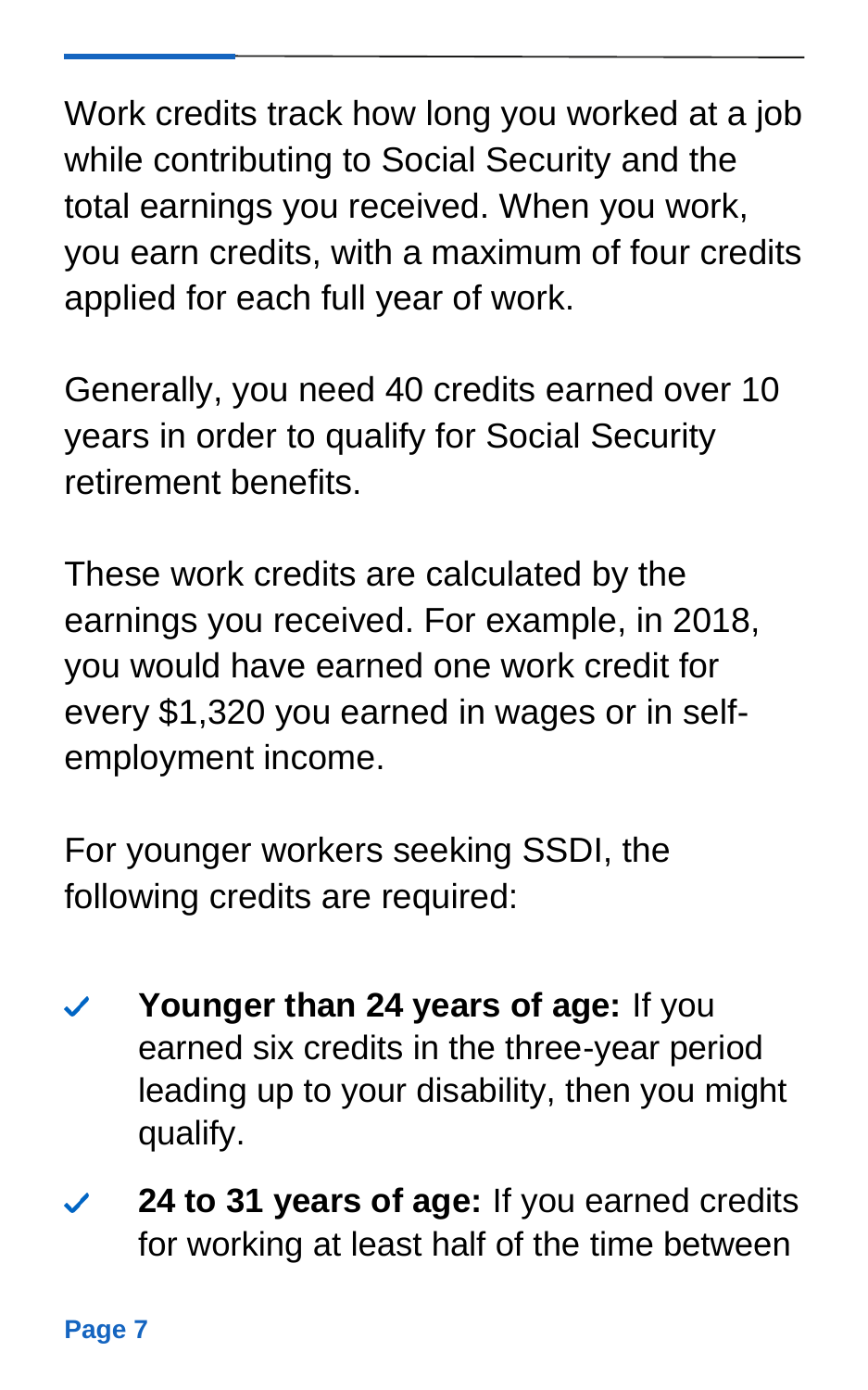when you were 21 years old and when you became disabled, then you could qualify.

- **31 through 42 years of age:** You must have earned 20 credits.
- **43 through 61 years of age:** Beginning when you turn 43 years old, add one credit per year on top of the base 20 credits.
- **62 years of age and older:** You must have earned 40 credits to qualify for SSDI at this point.

### **Alternative Options for Eligibility**

- If **you have never worked** because you were financially supported by a spouse or parent and you are disabled, then you might still be able to qualify for SSDI benefits.
- If you are **at least 62 years of age** and your spouse is receiving disability benefits, then you can also qualify.
- Even if you are divorced, **if you were married** for at least 10 years and your exspouse has been receiving disability benefits, then you might also qualify.

Review the exact qualifications [here.](https://www.ssa.gov/planners/retire/divspouse.html)

#### **Page 8**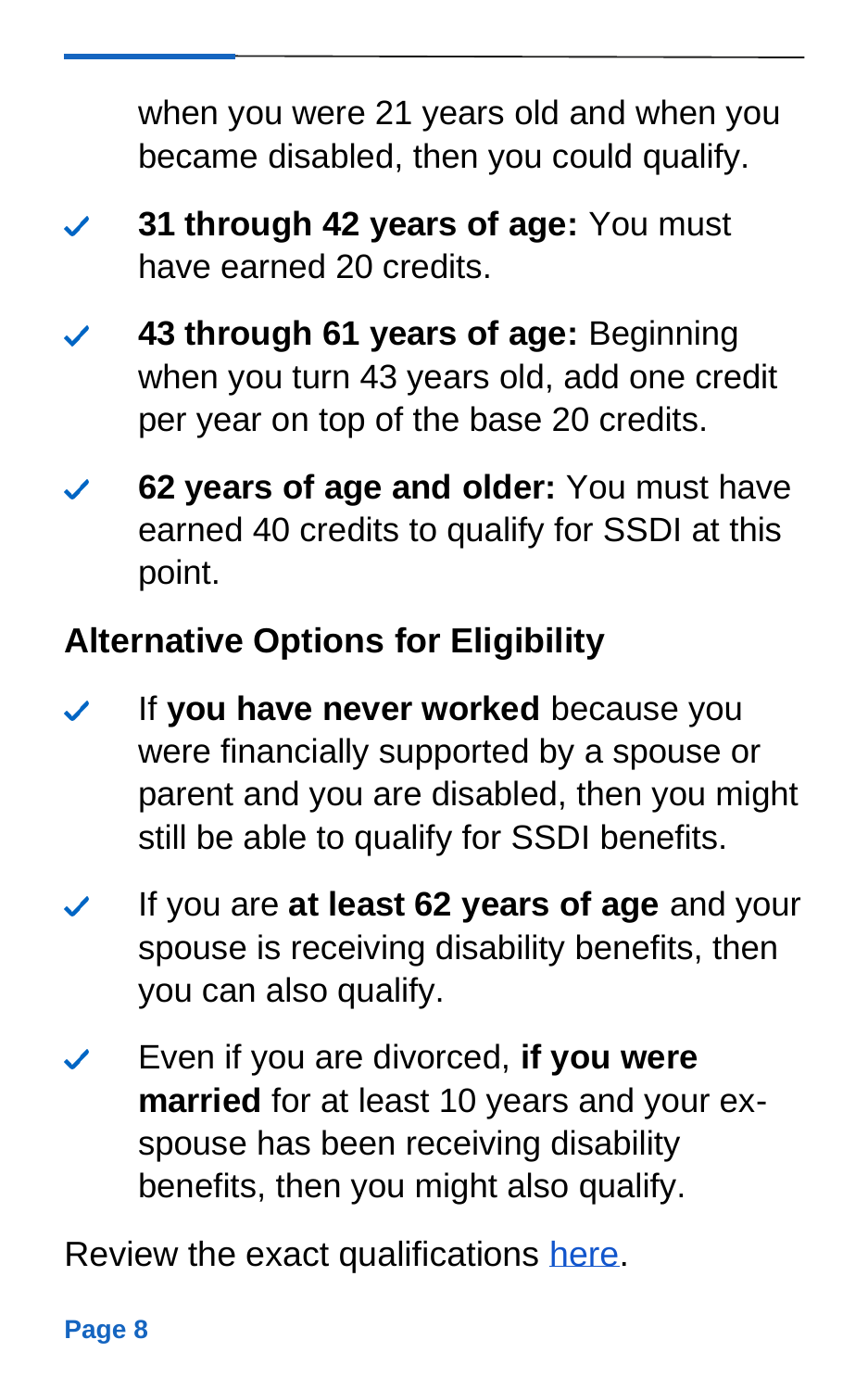If you are a **surviving spouse**, then you might also qualify to receive benefits based on your spouse's work credits. Review the full details [here.](https://www.ssa.gov/planners/credits.html#h4)

#### **Other Details Affecting Eligibility**

You cannot be eligible to receive benefits until the mandatory five-month waiting period ends after your date of disability.

If the SSA finds that you were entitled to payments prior to your application, then you can receive up to 12 months of back payments.

There is a cap to what you can earn while still receiving benefits. In 2018, that cap was \$1,180 per month. If you are completing a Trial Work Period, then that cap is \$850 per month.

You must report any and all earnings to the SSA. Any earnings you receive will be compared with the current cap at that time.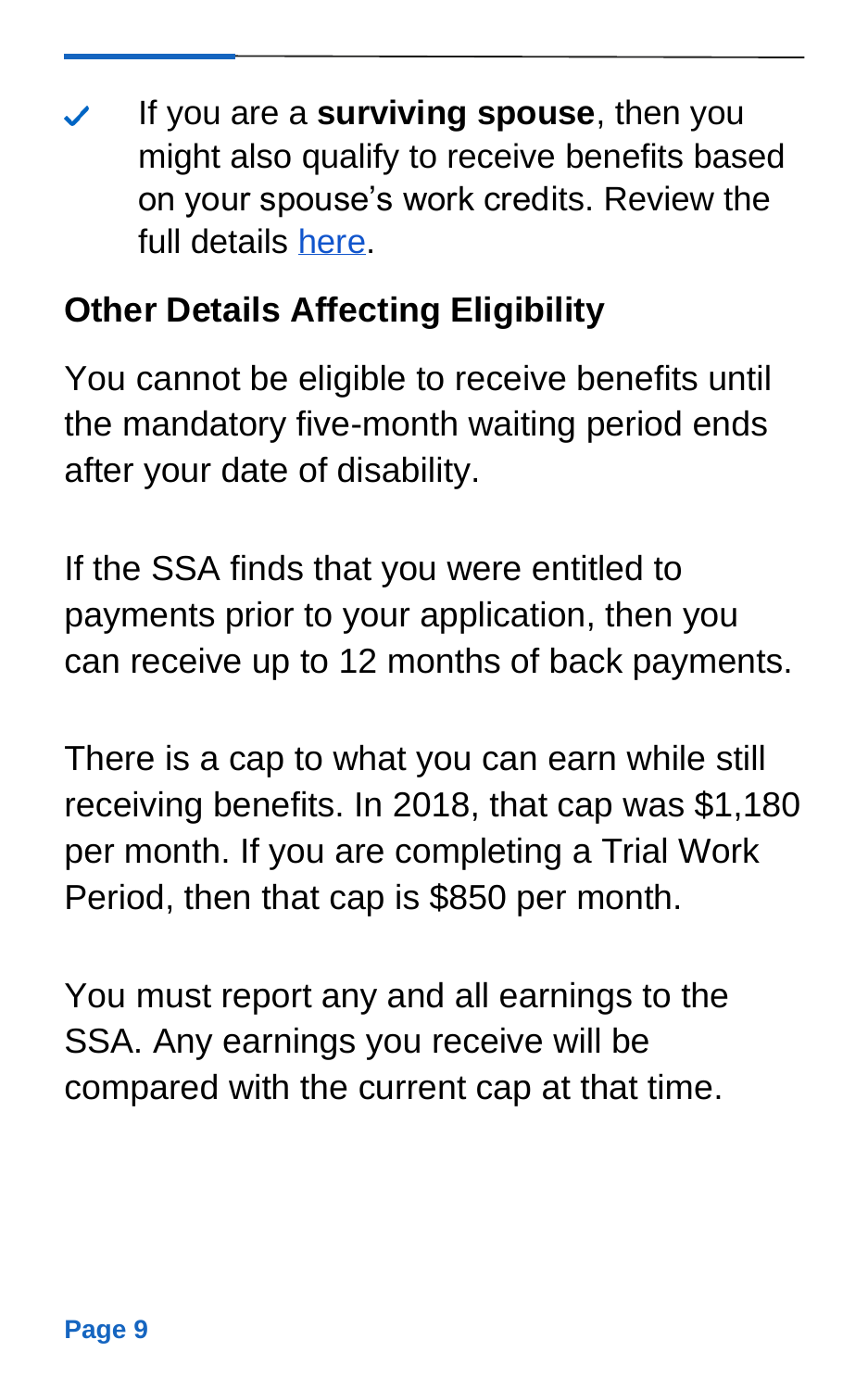# <span id="page-9-0"></span>**SSDI Benefits for Spouses and Dependents**

#### **SSDI Benefits for Spouses**

When a spouse also applies for benefits, he or she will have to supply details on the date of the current marriage and any previous marriages. A marriage certificate might be required as proof. A family member is generally allowed to collect up to 50 percent of your benefit amount.

For your spouse to qualify, he or she must be at least 62 years of age. If you are caring for the child of an SSDI beneficiary, then there is no age limit for you to receive benefits.

If the retirement pension that you can receive is not through Social Security, then your benefits amount as a spouse will be reduced accordingly. Any spouse benefits you receive will not impact or take away from the amount your SSDI beneficiary spouse is entitled to receive.

#### **SSDI Benefits for Children**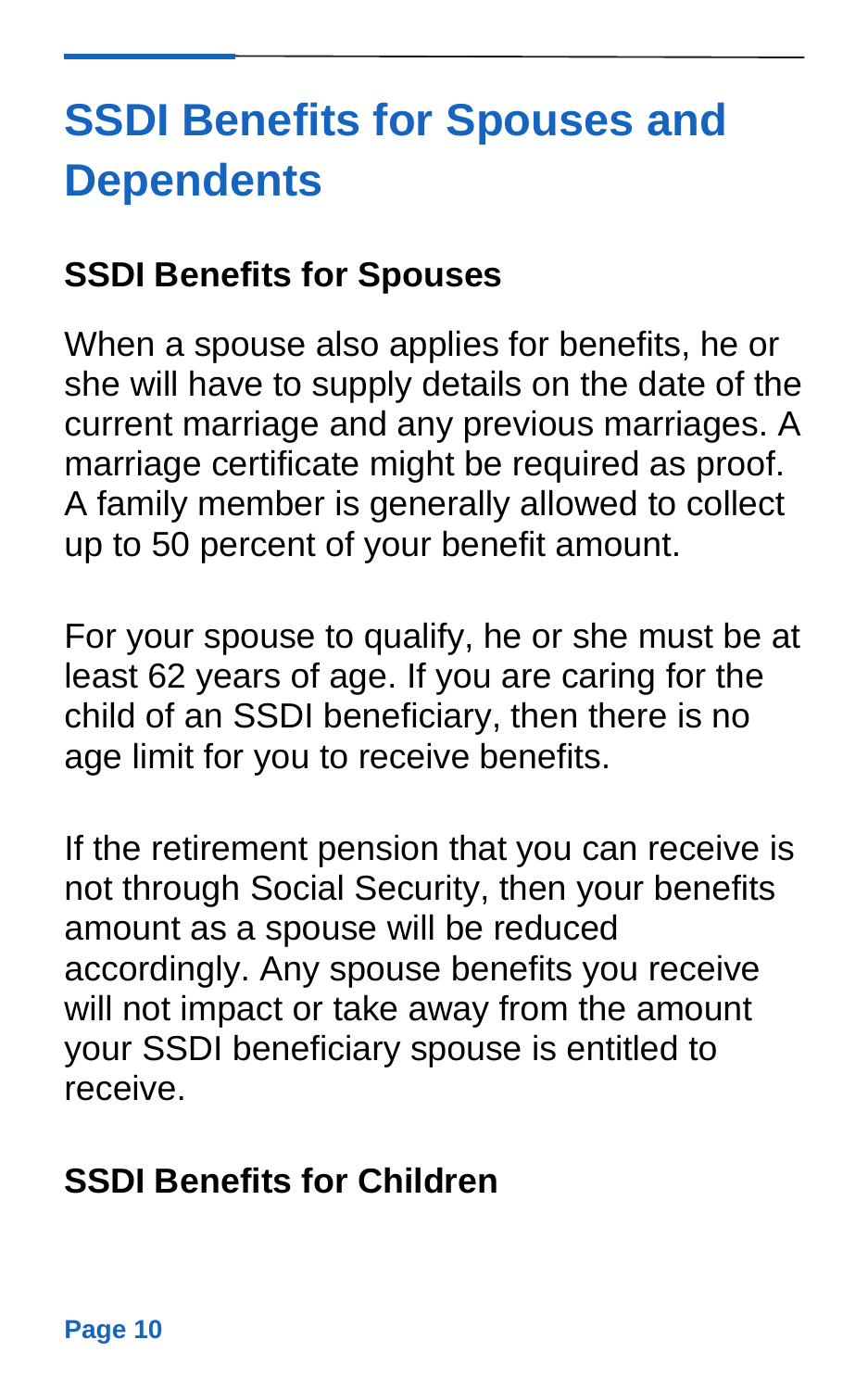Benefits for children typically end when they turn 18 years of age unless they are studying full time in grade school school, in which case benefits can continue until they turn 19 years of age. Another exception to benefits ending is if the adult child is disabled and became disabled before turning 22 years of age.

A child application will require a birth certificate as proof of age and relation to the beneficiary. As per the SSDI standards, a child can be a biological child, a stepchild, an adopted child or even a grandchild or step-grandchild.

#### **SSDI Benefits for Divorced Spouses**

Ex-spouses could be entitled to benefits under the following circumstances:

- The marriage must have lasted at least 10 years or your ex cannot claim any benefits at all.
- The ex-spouse cannot have remarried if he  $\checkmark$ or she wants to claim benefits.
	- The only exception for this is if the subsequent marriage has ended by death, divorce or annulment.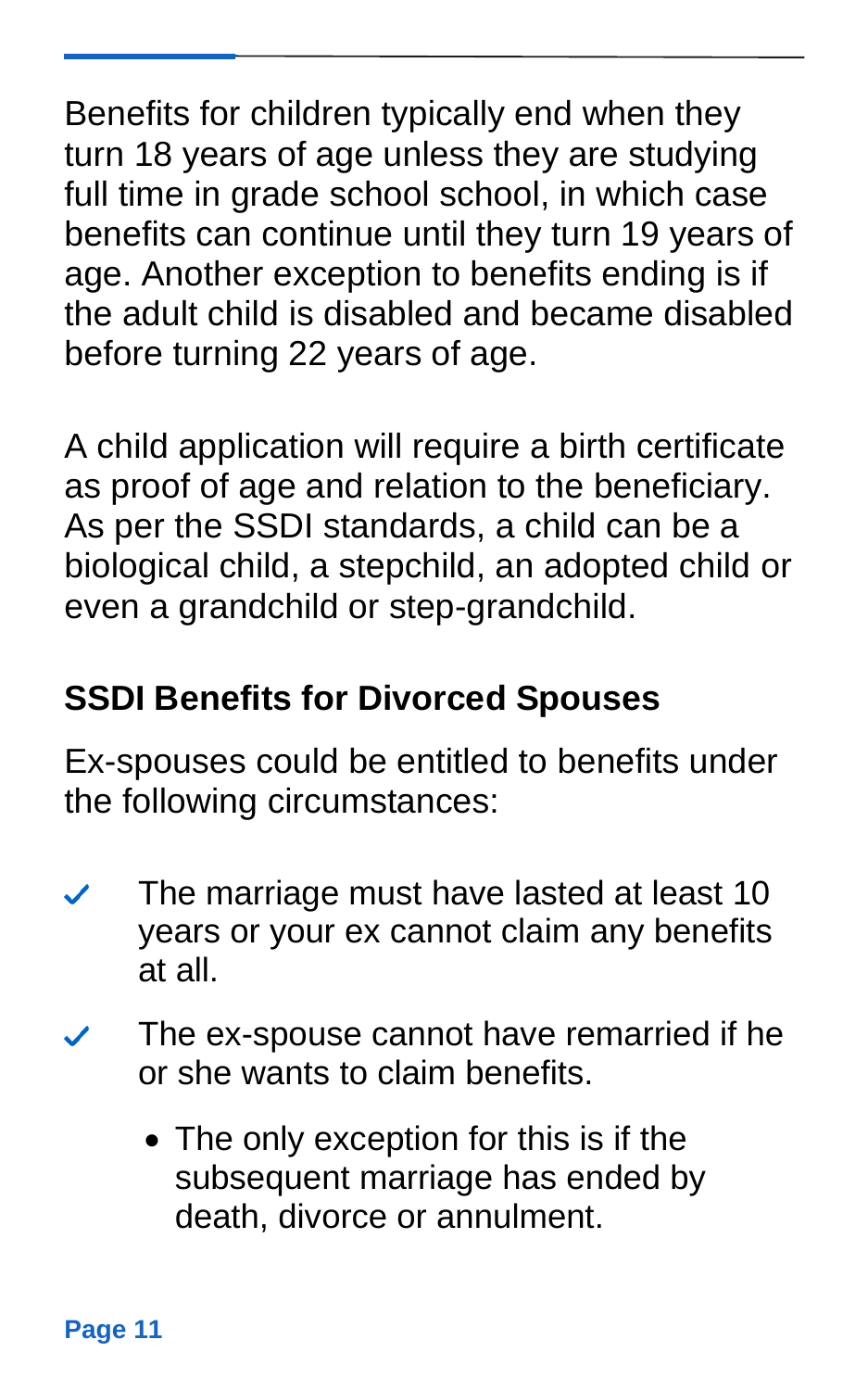The ex-spouse must be at least 62 years of age.

An ex-spouse can receive up to 50 percent of the disability benefit. Whether or not an exspouse receives benefits based on your SSDI beneficiary status, there is no impact or reduction of your benefits. Your family total limit will also not be impacted by an ex-spouse receiving any benefits.

#### **SSDI Survivors or Widows Benefits**

To claim survivor benefits, the deceased family member must have earned work credits before dying.

If you are a widow or widower with a disability, then you might be eligible to obtain benefits based on your deceased spouse's Social Security record for earnings. You must be between 50 and 60 years of age and your medical condition must meet the SSA definition of a qualifying disability, and that disability must have begun before or within seven years of your spouse's death.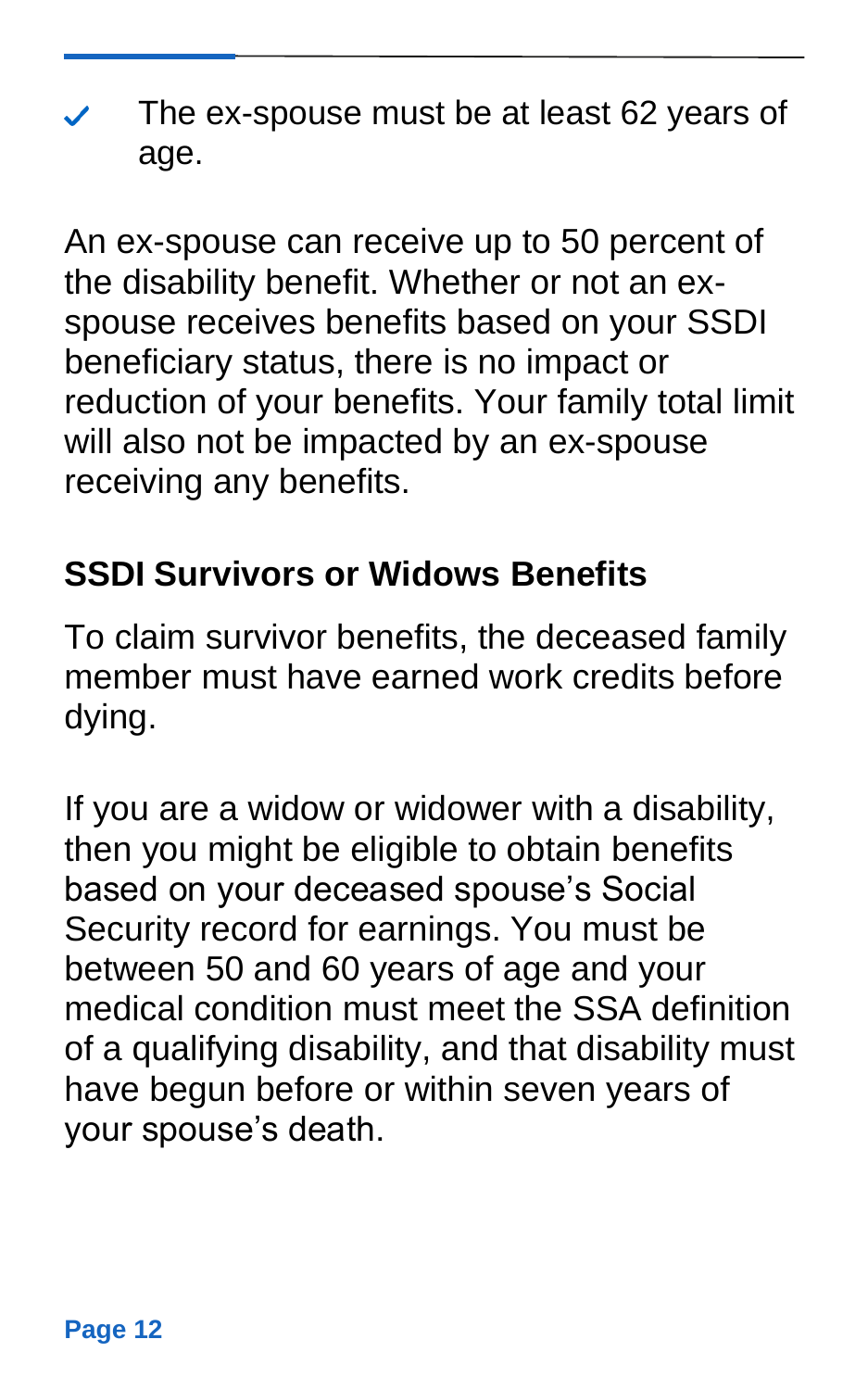## **SSDI "Child" Benefits**

The Social Security Disability Insurance program includes Child Benefits for adults who became disabled before turning 22 years of age. These benefits are paid through the parent's Social Security earnings. The SSDI Child Benefit can only be paid when the parent is drawing Social Security retirement or disability benefits.

#### **How does the Child Benefit work?**

If you have a child who is younger than 18 years of age, then that child's disability status does not impact his or her status as your dependent. However, once that child turns 18 years of age, those dependent benefits will stop unless the child is a full-time student and the benefits can then continue until 19 years of age instead.

If your child is disabled and will be cut off as your dependent upon turning 18 years of age,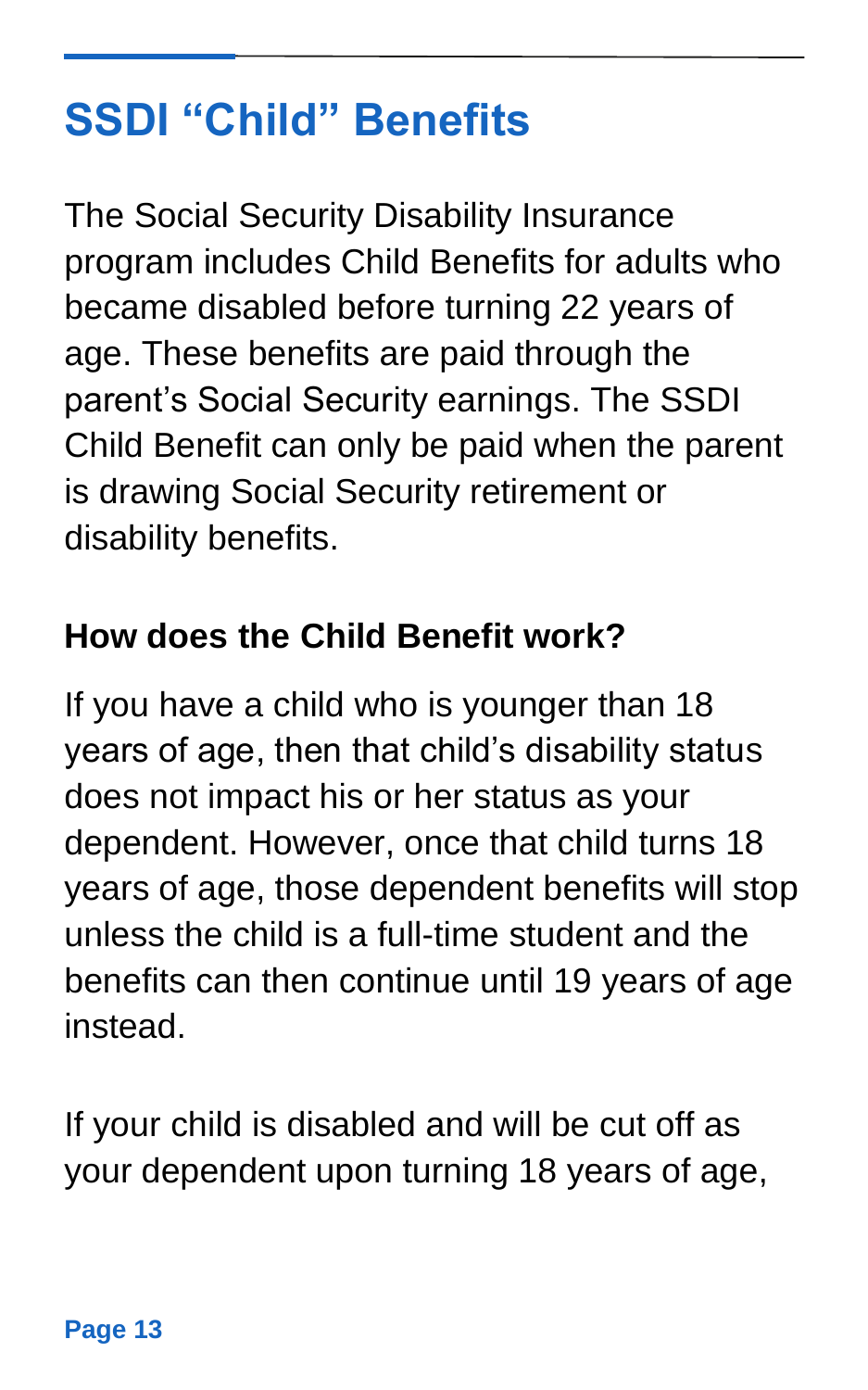then you must make the transition to an SSDI Child Benefit for your child.

### **What qualifies as a disability for an adult child?**

The adult list of impairments set by the SSA will be applied to your child, so be sure to review those options [here](https://www.ssa.gov/disability/professionals/bluebook/AdultListings.htm) and see if your child's medical condition or conditions are included within the list.

### **Maintaining Eligibility**

To maintain eligibility, the qualifying disability must still impede the child's ability to complete substantial work.

An SSDI beneficiary is allowed to work, but there is a maximum cap to monthly earnings. For 2018, that cap was \$1,180 for most beneficiaries. Beneficiaries must report any and all work they complete.

If an SSDI Child Benefit recipient gets married, then this can affect his or eligibility to receive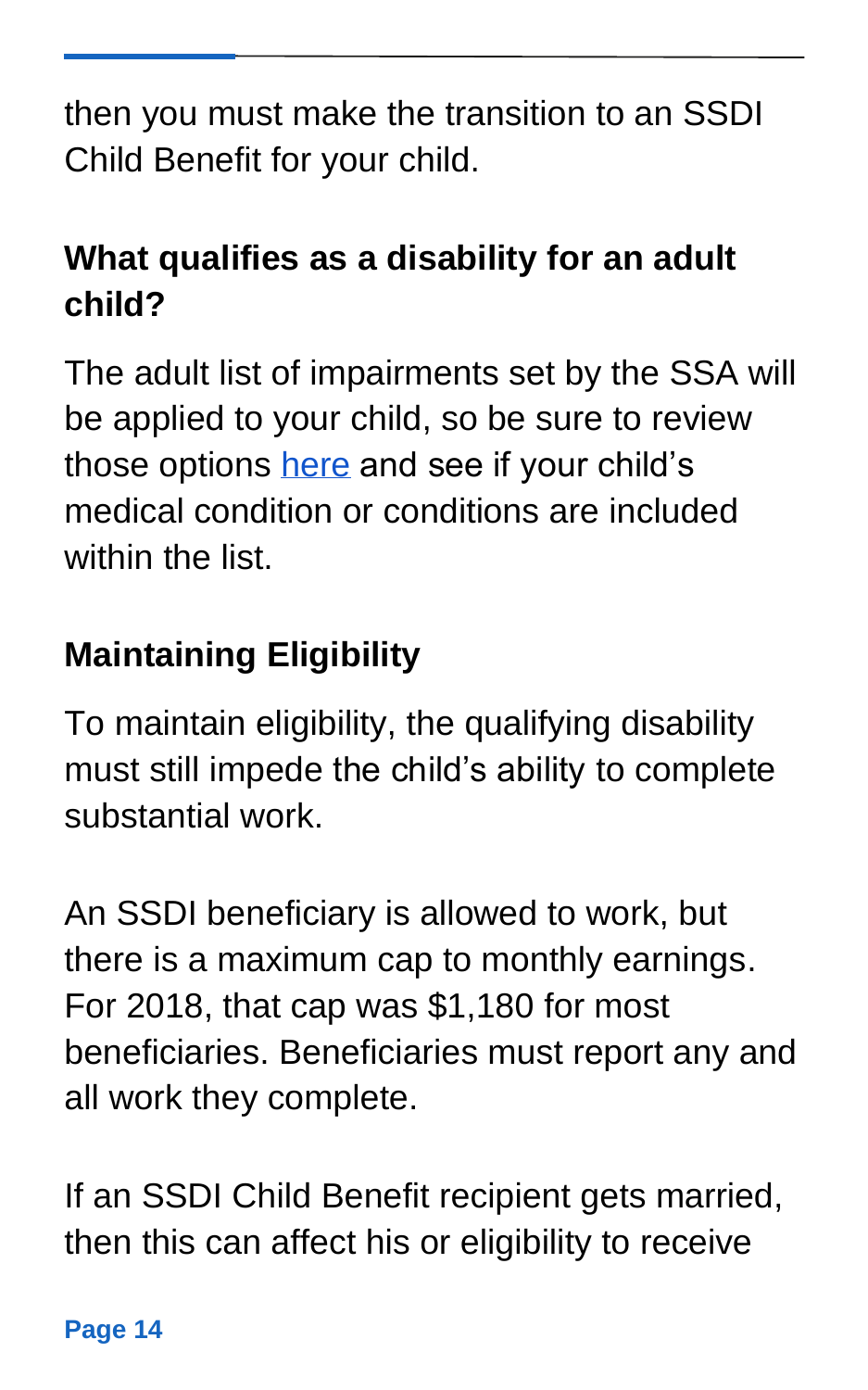benefits. The marriage might not impact eligibility if the spouse is also receiving Social Security benefits due to disability. It is best to consult with the local Social Security office directly for advice in this situation.

#### **The Amount You Might Receive**

Disability Insurance benefits are based on your Social Security record of earnings. You can receive up to 80 percent of your SS earnings in benefits. Each family member is potentially eligible to receive up to 50 percent of your disability benefit amount.

While the exact amount will vary, typically your family can receive between 150 and 180 percent of your disability benefit. If your total benefits amount exceeds your permitted family limit, then the benefits of your family members will be reduced as needed.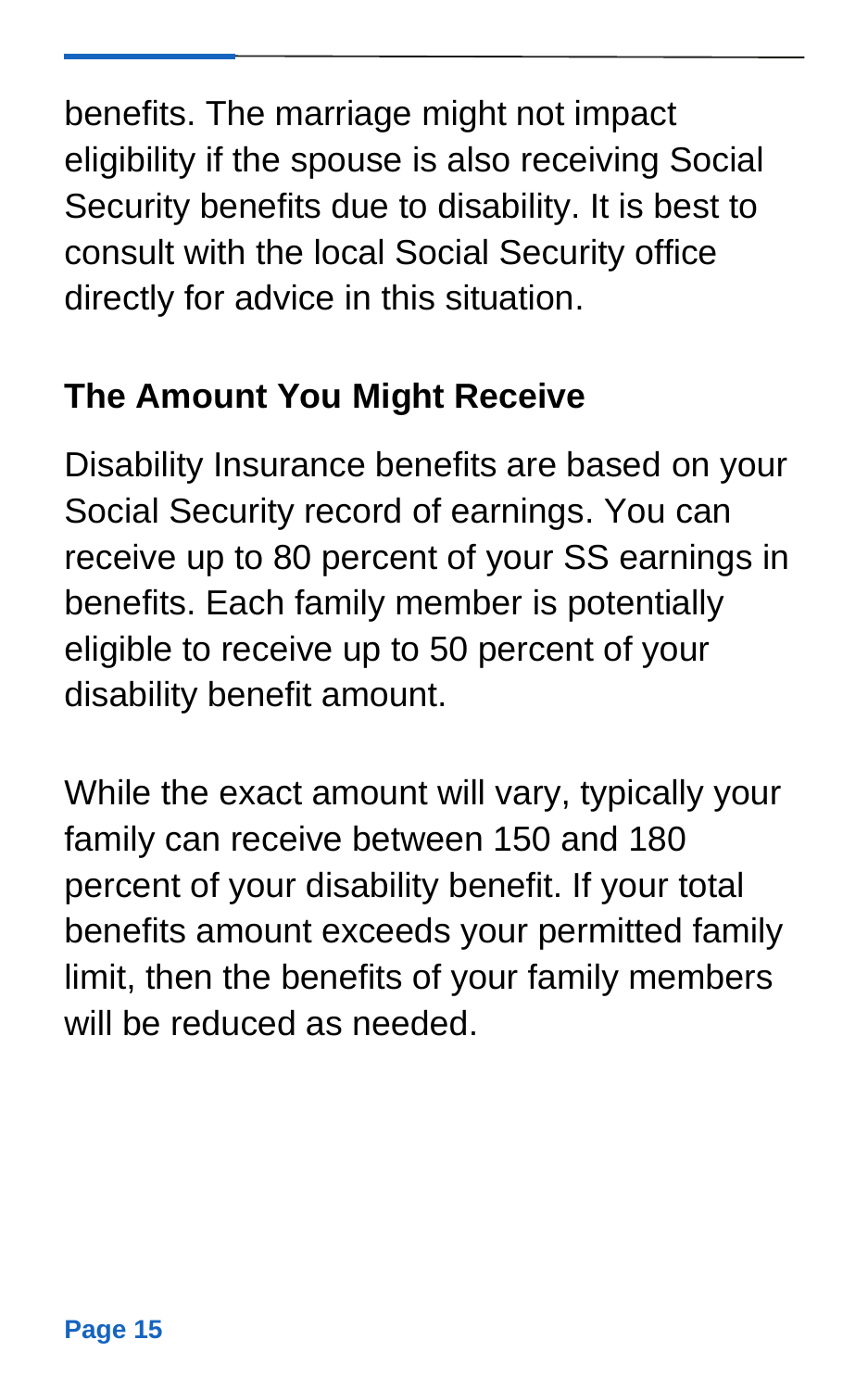### <span id="page-15-0"></span>**SSDI for Service Members**

Veterans who receive Veterans Affairs disability benefits may receive SSDI along with their VA pay.

### **How do I qualify for SSDI?**

Service members must meet the same eligibility requirements as civilians to receive SSDI benefits.

#### **Can I get VA disability payments and SSDI at the same time?**

The Social Security Disability Insurance program is separate from the Department of Veterans Affairs disability program. Veterans must apply to each program separately.

#### **How Tricare Affects Medicare for SSDI Recipients**

Veterans who receive SSDI benefits are also eligible for TRICARE and Medicare. TRICARE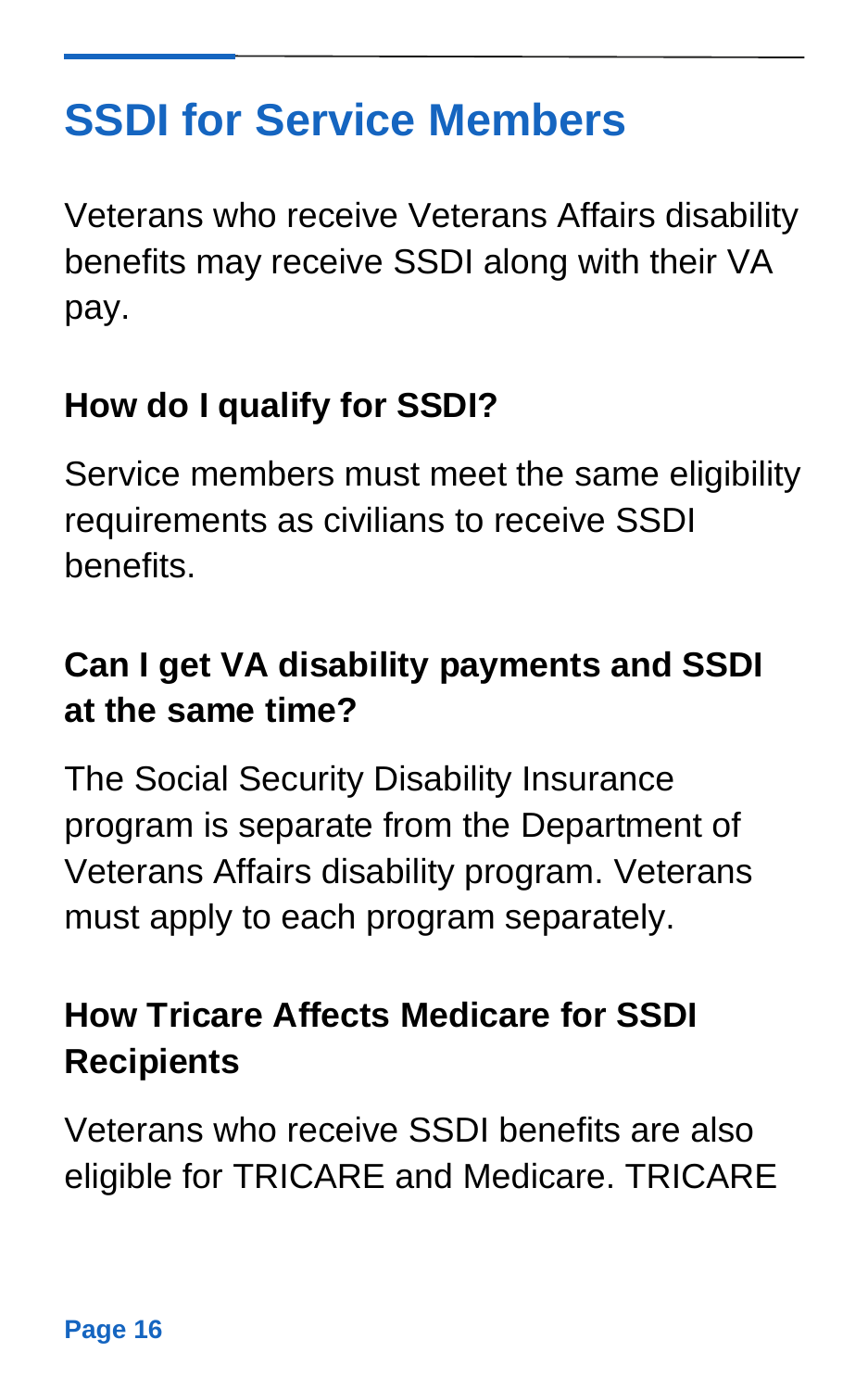is the U.S. health care program for qualifying military personnel, their families and retirees.

Medicare, on the other hand, is a U.S. health care program for individuals who meet certain age and disability requirements.

#### *Active Duty Service Members*

Active duty service personnel who are also entitled to Medicare Part A and Medicare Part B must use TRICARE as the primary payer for medical bills.

#### *Retired Service Members*

Retired service members who are eligible for Medicare Part A and Medicare Part B must use Medicare as the primary payer for their medical bills.

#### **Does my spouse or child qualify to receive SSDI benefits?**

The same eligibility requirements apply to veteran and civilian spouses and children.

#### **Page 17**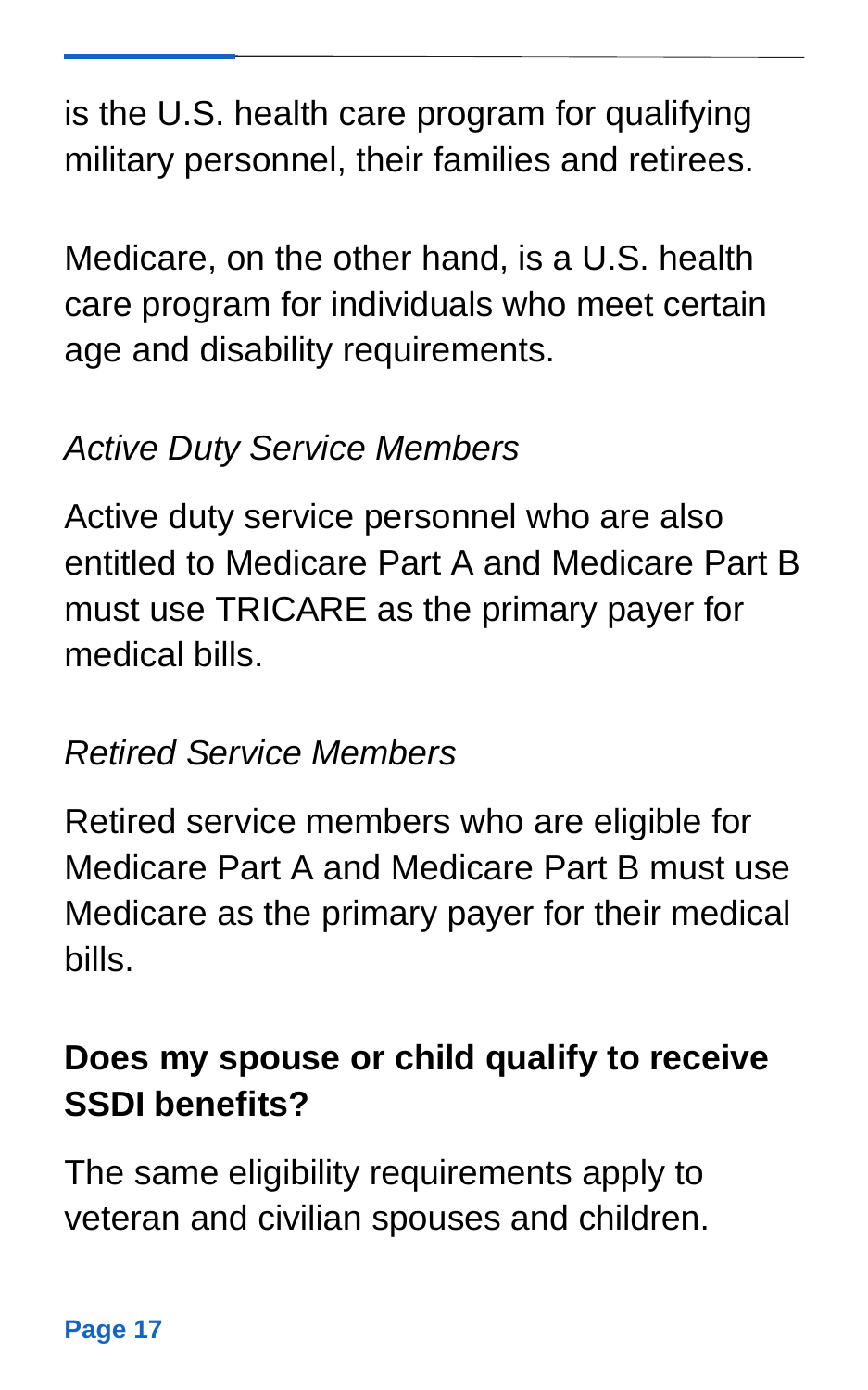## <span id="page-17-0"></span>**How much can you receive in SSDI benefits?**

The SSA looks at a person's work history to determine if he or she has enough work credits to qualify for a benefit payment.

Next, the SSA calculates the average monthly earnings the individual has earned before the onset of his or her disability. Generally, the longer the work history, the higher the benefit amount.

#### **Work Credits and SSDI**

A person earns work credits based on the amount of money they earn each year. In 2018, the SSA awarded one credit for each \$1,320 of earnings. The maximum credits a person can earn per year is four.

#### **How Work Credits Affect SSDI Payments**

Workers need to have earned enough credits to qualify for a disability payment. If a person does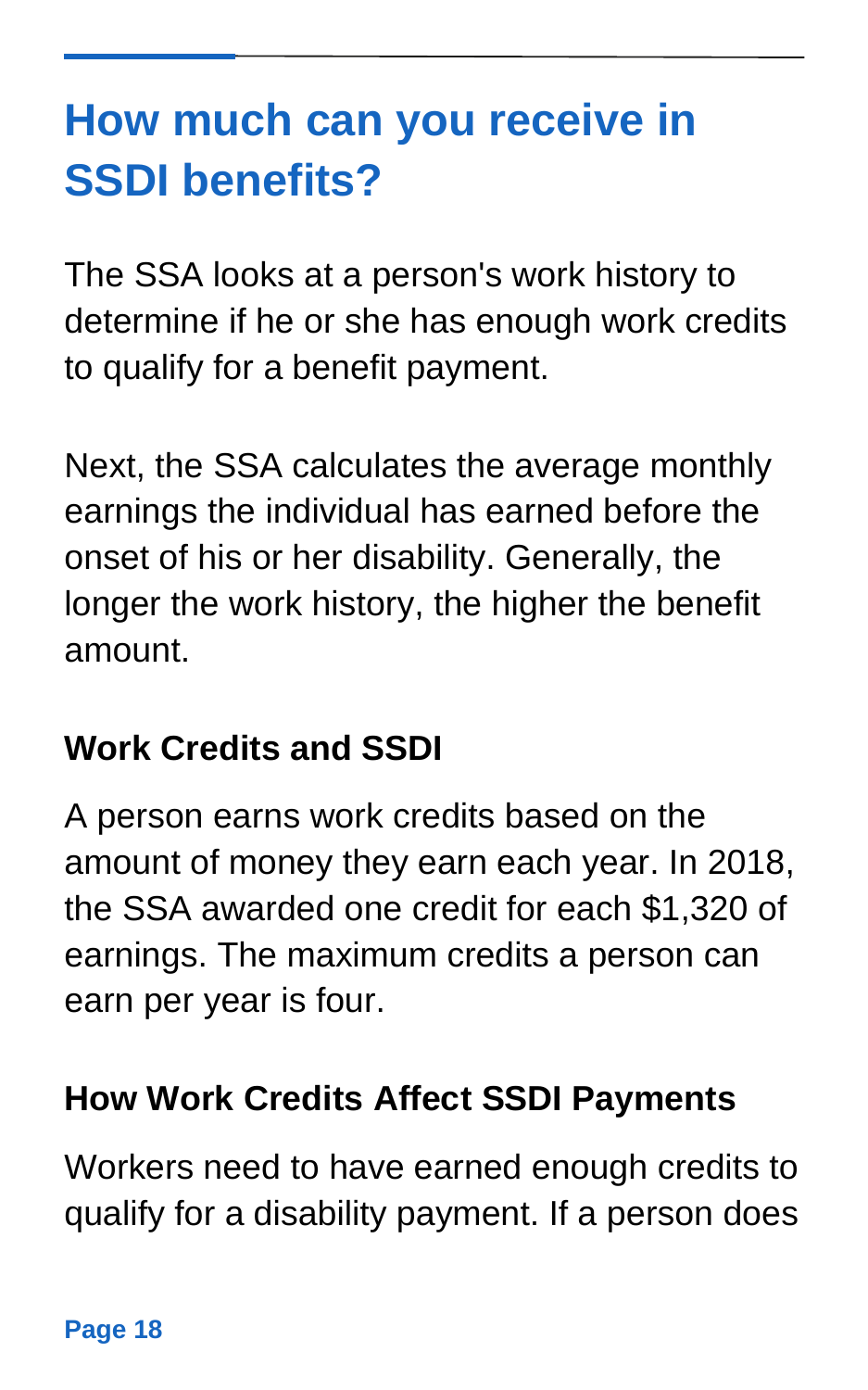not have enough credits, then he or she does not qualify for SSDI.

#### **How do I earn work credits?**

The individual must have worked for an employer that participated in the Social Security program and withheld the required amount of Social Security taxes for the employee.

#### *Self-Employed Individuals*

Self-employed individuals earn work credits the same as employees do, meaning they receive one credit for every \$1,320 earned. These selfemployed individuals may not earn more than four credits per year.

#### *Service Members*

Service members also earn credits in the same manner as a civilian. The SSA may record extra earnings for certain periods of active duty:

Service from **1957 to 1977** = additional \$300 in earnings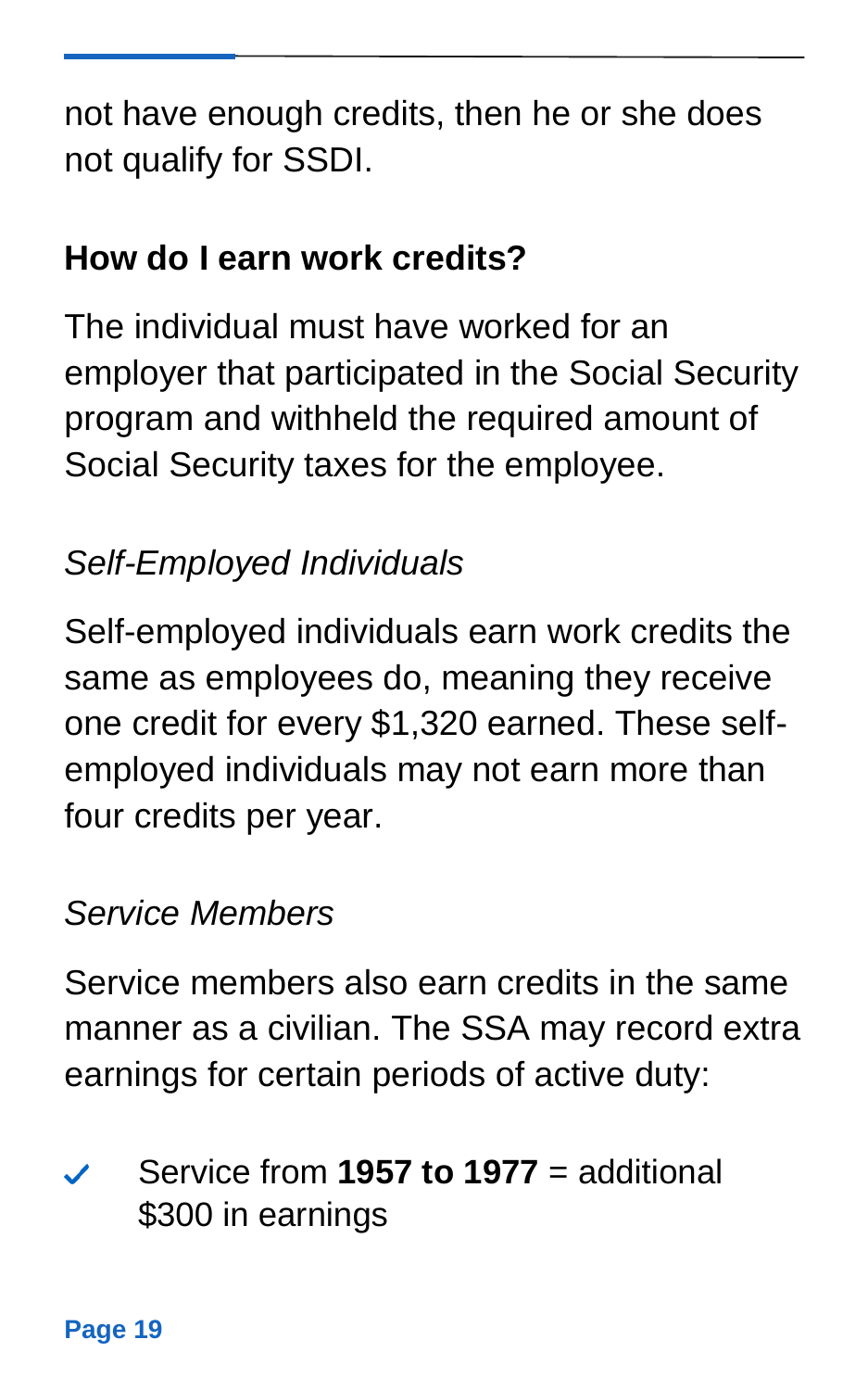Service from **1978 through 2001** = additional \$100 pay for every \$300 of earnings

#### **How many work credits do I need to get SSDI?**

The number of credits needed to get disability payments depends on how old a beneficiary is when he or she becomes disabled.

- Anyone who becomes disabled **before 24 years of age** needs one-and-a-half years of work and six credits to qualify. The credits must be earned in the three years before becoming disabled
- Anyone who becomes disabled **between 24 and 30 years of age** must have earned credits for half of the time between 21 and the time they became disabled.
- Individuals who become disabled at **31 years of age or older** needs at least 20 credits to get benefits. The credits must be earned in the 10 years immediately before they became disabled.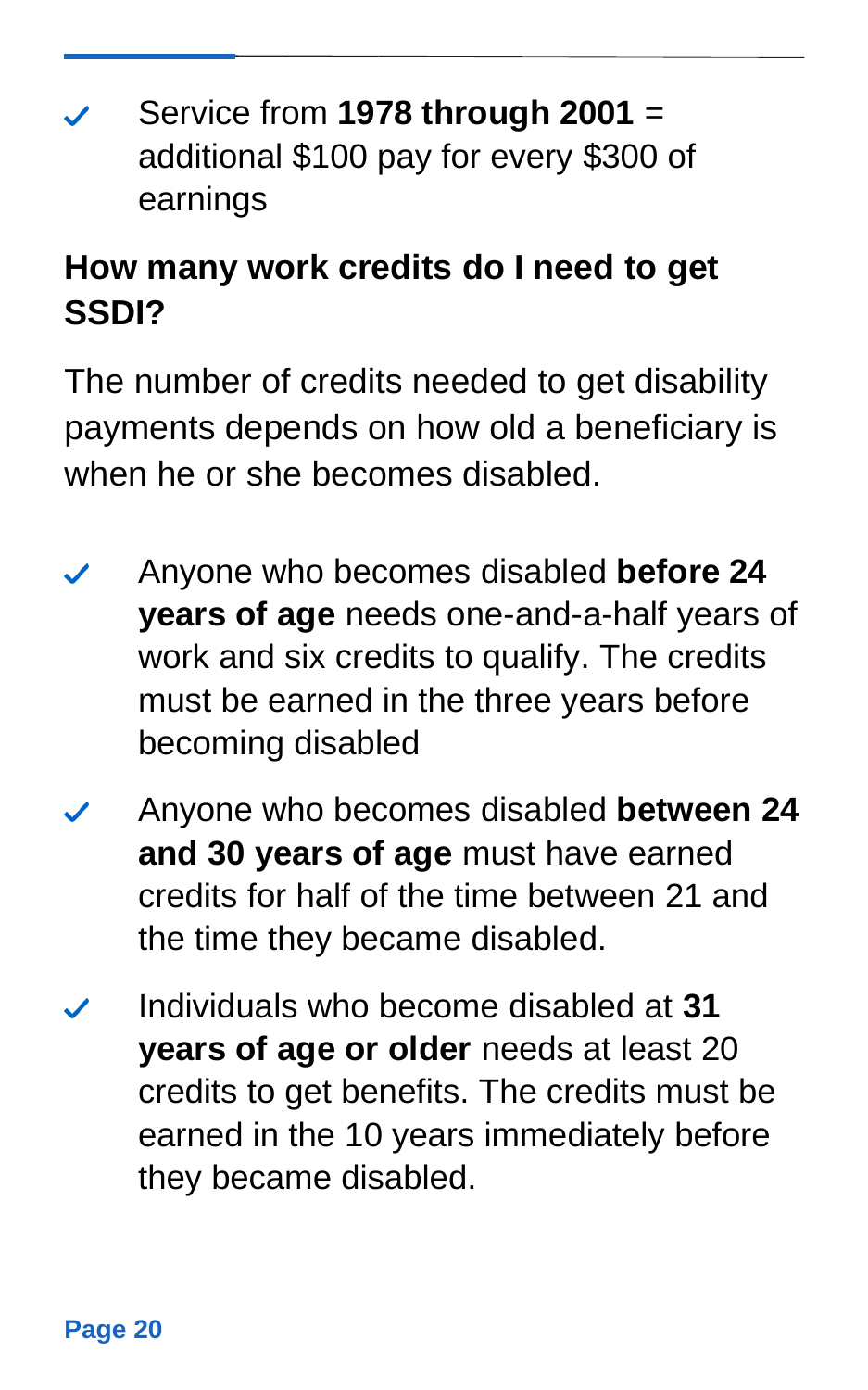### **Getting Disability Payments if You Do Not Have Enough Work Credits**

Those who do not have enough credits may get benefits through the **Supplemental Security** [Income](https://www.ssa.gov/benefits/ssi/) program.

### **How much will I get in SSDI benefits?**

The exact amount differs depending on your Average Indexed Monthly Earnings (AIME). The SSA uses the AIME to calculate your Primary Insurance Amount (PIA). The PIA represents the amount a person receives in benefits.

#### *Getting an Estimate of SSDI Payments*

Potential beneficiaries have three methods for obtaining an estimate of how much they might receive:

- Retirement Estimator tool found [here](https://www.ssa.gov/benefits/retirement/estimator.html)  $\checkmark$
- Online calculator found [here](https://www.ssa.gov/planners/retire/AnypiaApplet.html)
- A downloadable SSA calculator found [here.](https://www.ssa.gov/OACT/anypia/anypia.html) $\boldsymbol{\mathcal{J}}$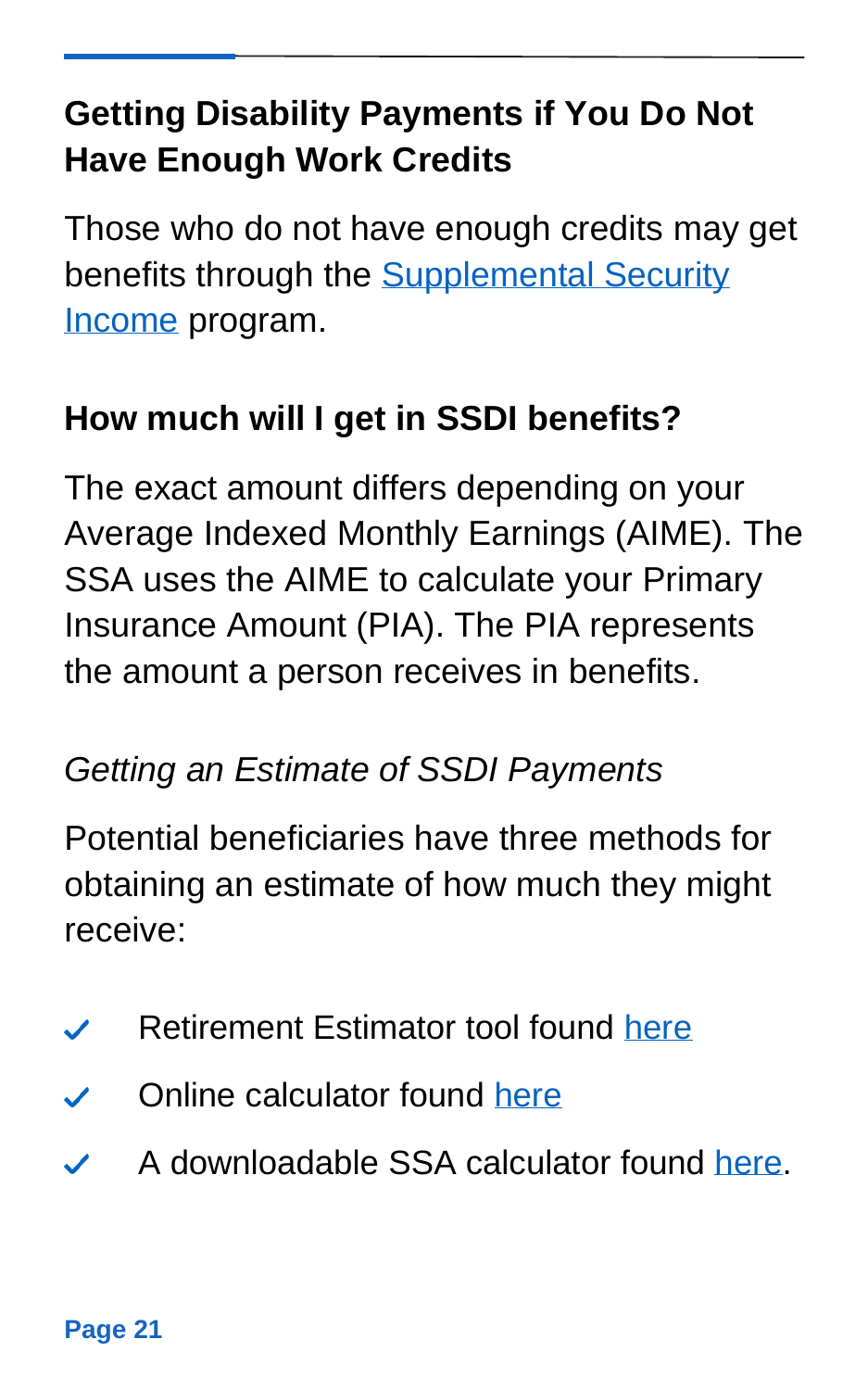#### **Disability Payments for Qualifying Family Members**

The maximum benefit amount for family members is **150 to 180 percent** of the beneficiary's SSDI payment.

### **Will my other disability payments affect the amount I get for SSDI?**

### *Payments That Do Not Affect Disability Benefits*

Individuals who receive Veteran's Affairs benefits, state and local government benefits or Supplemental Security Income will receive the full amount of their other disability payment along with the full amount of their SSDI payment.

#### *Payments That Do Affect Disability Benefits*

Workers' compensation or other public disability payments can affect your SSDI benefit amount if the amount **exceeds 80 percent** of their average current earnings. Any dollar amount exceeding 80 percent will be deducted from your SSDI benefit amount.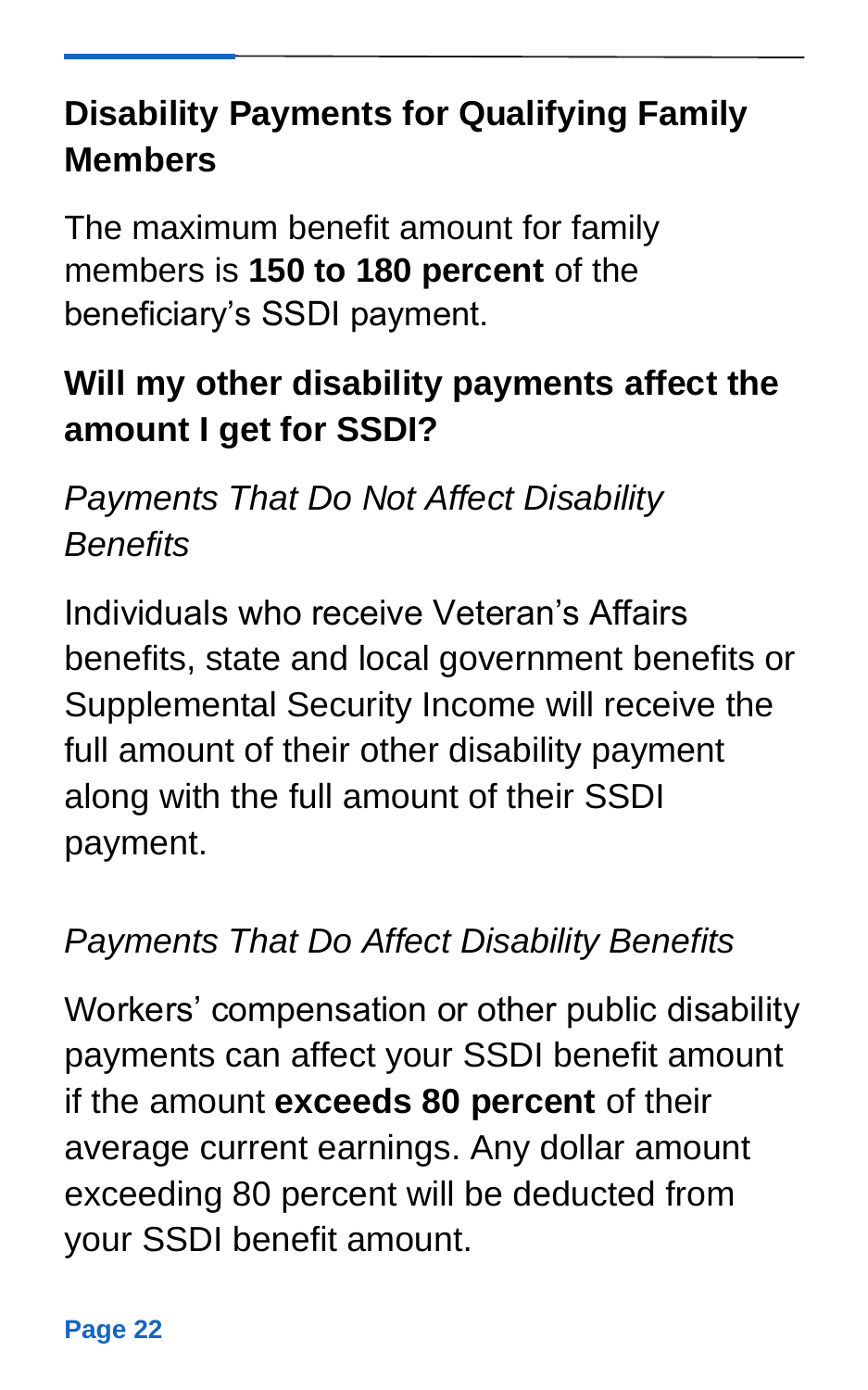#### **The SSDI Benefits Payment Schedule**

There is a five-month waiting period before the SSA begins making payments to a beneficiary. SSDI benefits are paid monthly. The payment received reflects the amount due for the prior month.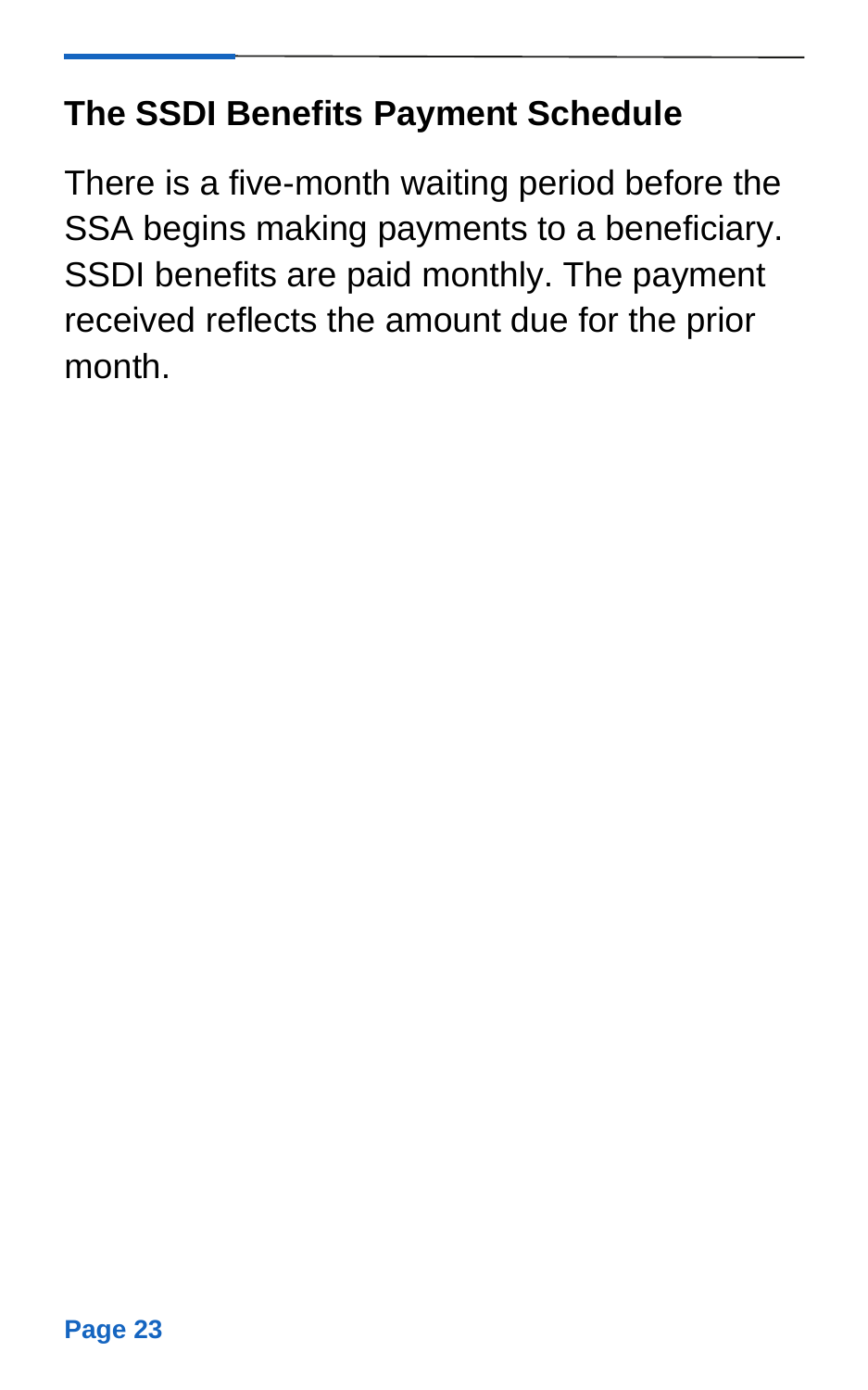# <span id="page-23-0"></span>**The SSDI Application Process**

#### **How to Apply for SSDI**

Anyone interested in applying for SSDI must do so immediately after becoming disabled. Applicants may apply online, by telephone or in person.

Applicants must provide birth records, military service records, if applicable, and information on prior employment.

Also, each person must provide medical records related to the disability.

#### *When should I apply for SSDI?*

The SSA recommends individuals apply immediately after becoming disabled.

Individuals should not wait until they have all medical records in their possession to apply. The SSA will contact the medical sources listed to request the information required.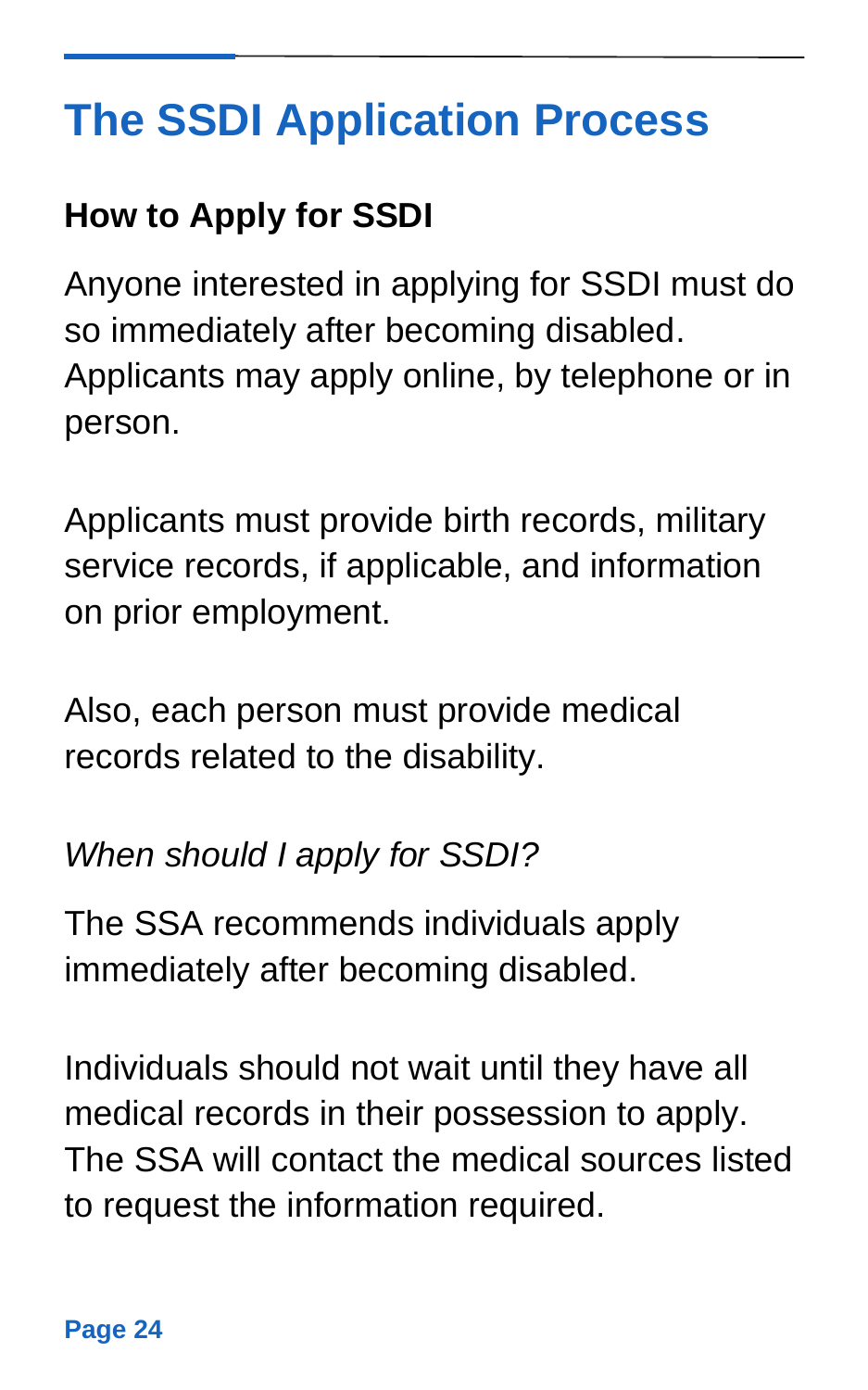#### *What information do I need to apply?*

#### **Applicant and Family**  $\checkmark$

• Personal information about yourself and your family, including financial details.

#### **Birth Information**   $\boldsymbol{\mathcal{L}}$

- Date and place of birth.
- Non-citizens must provide their Permanent Resident Card number.

#### **Marriage and Divorce**

- Name and Social Security Number of your current spouse.
- Information for an ex-spouse should be provided if the marriage lasted longer than 10 years.

#### **Children**

- Names and dates of birth for children who:
	- o Became disabled before 22 years of age.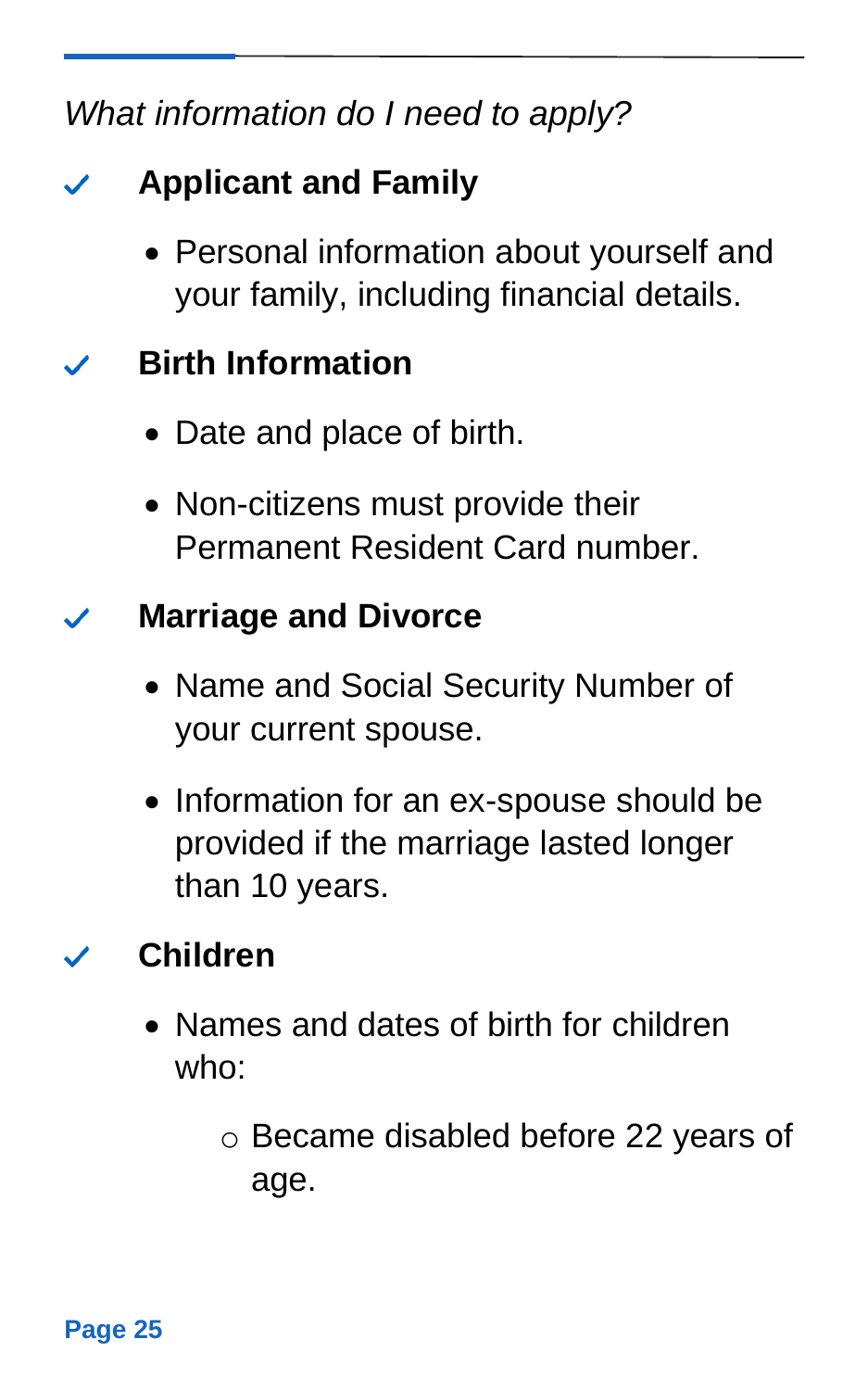- o Are younger than 18 years of age and unmarried
- o Are 19 years of age or younger and still attending school full time.

#### **Military Service**

• Dates of service and branch in which you served.

#### **Employment**

- Name of your former employers for the last two years
- Earnings from each employer
- Self-employed individuals should provide information on their business type and the net income earned.

#### **Bank Information**

• Account number and bank routing information

#### **Medical Information**

• Contact information for all healthcare professionals involved in treatment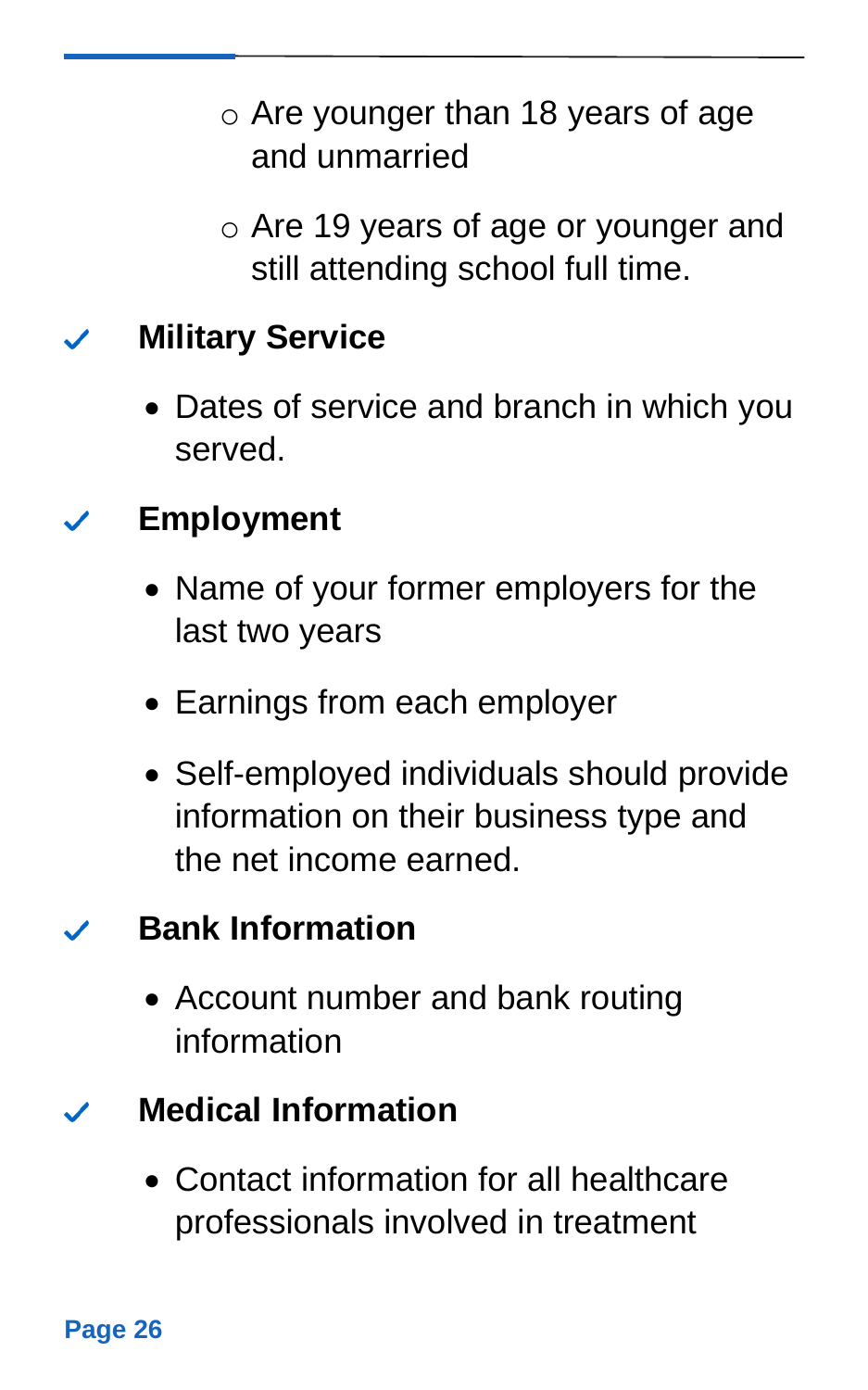- Patient numbers
- Exam dates for all services related to the disability

#### **Documents Required to Apply for SSDI**

#### **Applicant and Family**  $\checkmark$

- Birth records
- Proof of U.S. citizenship
- U.S. military discharge papers
- W-2 form(s)
- Award letters from other temporary or disability payments

#### **Medical Records**

- Lab results
- X-ray results
- Doctors reports
- Medications prescribed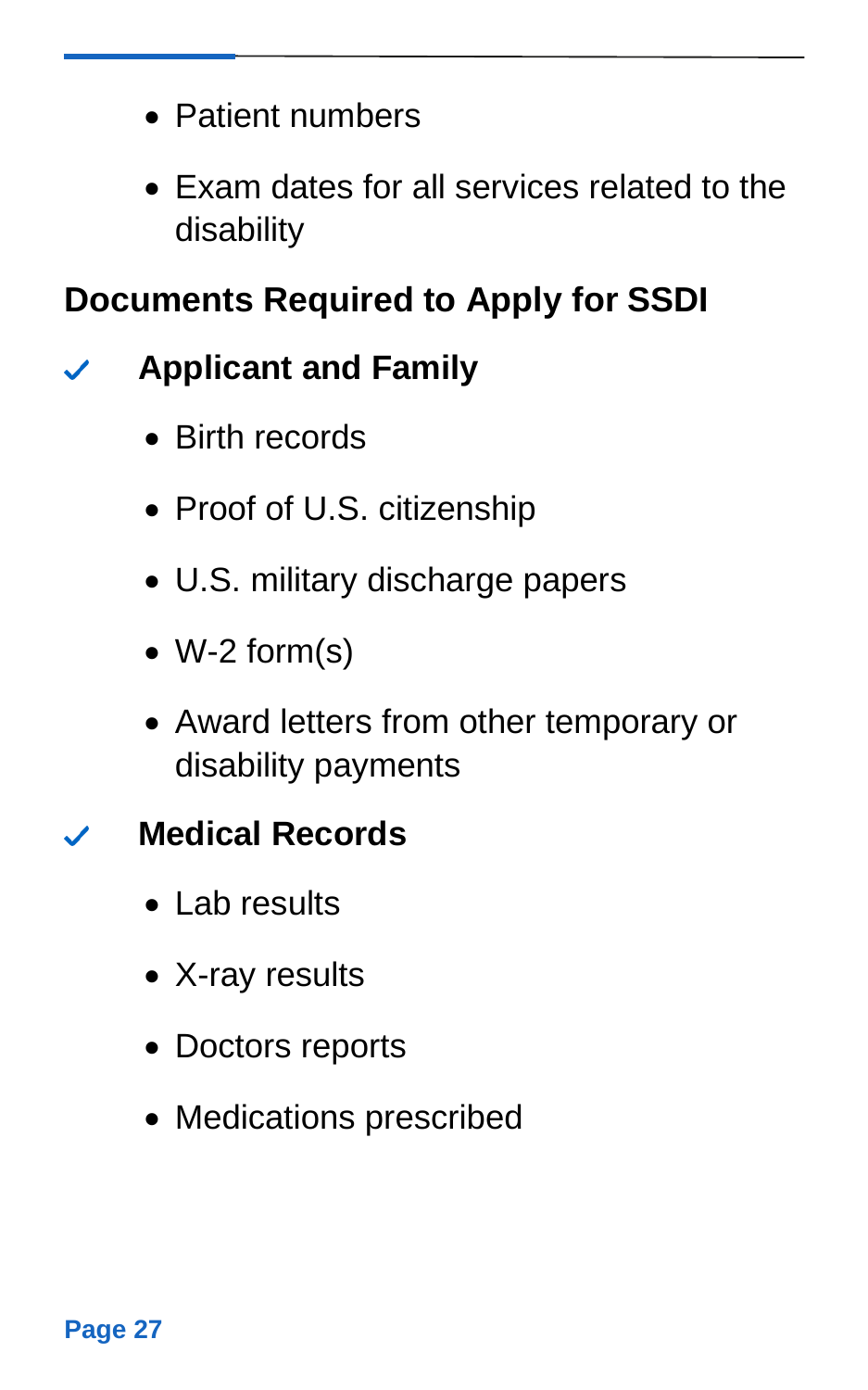### **Applying for SSDI Online**

Claimants can start their online application by visiting the **Social Security Administration website** found [here.](https://secure.ssa.gov/iClaim/dib) Applicants will need to provide their Social Security number to create an account to log in.

#### **How to Apply by Telephone**

must call **1-800-772-7213** from 7 a.m. to 7 p.m. Monday through Friday to schedule an appointment for a phone interview. The interview may take between one to two hours to complete.

Those with a hearing impairment may call TTY at 1-800-325-0778 to request an appointment.

#### **Submitting an SSDI Claim in Person**

<span id="page-27-0"></span>Claimants may call a local field office to **request an appointment**. Applicants may locate their local office by visiting the following tool found [here](https://secure.ssa.gov/ICON/main.jsp) on the Social Security Administration website.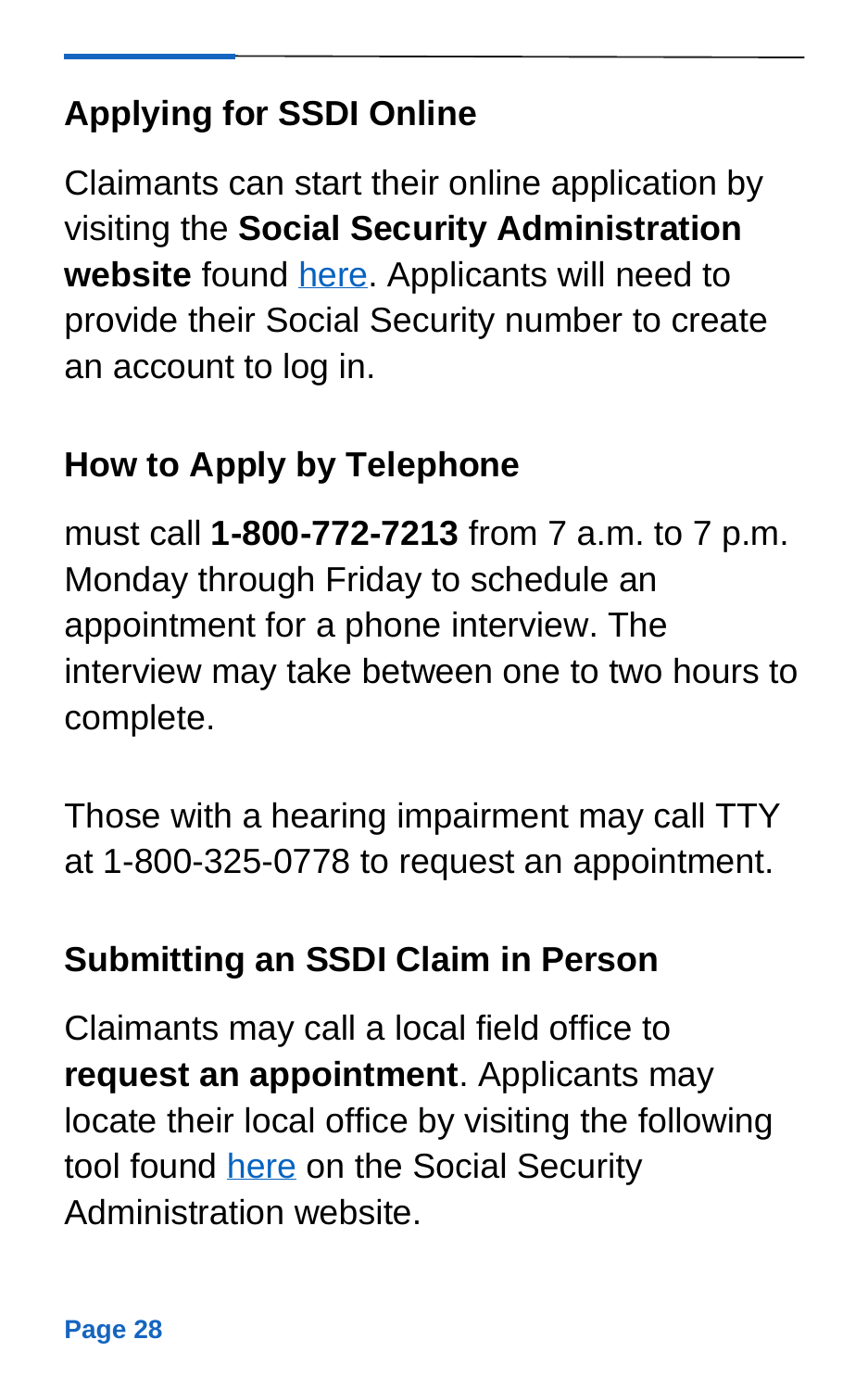# **How to Check the Status of You SSDI Application**

### **The Importance of Checking Your SSDI Claim Status**

- Avoid missing important updates due to incorrect contact information.
- Get updates quicker than waiting on notifications to arrive via mail.
- Quickly address items, such as missing information, that may be impeding progress on the case.

#### **How long should I wait before checking the status of my claim?**

Applicants should check the status of their claim within two weeks of applying.

#### **How often should I check my claim's status?**

Claimants can check the status of their application as often as they want.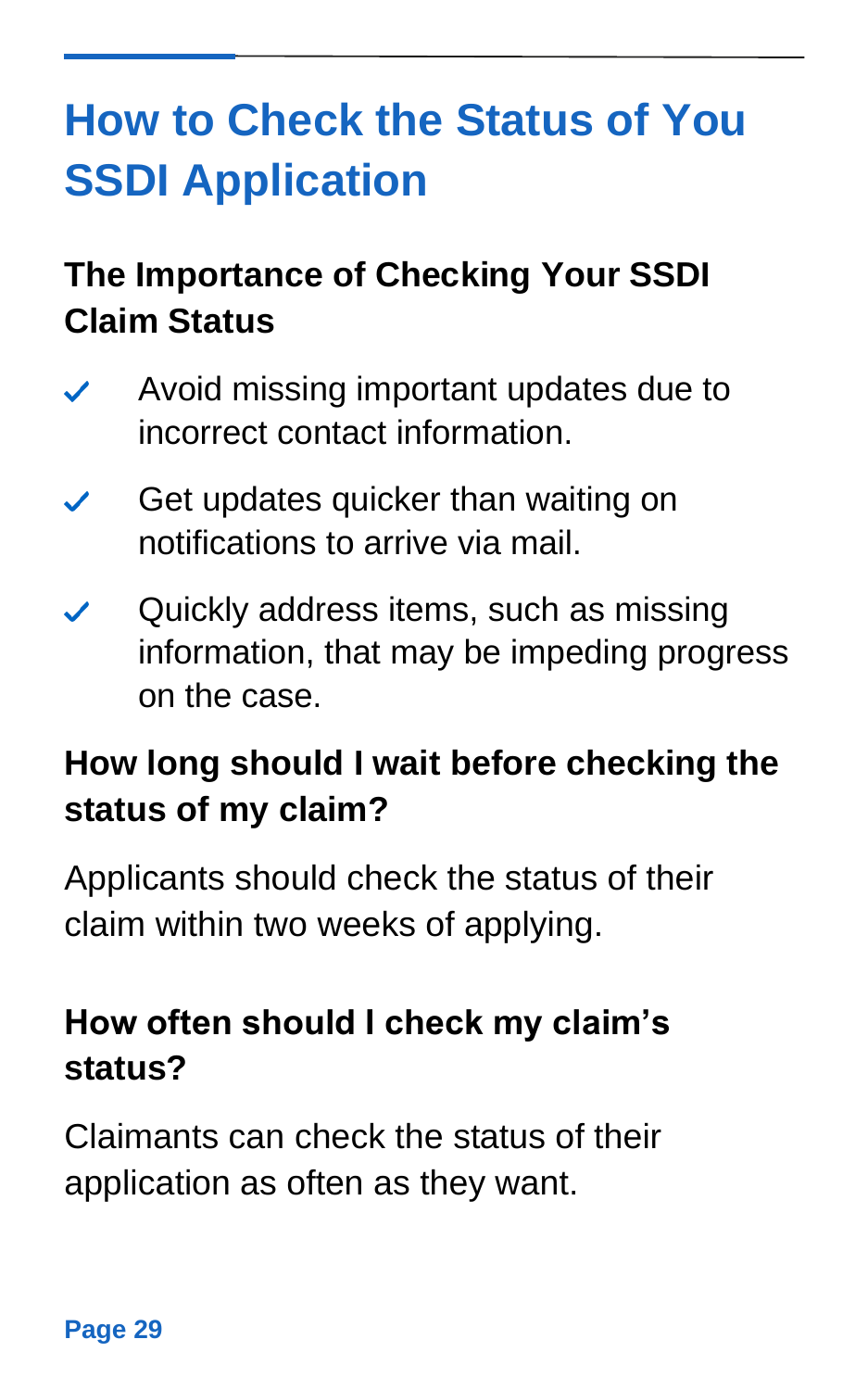#### **What information do I need to check the status of my SSDI application?**

You must use your confirmation number to request updates from the SSA.

### **How do I get a confirmation number to check on my Social Security disability application?**

Anyone who uses the online system to apply will receive a confirmation number after applying. Applicants who apply by telephone or in person receive their confirmation at the end of the application interview.

#### **What if I lose my confirmation number?**

The individual must contact the Social Security Administration by phone at **1-800-772-1213** (TTY 1-800-325-0778) to speak with a representative between the hours of 7 a.m. and 7 p.m. Monday through Friday.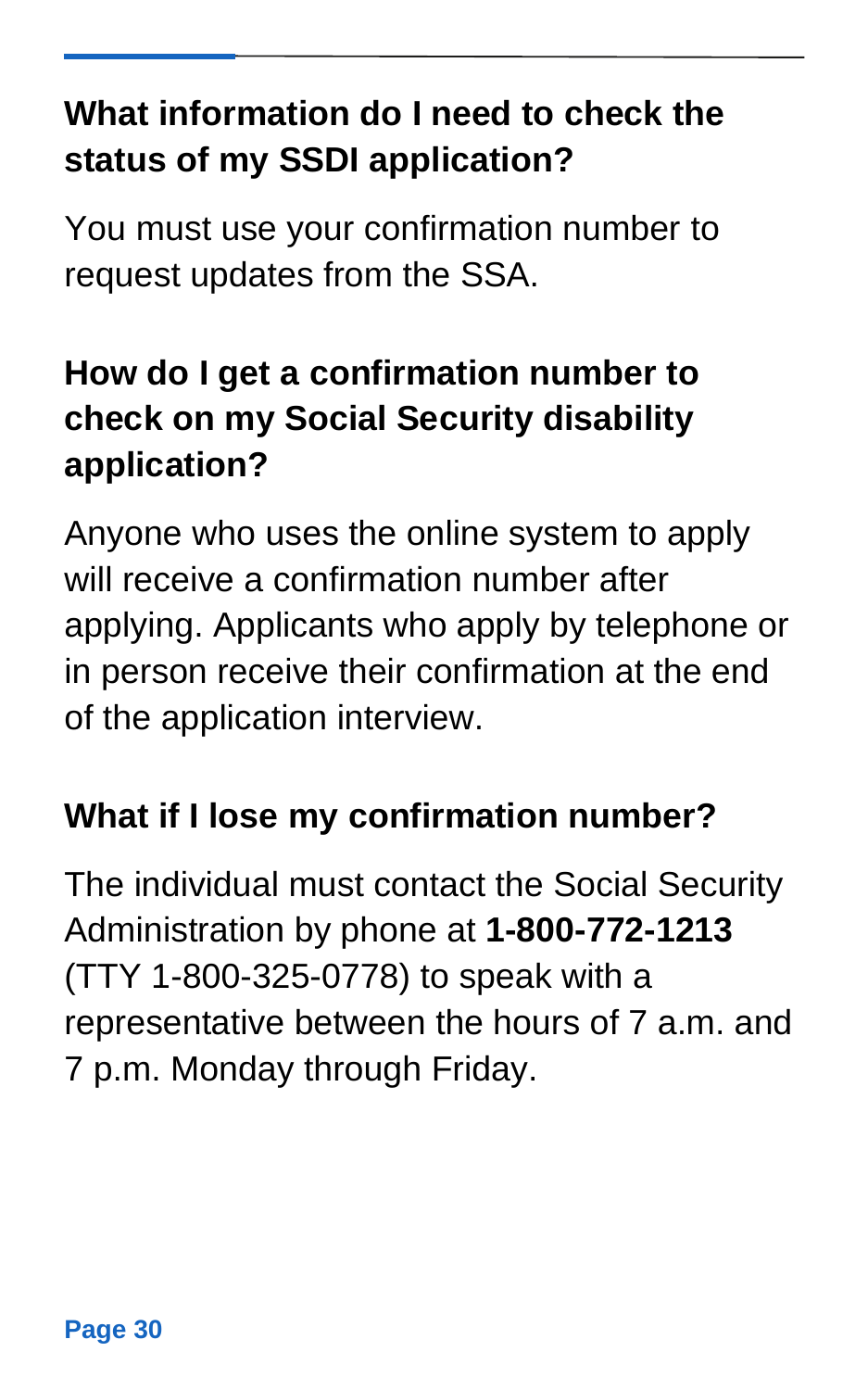#### **How to Find the Status of an SSDI Claim Online**

- **1.** Visit the [SSA website.](https://secure.ssa.gov/RIL/SiView.action)
- **2.** Click on "**Create an Account**."
- **3.** Agree to the Terms of Service
- **4.** Follow the onscreen prompts to enter the information requested

Once the applicant provides the required information, he or she will be asked to choose how to receive the security code. Enter this code to complete your account setup.

#### **Checking the Status of a Social Security Disability Claim by Phone**

Claimants may contact the SSA by telephone at **1-800-772-1213**. The telephone line provides automated information regarding the applicant's case. Anyone who wishes to speak to a representative must call Monday through Friday between the hours of 7 a.m. through 7 p.m.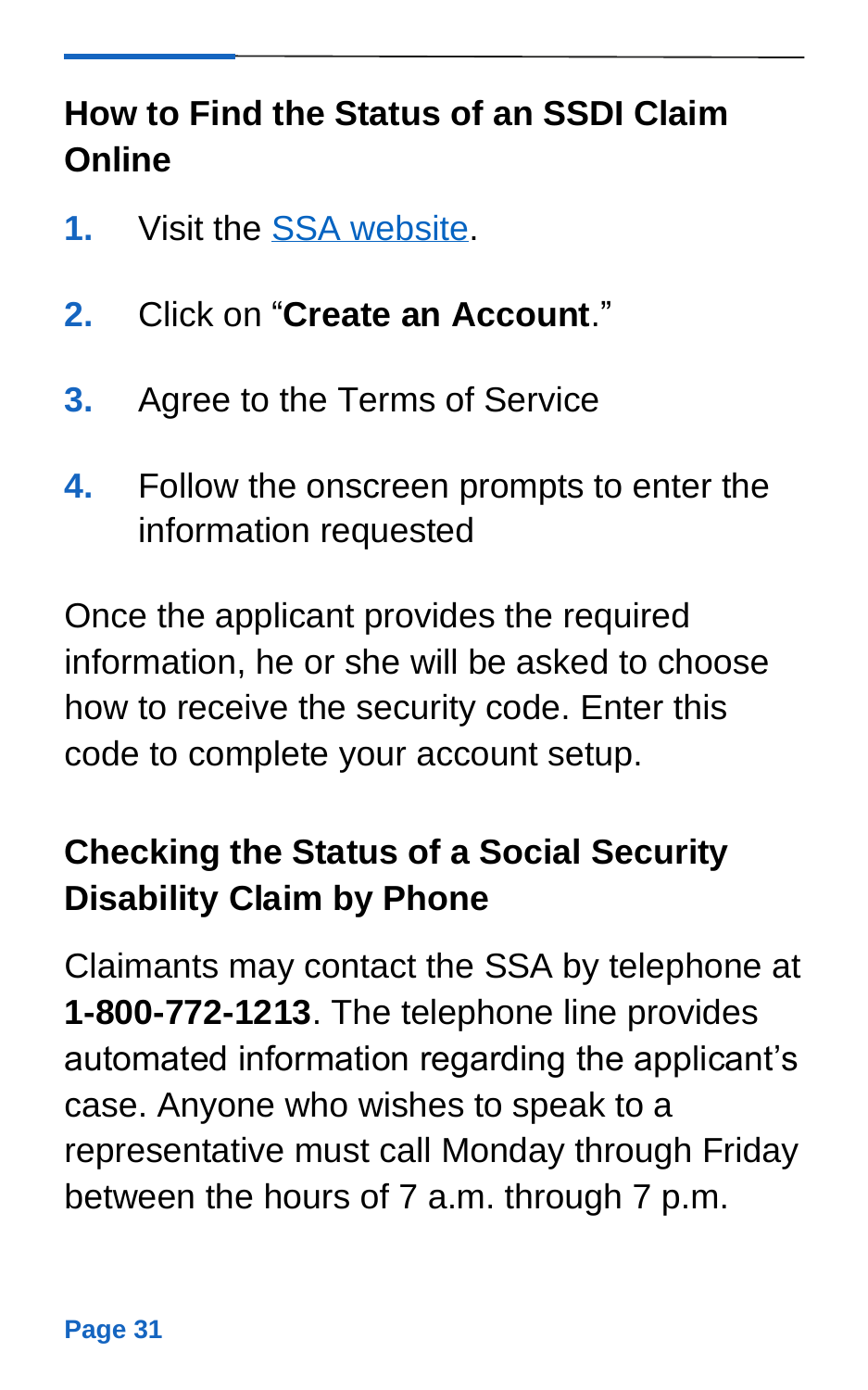Anyone who is deaf or hard of hearing must call **1-800-325-0778** between the hours of 7 a.m. and 7 p.m. Monday through Friday.

#### **Getting a Claim Status Update in Person**

Anyone who wishes to get an update in person may do so by visiting a local SSA field office. Applicants should have their claim number available when visiting.

### **Information Available When Requesting a Claim Status Update**

- Date the application was filed
- Servicing office location  $\checkmark$
- Scheduled hearing date and time  $\checkmark$
- Claim or appeal decision $\checkmark$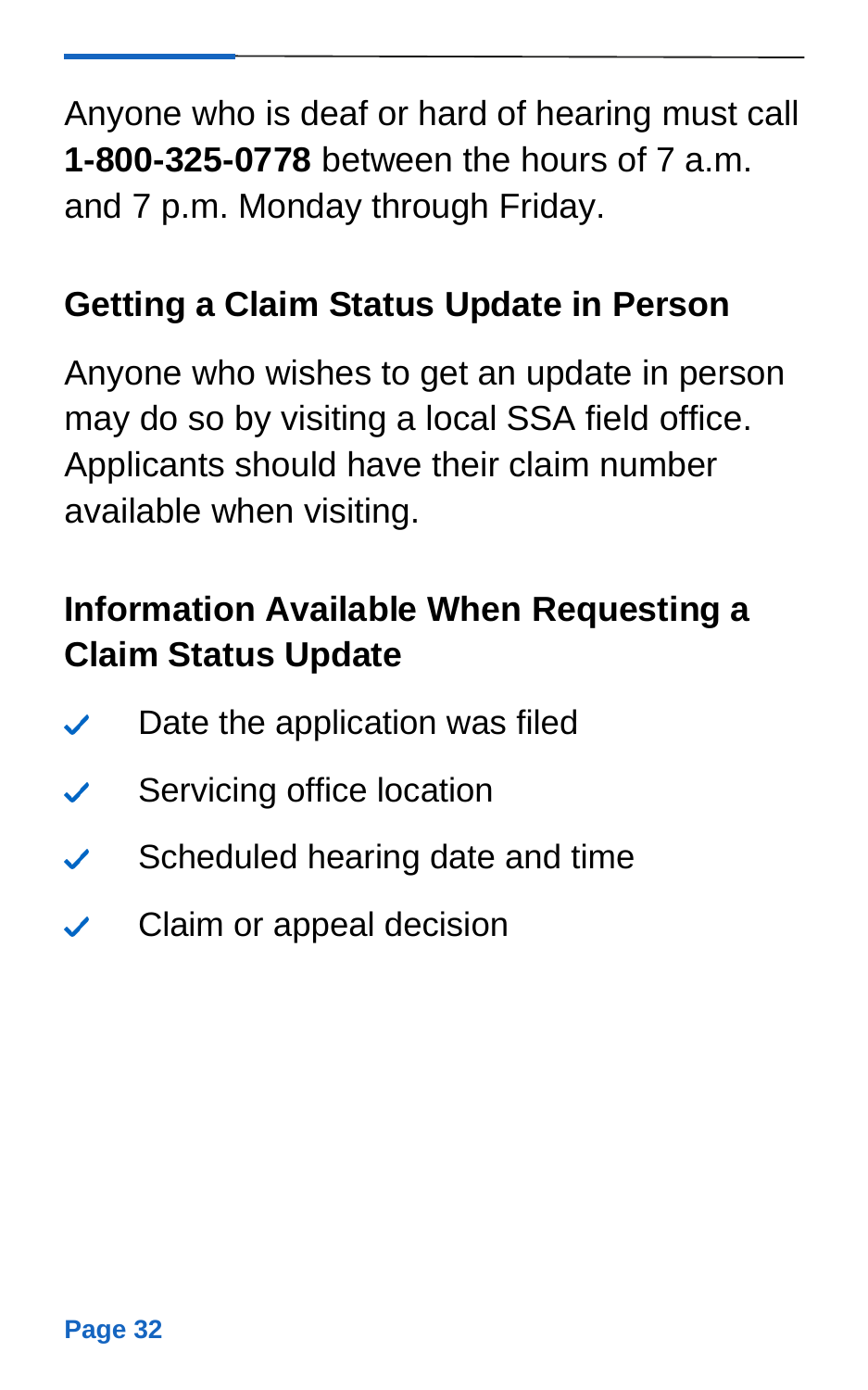# <span id="page-32-0"></span>**SSDI Disability Determination Process**

The Social Security Administration works in coordination with state agencies known as **Disability Determination Services**. The two organizations gather information related to the case, evaluate the information and request additional evidence, as required.

### **Role of SSA Field Offices in Processing SSDI Claims**

Field offices accept applications from those seeking SSDI benefits. The information the field office verifies includes the following:

- Age  $\checkmark$
- Marital status  $\mathscr{L}$
- Employer information  $\boldsymbol{\mathcal{L}}$
- Payments from other disability sources $\checkmark$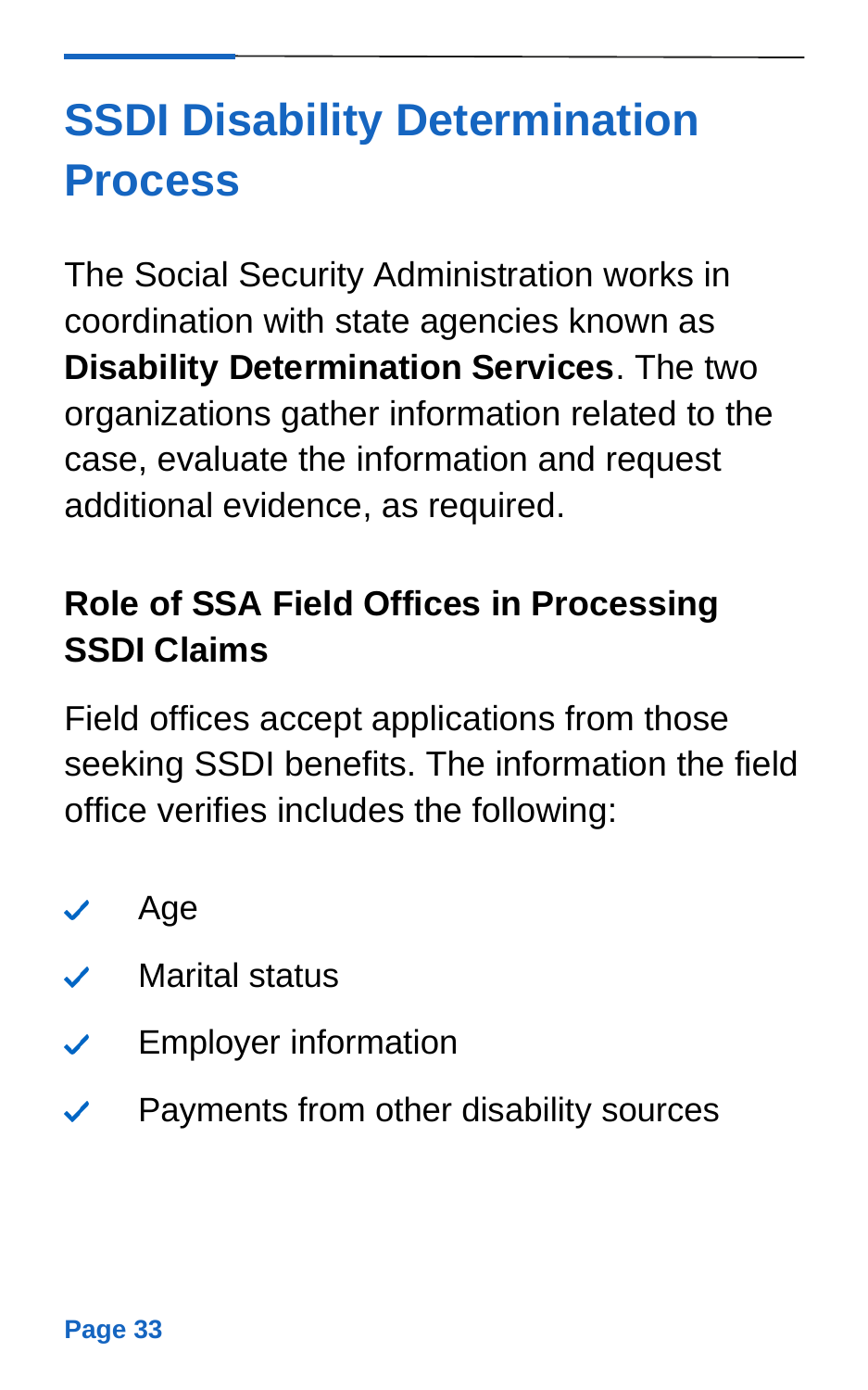Once the Social Security Administration verifies the non-medical information, the case is forwarded to the DDS for further review.

#### **Role of DDS in Processing SSDI Claims**

Disability Determination reviews the information contained in medical reports provided by the claimant and third-party medical examinations. After the DDS evaluates the information, the agency makes a final determination.

The decision is given to the SSA field offices. If the claim is approved, then the field office processes the claim for payment. If the claim is not approved, then the field office retains the case in the event the applicant files an appeal.

### **How does the Social Security Administration evaluate SSDI claims?**

Per SSA guidelines, the impairment must be one that can be verified with medical evidence, such as medical reports, laboratory results or other diagnostic techniques. Disability Determination Services may also obtain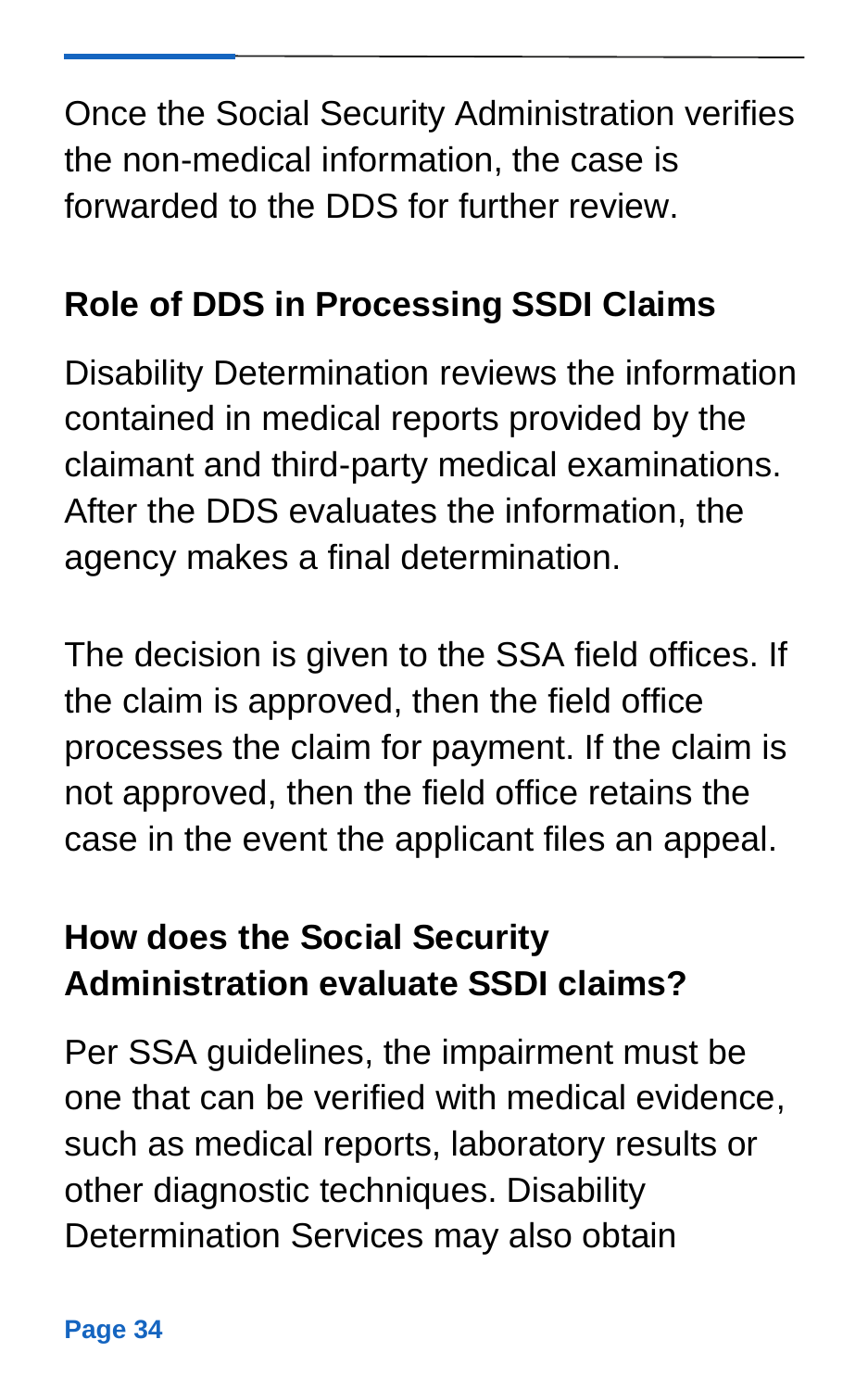medical information by requesting it from the claimant's healthcare professionals.

In some cases, DDS may request the claimant undergo a medical examination by an objective third-party medical professional. This medical examination is free to the applicant.

#### **How long does it take to get a determination letter?**

The entire determination process could take several months, depending on your supporting documentation.

### **Common Issues That Slowdown the Process**

Providing inaccurate information causes SSA to spend additional time correcting the error. Failing to provide any medical evidence, such as test results, can also slow down the process.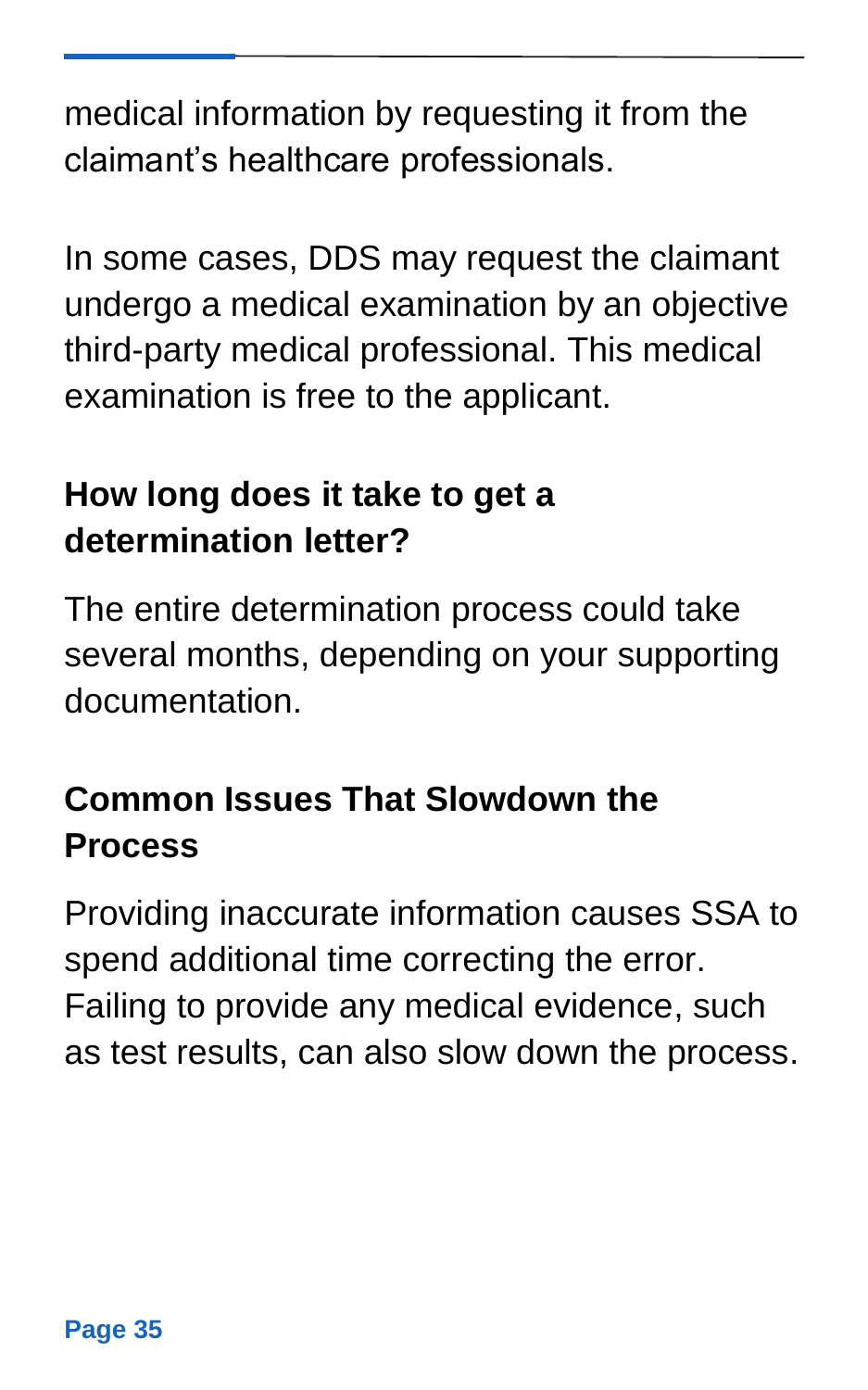### **Quick Disability Decision (QDD)**

Social Security Administration identifies certain cases for QDD in which the applicant is severely disabled and presents all medical evidence to support the claim.

#### **Compassionate Allowances (CAL)**

CAL helps reduce waiting times for the most severely disabled applicants. A full list of conditions that are eligible for CAL can be found [here](https://www.ssa.gov/compassionateallowances/conditions.htm).

#### **How long does it take to process a QDD or CAL claim?**

These claims are often processed in a few weeks rather than months.

#### **SSDI Waiting Period**

Anyone awarded SSDI benefits must undergo a five-month waiting period before benefits may begin.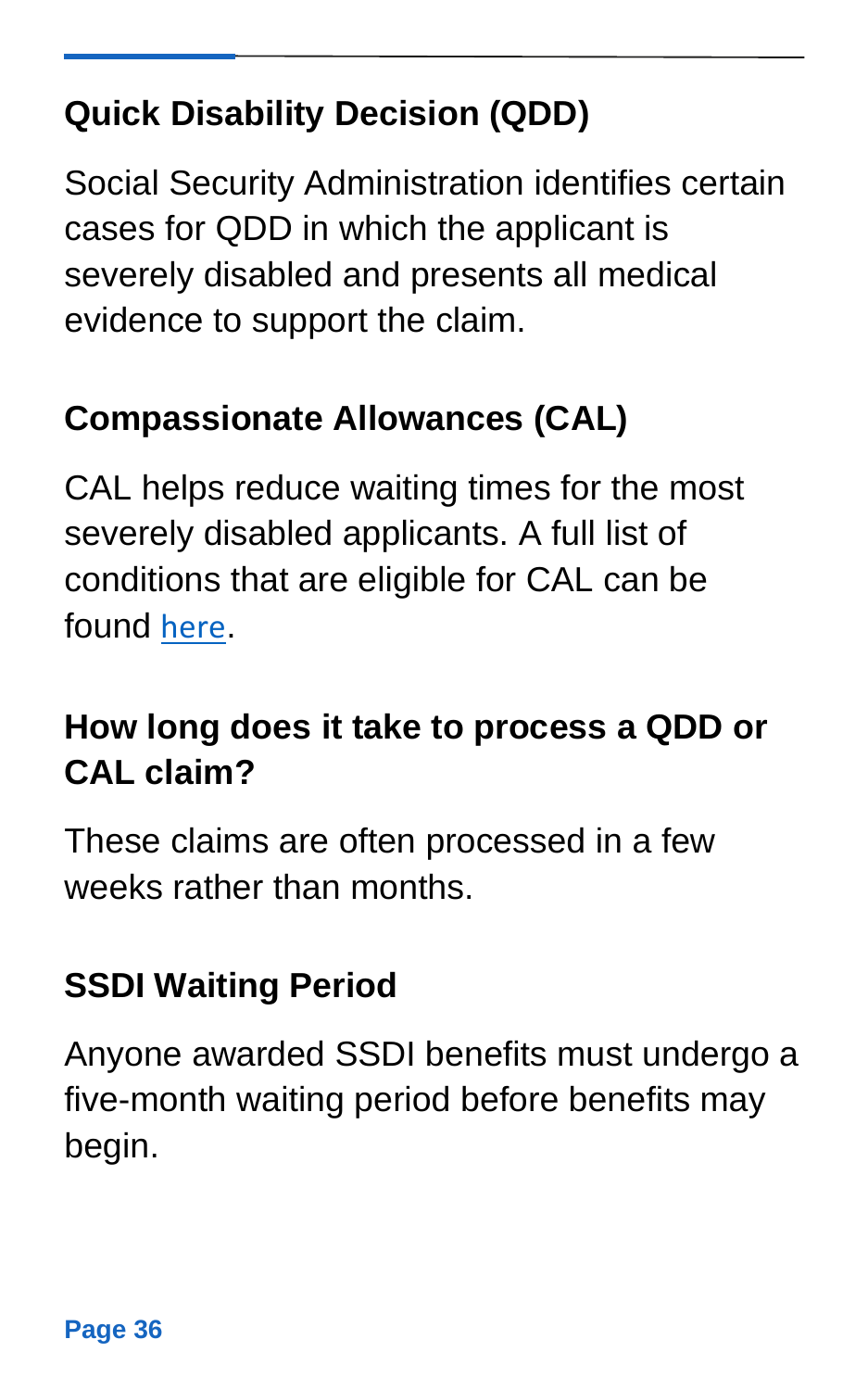# <span id="page-36-0"></span>**SSDI Denial and Appeal**

### **Possible Reasons for Denial of SSDI Benefits**

- Lack of medical evidence  $\checkmark$
- Previous SSDI denial  $\checkmark$
- Income of more than \$850 per month
- Failure to follow treatment as prescribe by a doctor
- Failure to Cooperate with SSA agents

#### **The SSDI Appeals Process**

Those who are denied benefits have up to 60 days from the date on the denial letter to file an appeal with the SSA. The appeals process has four tiers.

#### *Reconsideration*

Reconsiderations review the initial decision that was made, but none of the personnel involved in that first decision take part in the reconsideration process. All the same evidence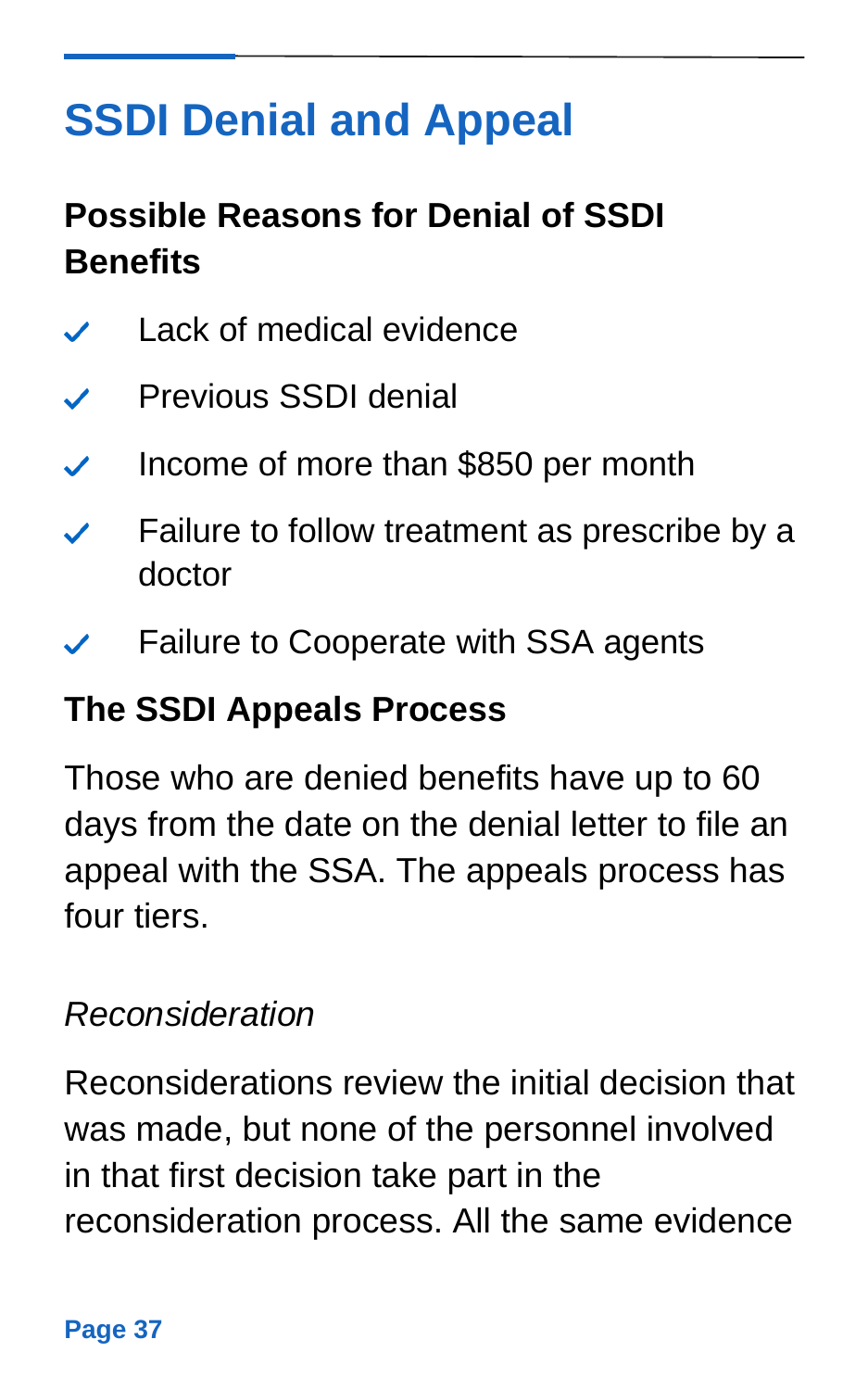used in the initial application is taken into account along with any new information that may be added.

Reconsideration appeals come in either [medical](https://secure.ssa.gov/iApplsRe/start) or [non-medical](https://secure.ssa.gov/iApplNMD/start) versions. You can start either appeal online using a My Social Security account, which you can create [here.](https://www.ssa.gov/myaccount/)

#### *Hearing with an Administrative Law Judge*

The judge presiding over these hearings is not involved in the initial decision or reconsideration. Hearings take place within 75 miles from the home of the appellant. These hearings serve both [medical](https://secure.ssa.gov/iApplsRe/start) and [non-medical](https://secure.ssa.gov/iApplNMD/start) denials.

The forms you need to request a hearing are located [here.](https://www.ssa.gov/forms/ha-501.html)

#### *Appeals Council Review*

The Appeals Council will only grant a request if it feels that the Social Security laws and regulations were not followed properly. The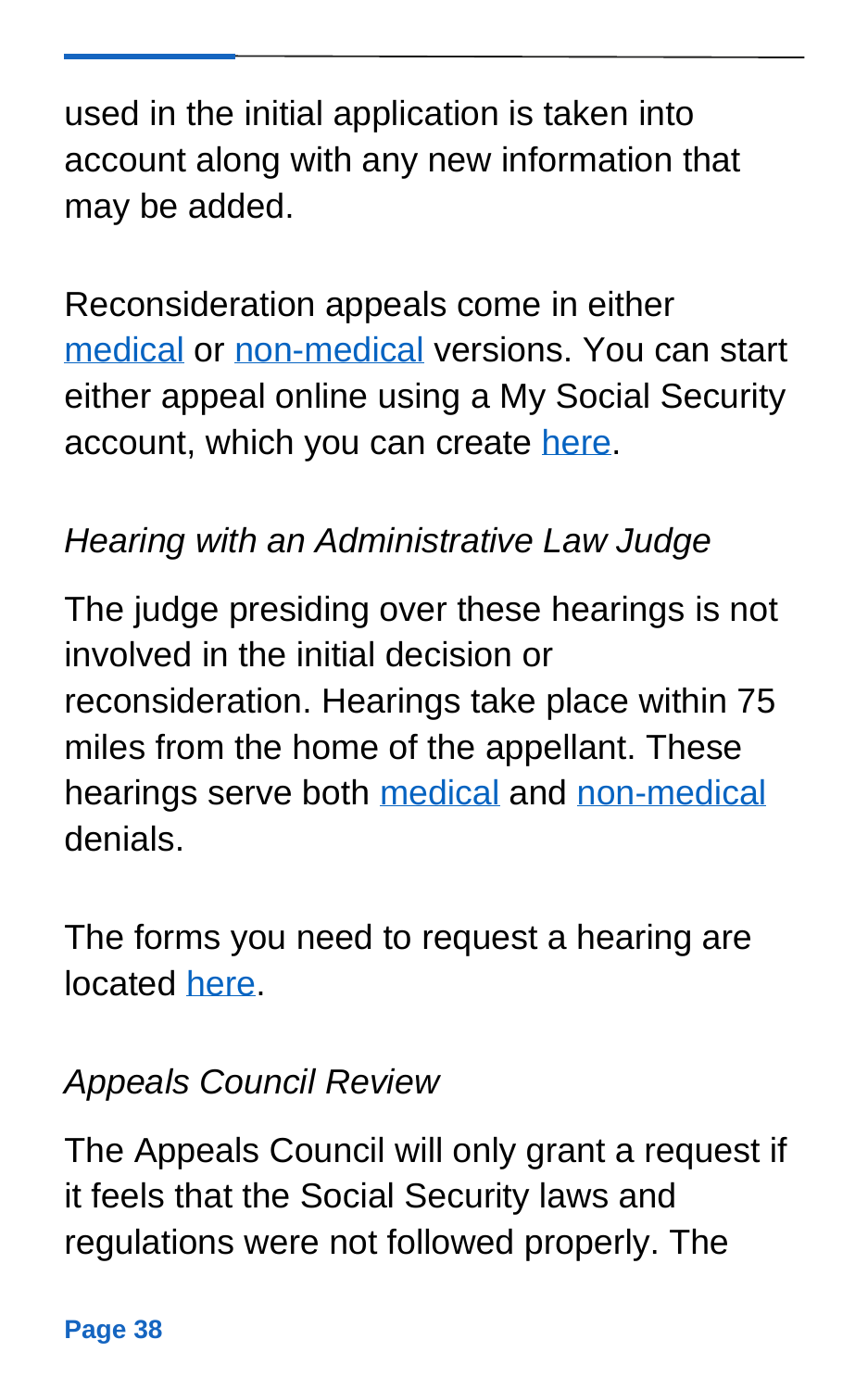Appeals Council may rule on a case itself or send it back to an administrative judge for another adjudication. You can request an Appeals Council review [here.](https://secure.ssa.gov/iApplNMD/oao)

#### *Federal Court Review*

There is no online method to initiate this appeals process. The procedures to file a civil suit in a federal district court can be found [here.](https://www.ssa.gov/appeals/court_process.html)

Filing appeals is also possible over the phone by calling **1-800-772-1213** (TTY 1-800-325- 0778) or you can contact your local Social [Security office.](https://secure.ssa.gov/ICON/main.jsp)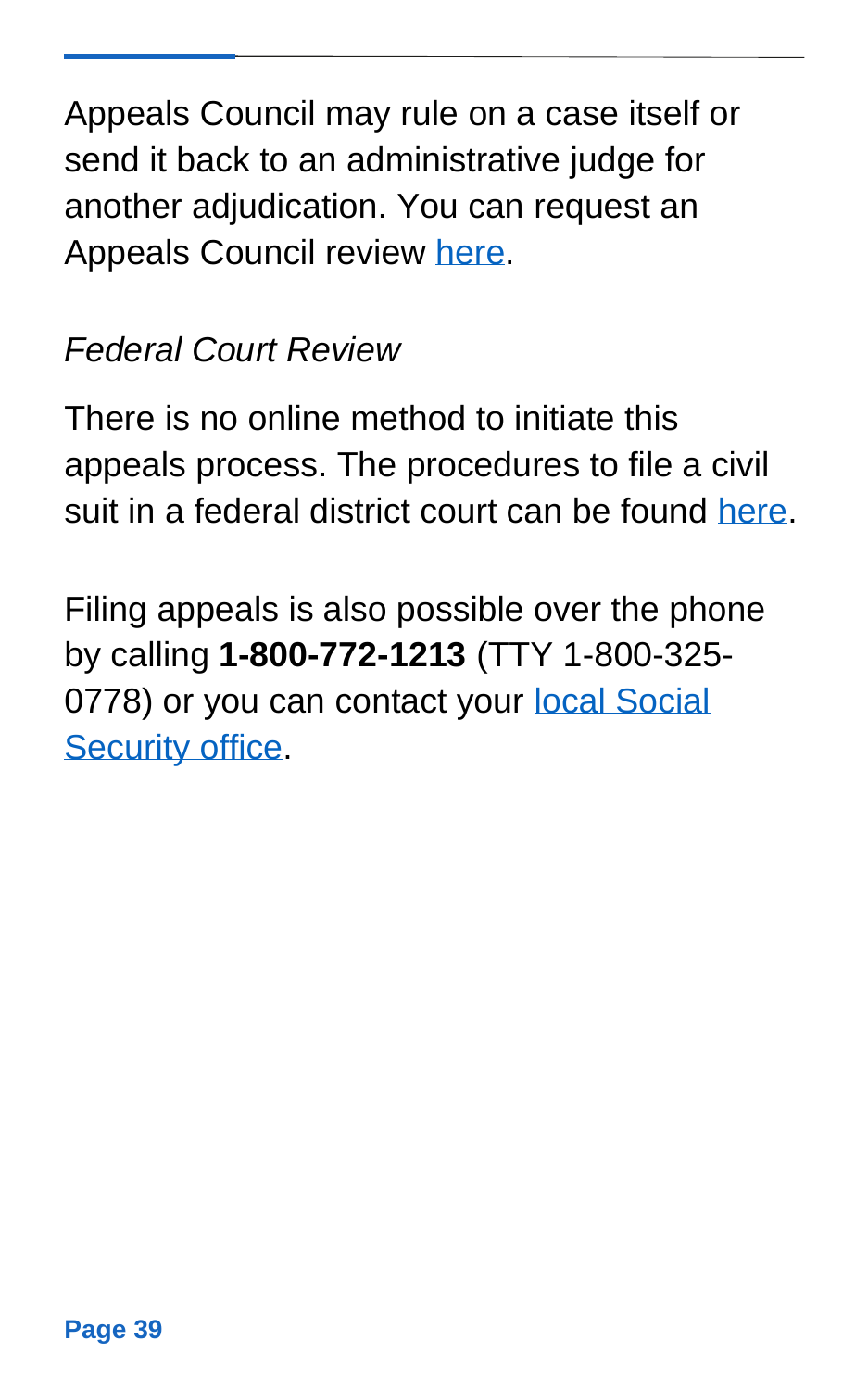## <span id="page-39-0"></span>**Participating in the SSDI Program**

#### **SSDI Disability Reviews**

SSDI recipients must undergo periodic reviews for the SSA to determine if recipients still meet the eligibility guidelines.

#### **The Two Types of Continuing Disability Reviews (CDR) for SSDI**

- **Work review –** The SSA verifies that  $\checkmark$ recipients do not earn more than the limits for eligibility, known as substantial gainful activity (SGA).
- **Medical review –** This determination is based on whether there is marked medical improvement in the condition of the individual being reviewed.
	- The Medical Improvement Review Standard (MIRS) prevents any SSDI benefits from being terminated as a result of any modifications to the criteria for SSA eligibility.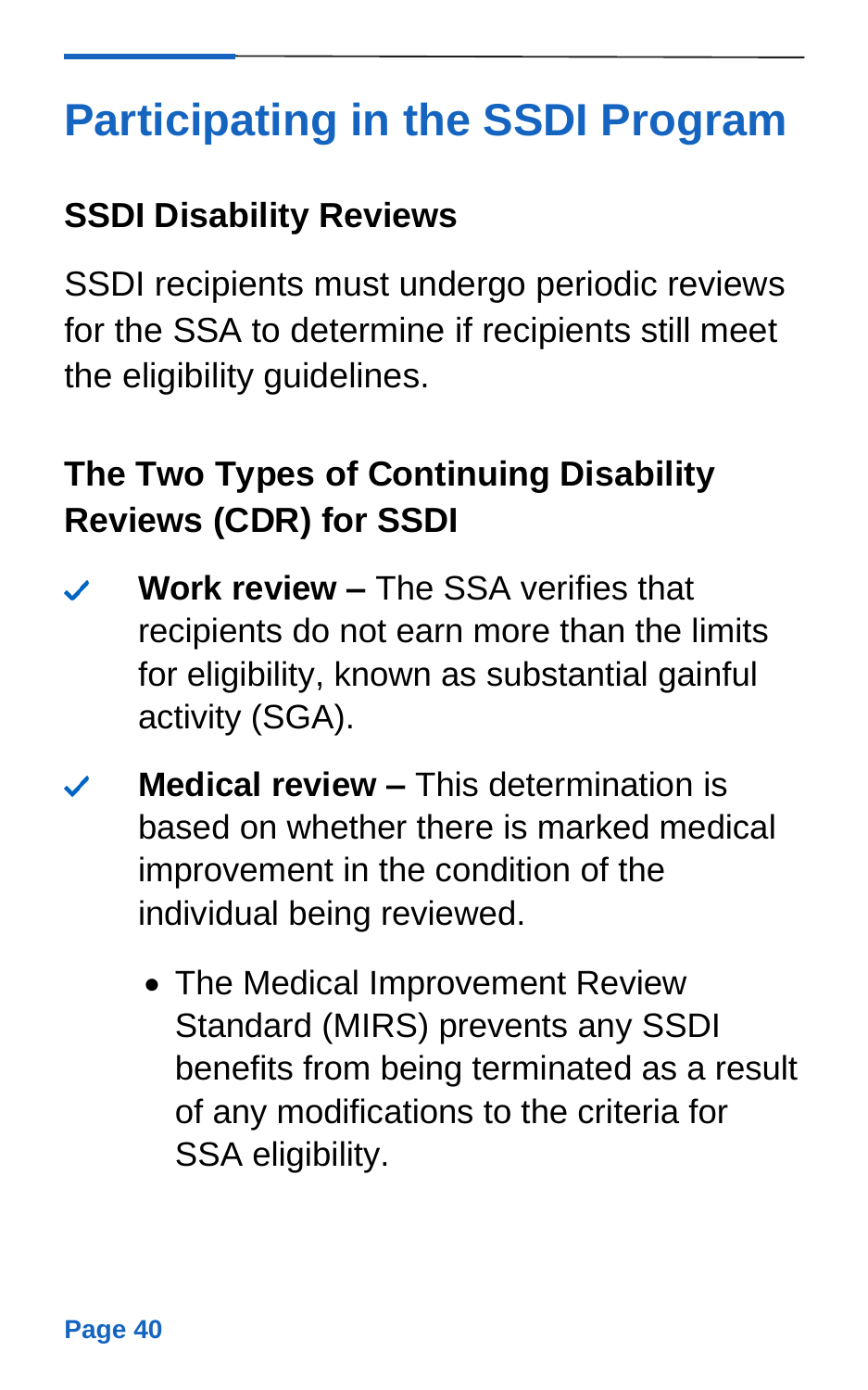### **CDR Exemptions**

SSDI may be exempt from a CDR under the following circumstances:

- The beneficiary has received disability  $\checkmark$ payments for at least 24 months.
- He or she actively participating in the Ticket to Work program.

SSDI recipients must still submit to the medical CDR when required.

#### **How Often Must One Receive a CDR?**

The frequency of these reviews depends on how the SSA classifies your likelihood of recovery. These classifications are as follows:

**Expected –** If you have a medical condition  $\checkmark$ that is expected to improve to the point that you can engage in SGA, your review will typically occur anywhere **between six and 18 months** from the time you first start receiving your SSDI benefits payments.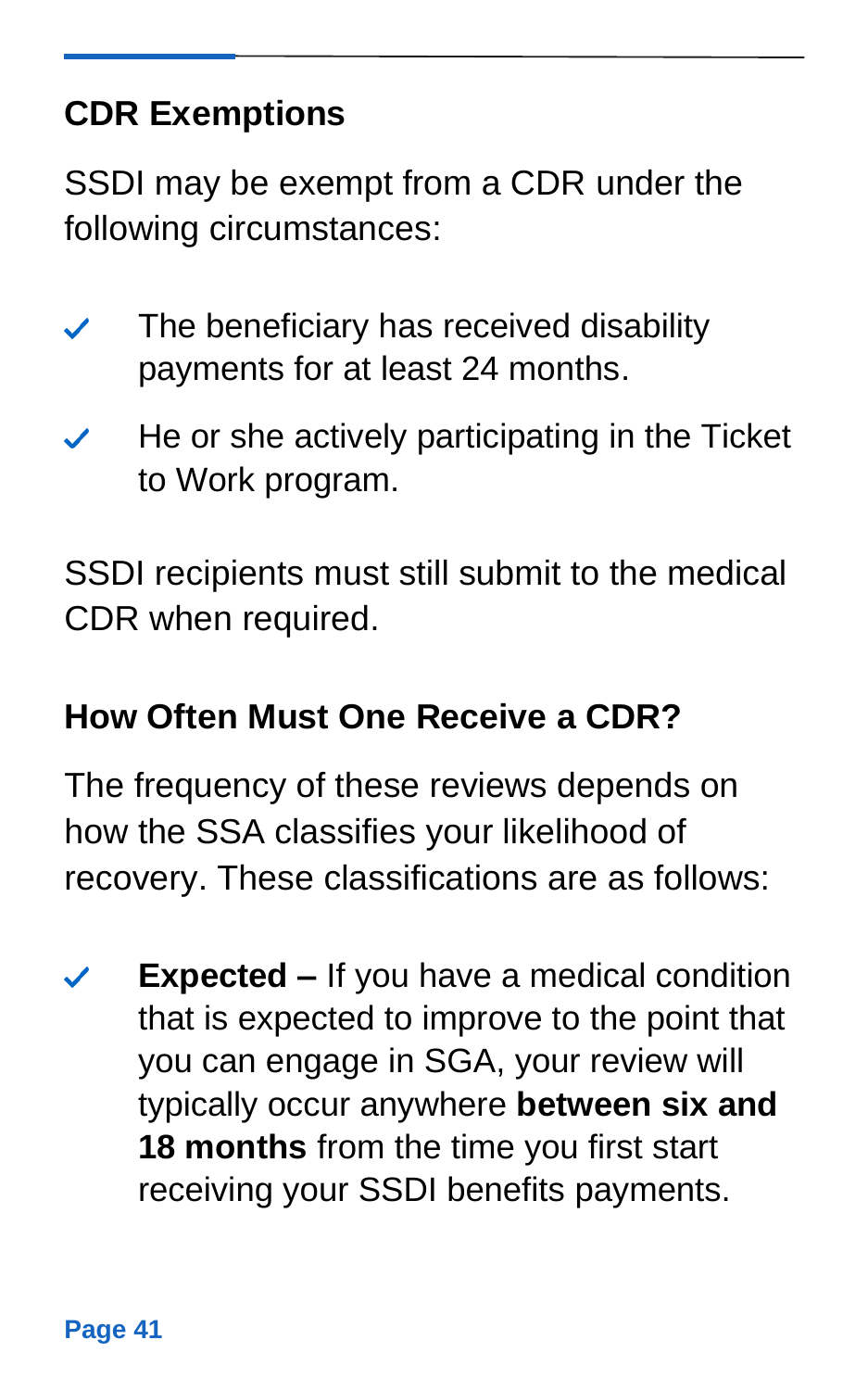- **Possible –** If your condition is categorized as possible to recover from, the CDR takes place about **three years** after your SSDI initiate.
- **Not expected –** If no medical recovery is reasonably expected, a CDR will not take place before five to seven years from the start of SSDI payments.

There is currently a backlog of 1.3 million CDR cases. As such, those who may be in line for a CDR may be given what is called a **Disability Update Report questionnaire** instead.

This questionnaire requires beneficiaries to update a variety of information including medical care and status, any new developments in employment or any current or scheduled training. Any notification of medical improvements may trigger a formal medical CDR. If a beneficiary fails to complete and return a questionnaire, it may trigger a full medical review.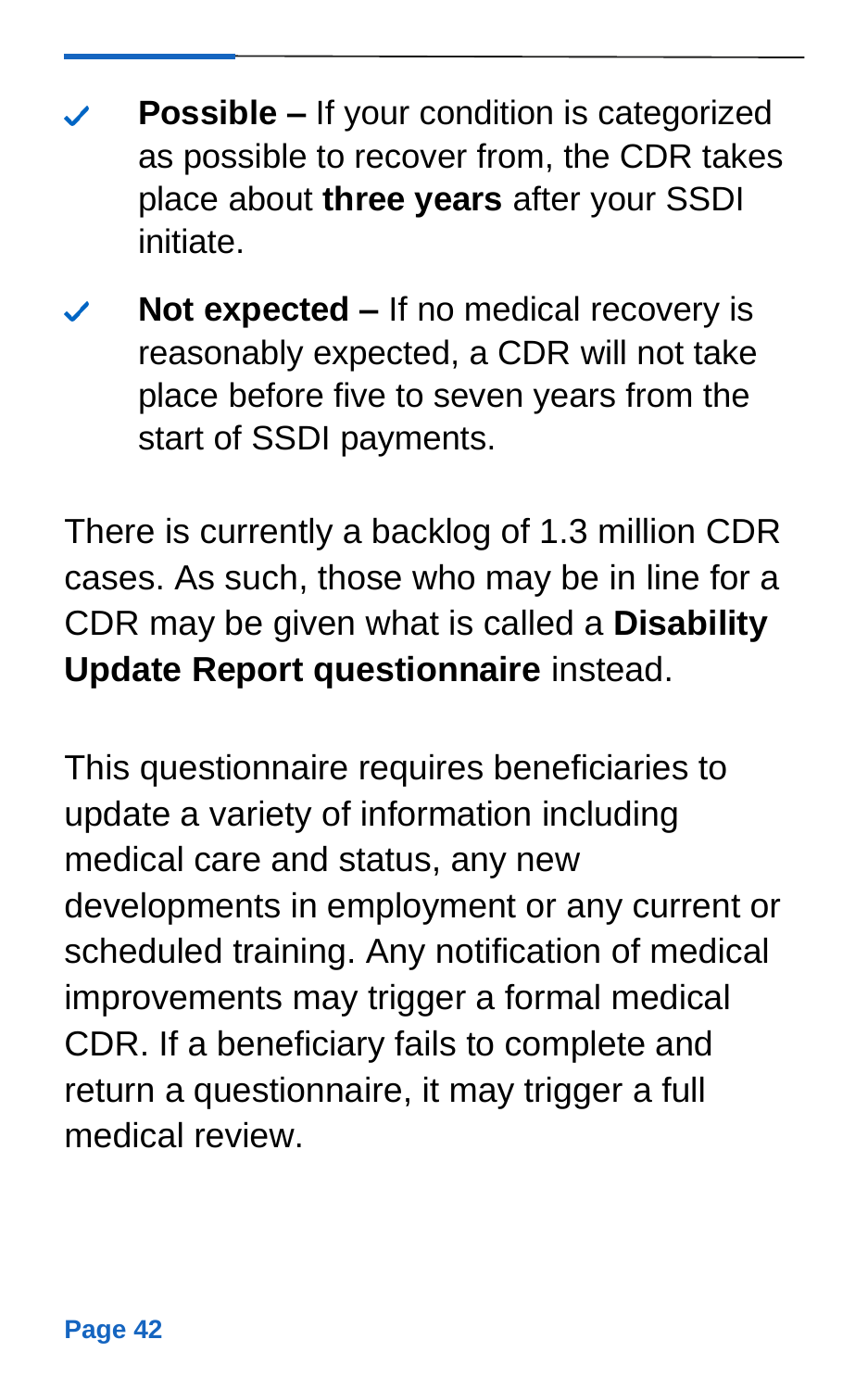#### **Reviews Resulting in Termination of Benefits**

For a CDR to trigger a termination of SSDI benefits, at least one of the following criteria must be met:

- There is significant medical improvement,  $\checkmark$ and the beneficiary is able to start substantial gainful activity (SGA).
- New and/or improved diagnostic techniques reveal that the beneficiary's condition is no longer ruled serious or debilitating, allowing the beneficiary to once again engage in SGA.
- An earlier determination on a medical status was made in error, as proved with new information or evidence.
- Advancements in medical or vocational therapies or technology permits the beneficiary to engage in SGA.
- There is participation in SGA.
- The beneficiary refuses medical advice and  $\checkmark$ treatment.

**Page 43**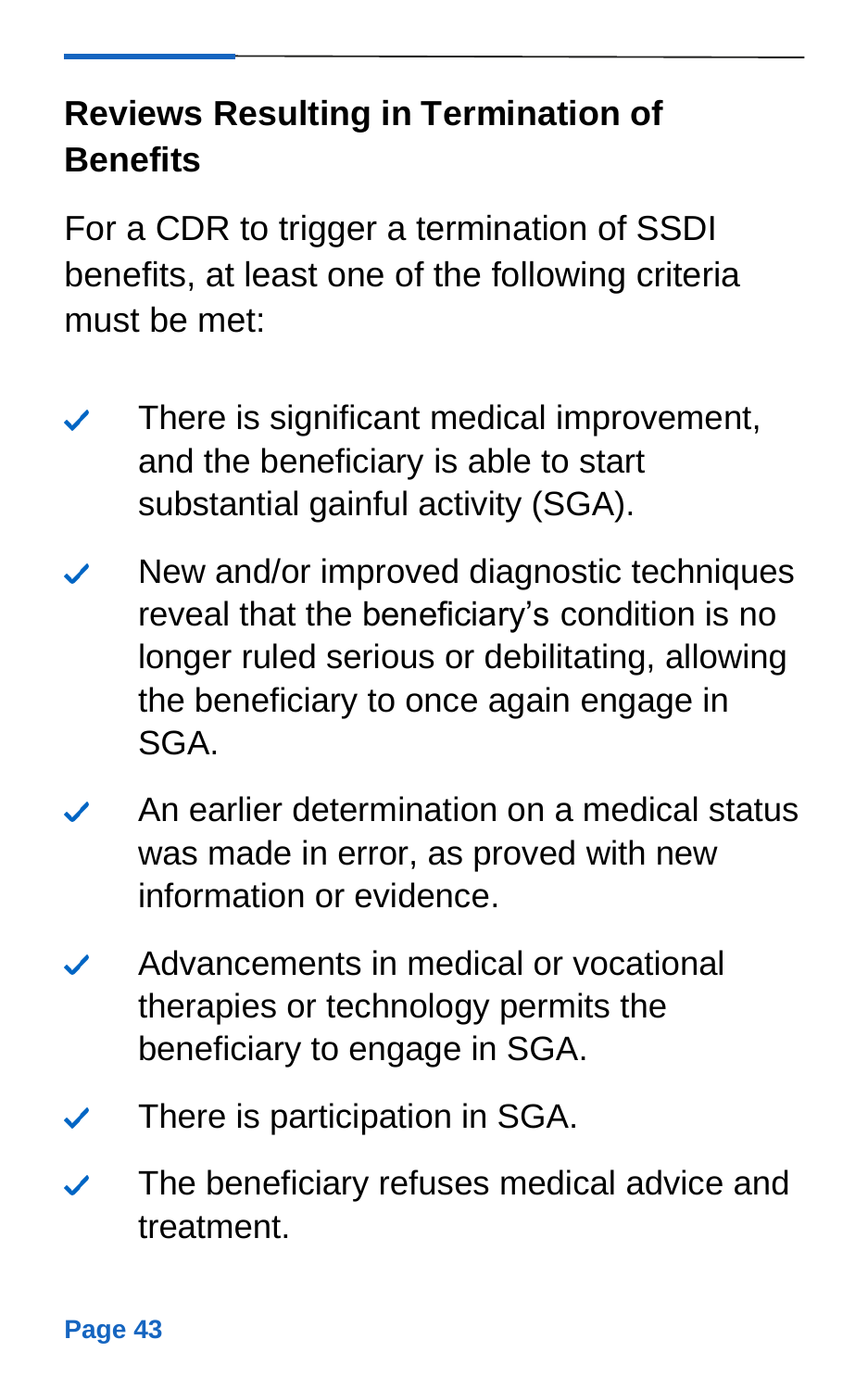- A prior determination was obtained via fraudulent means.
- A beneficiary cannot be located or refuses to cooperate with a CDR.

#### **Preparing for a CDR**

- Ensure that you receive your proper and regular ongoing care from a qualified doctor and that they keep detailed medical records for use when the time for a CDR does arrive.
- Keep copies of all your medical records so you may provide them to the SSA when they request additional information.
- Follow all your prescribed therapies and medications as instructed by your physician.
- Maintain copies of all your original documentation from your initial disability application along with any other correspondence with the SSA with regards to your disability.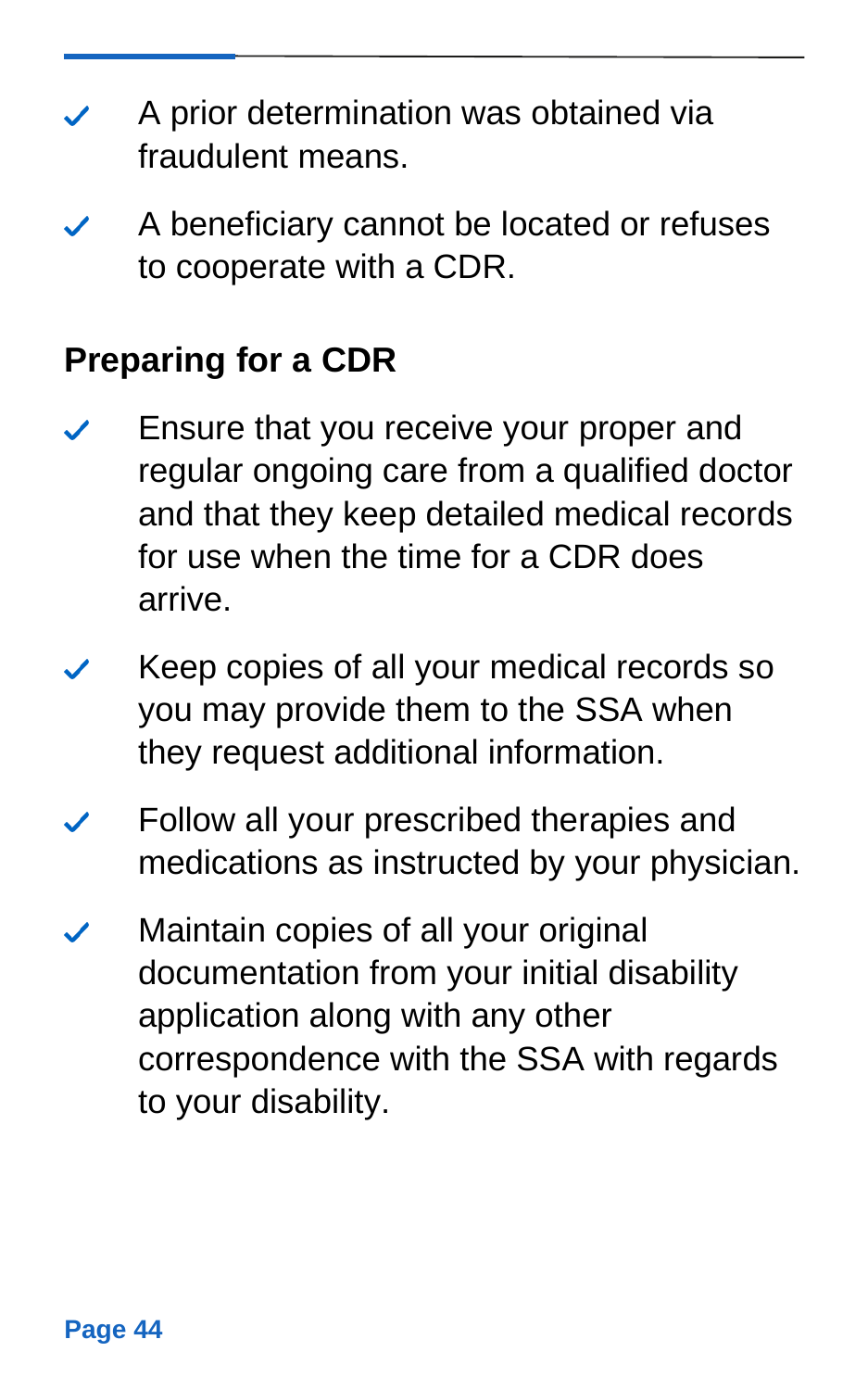# <span id="page-44-0"></span>**SSDI and Taxes**

#### **Taxes on Social Security Disability**

Social Security disability benefits are taxable. The IRS will not assess taxes against your SSDI in excess of 85 percent of the total amount of the benefits you received in any given year. The exact amount of tax owed on any SSDI benefits in any year depend on the income earned during that particular year in addition to any tax deductions.

#### **How to Calculate Your SSDI Taxes**

In order to determine whether you owe taxes on any of your benefits, you may use the base amount of your tax filing status versus the total of:

- One half of your benefits  $\checkmark$
- The total amount of all your other income,  $\checkmark$ including tax-exempt interest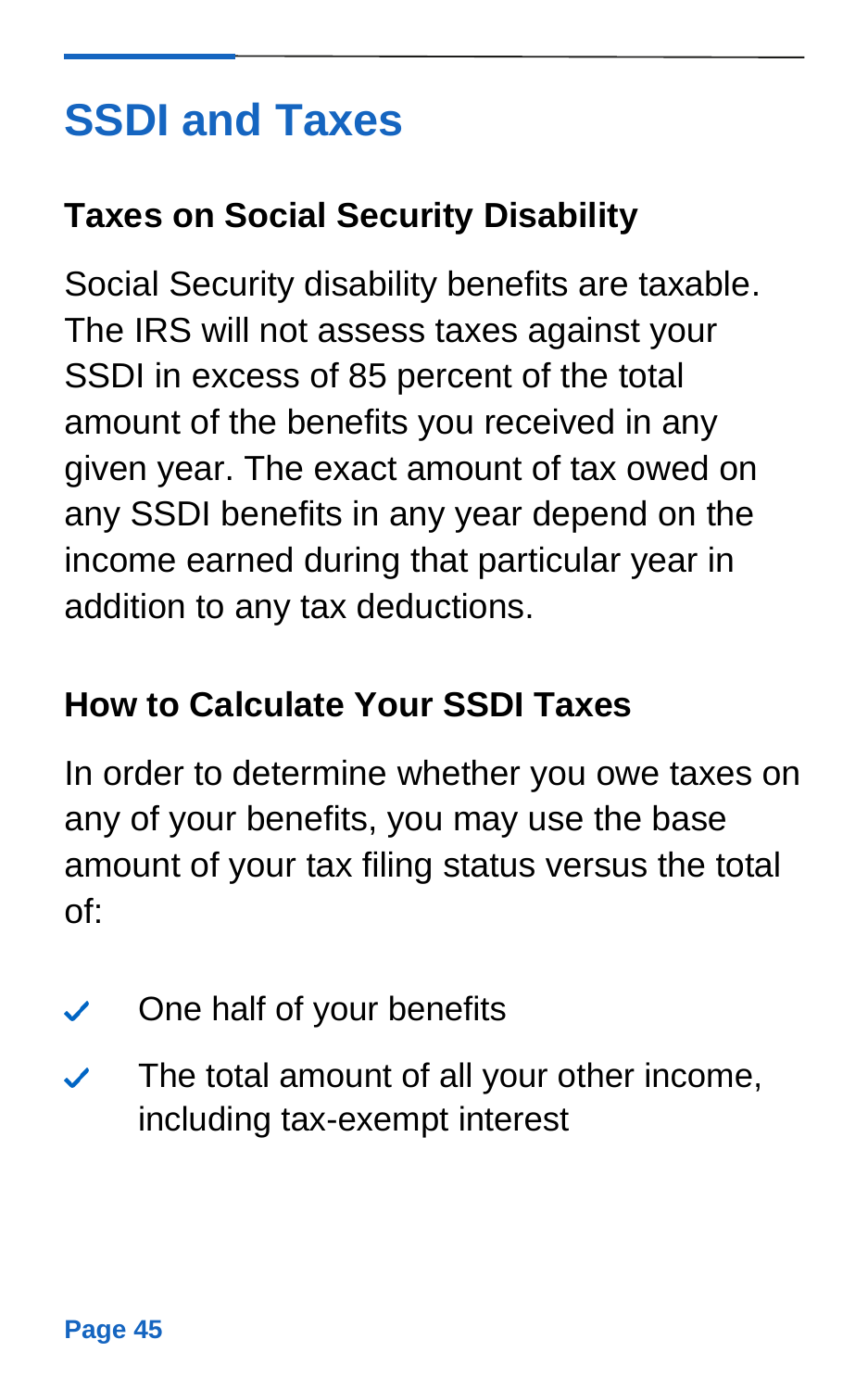The various tax filing situations under which you may submit your tax returns, along with their base amounts, are as follows:

- \$25,000 if you are filing single, head of household, or as a qualifying widow(er)
- \$25,000 if you are filing married but separately, and lived apart from your spouse for the entire year
- \$32,000 if you are married and filing jointly
- \$0 if you file married and separately and lived with your spouse at any time during the year

If you are married and filing jointly, you must combine the income for both you and your spouse on your tax returns in addition to combining both Social Security benefits amounts in order to come up with the amount of the benefits you receive that are taxable.

To find out your tax burden on Social Security disability benefits payments, you must add your spouse's income to that of your own even if your spouse did not receive any benefits. Actual

#### **Page 46**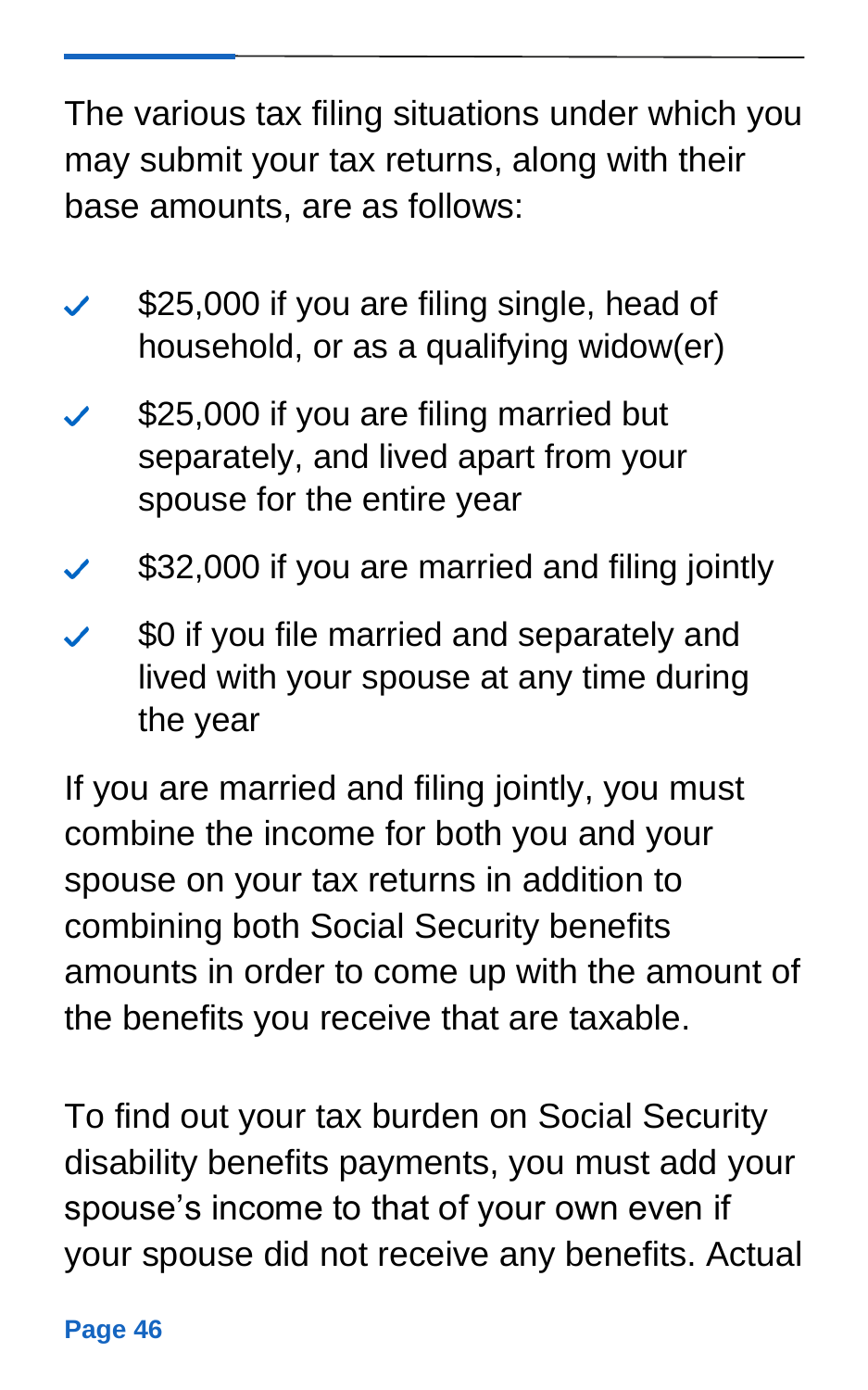taxable SSDI payment amounts may be determined using the following resources:

- [Instructions for](https://www.irs.gov/forms-pubs/about-form-1040) Form 1040  $\boldsymbol{\mathcal{L}}$
- [Instructions for Form 1040A](https://www.irs.gov/forms-pubs/about-form-1040-a)  $\boldsymbol{\mathscr{S}}$
- [Publication 915;](https://www.irs.gov/forms-pubs/about-publication-915) Social Security and Equivalent Railroad Retirement Benefits
- [Publication 54, Tax Guide for U.S. Citizens](https://www.irs.gov/pub/irs-pdf/p54.pdf)  [and Resident Aliens Abroad](https://www.irs.gov/pub/irs-pdf/p54.pdf)

You may also hire a tax professional to assist you.

There is also a tax quide for seniors.

#### **How Back Pay Affects Your Taxes**

Back pay refers to the benefits the SSA pays you while waiting for your SSDI benefits application to be approved. The back pay is calculated using the date when you became disabled.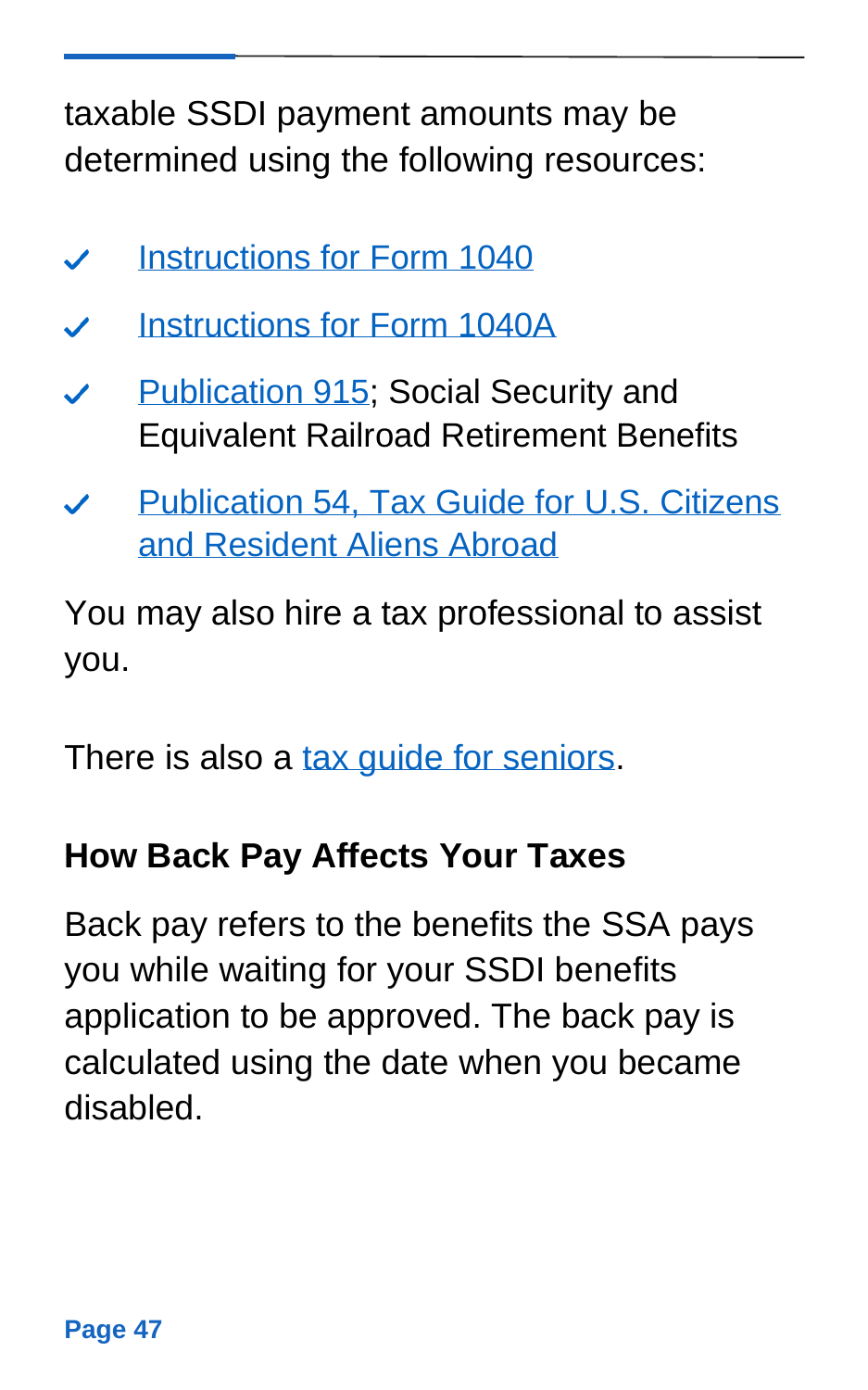In many cases you may receive your SSDI back pay in a lump sum, which may nudge you into a higher tax bracket.

If you have back payments that span multiple years, you should consider hiring a professional accountant.

#### **SSDI and State Taxes**

There are some states that collect income taxes on SSDI benefits. You should inquire about how your state handles taxing SSDI benefits income to find out what your liability may be.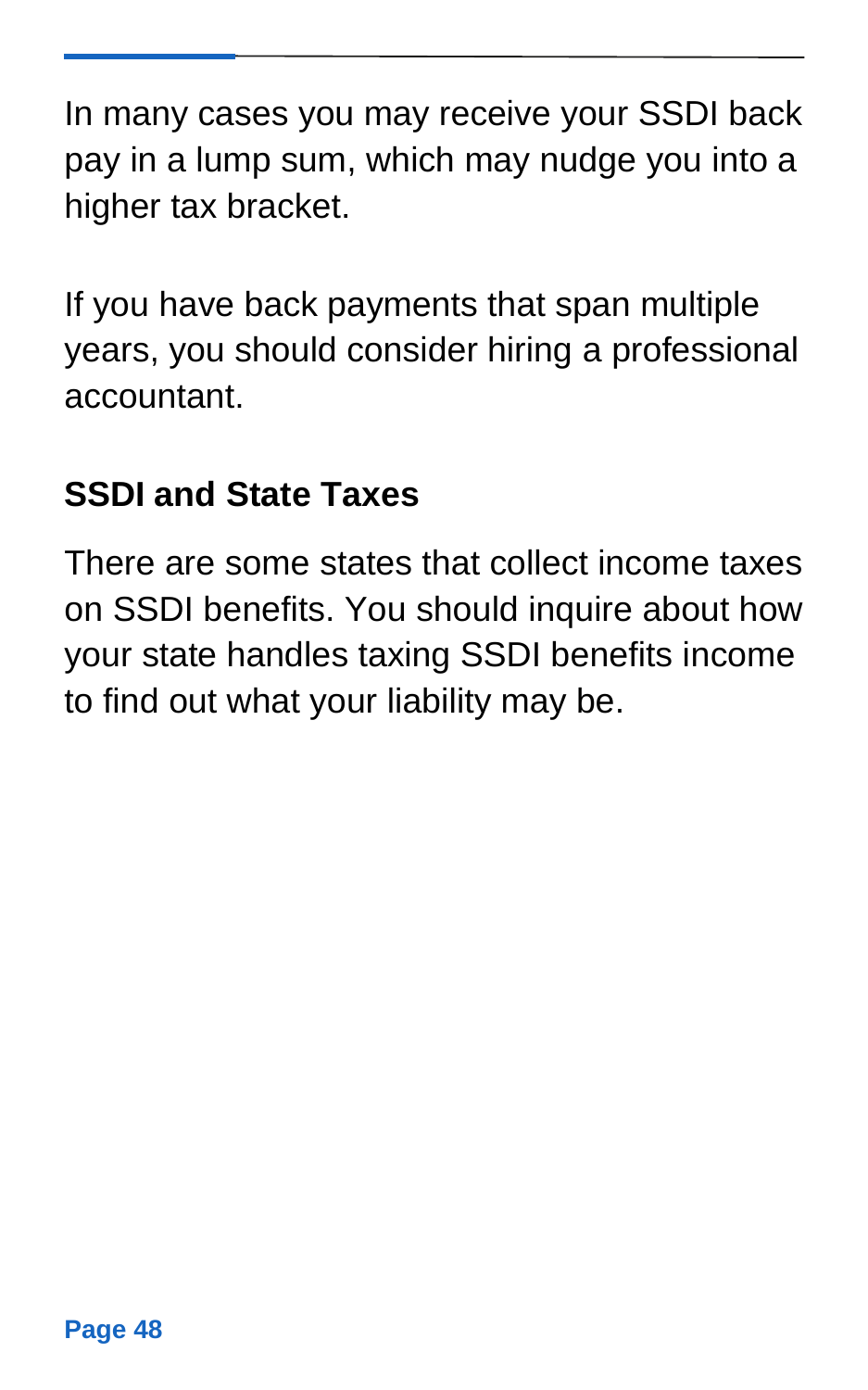# <span id="page-48-0"></span>**How Working Impacts Your SSDI Benefits**

#### **Working on Social Security Disability**

Those who are collecting SSDI benefits, or are applying to do so, may not engage in what is called substantial gainful activity, or SGA. SGA is any work activity that brings in more than \$1,180 per month

**Note:** Blind SSDI recipients have an SGA limit of \$1,970 per month.

SGA can also pertain to **owning your own business**. The SSA applies the following criteria to determine this:

- Do you provide significant services and  $\checkmark$ derive significant income from your activity in your business?
- Is the work you provide comparable to that  $\boldsymbol{\checkmark}$ of other non-disabled persons in your local area who are also engaged in a similar business?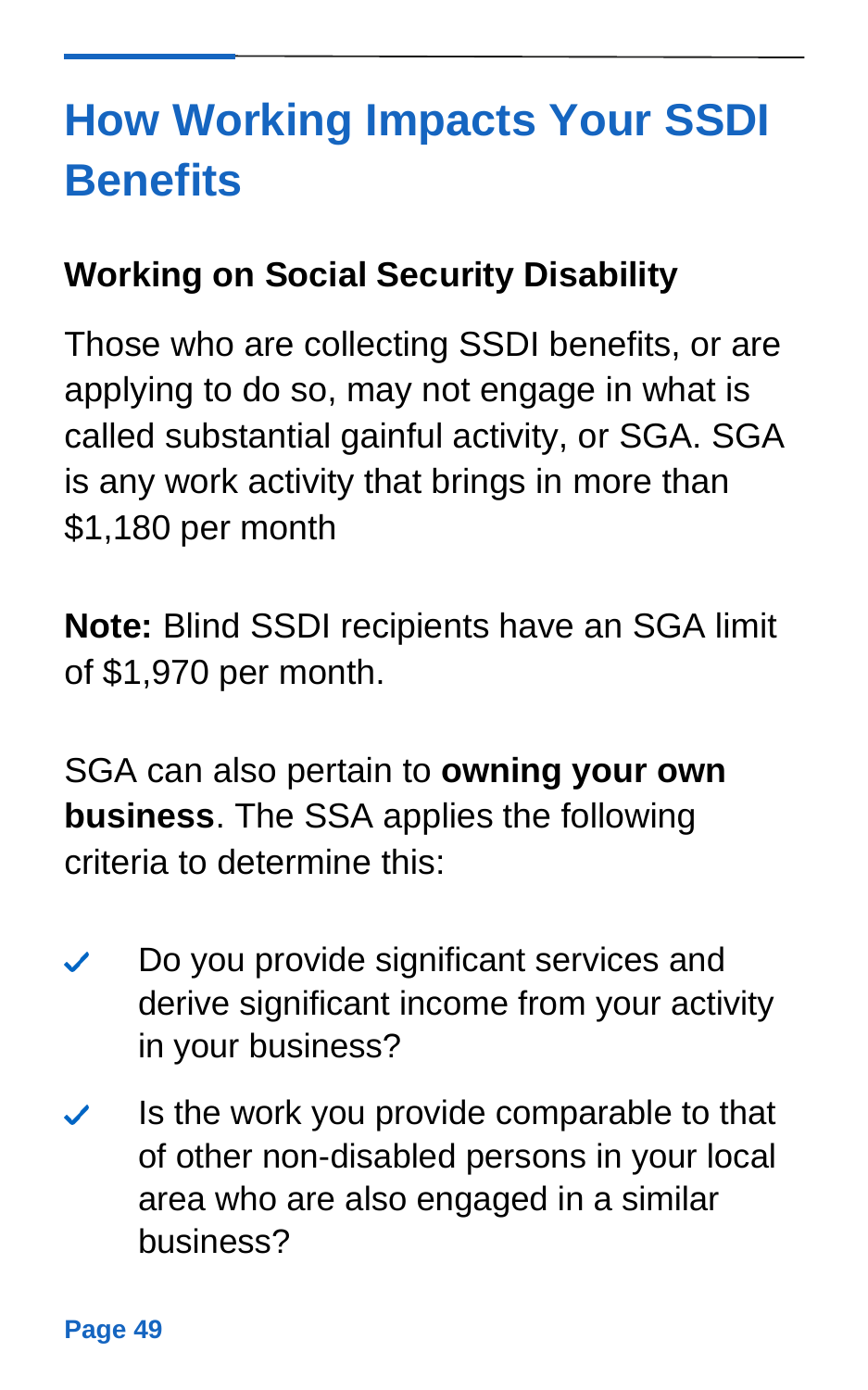Is the work you perform worth more than \$1,180 per month to the business in terms of value or by way of saving that much per month on having to hire an employee to do the work?

In addition, there is something called a trial [work period.](https://www.ssa.gov/oact/cola/twp.html) The SSA allows beneficiaries to reenter the workforce for a period of time where they can earn money in excess of the limitations stated above and still collect the full amount of their benefits.

The SSA considers any month where wages exceed \$850 to be a trial work month. If you happen to be self-employed, any month in which you work for more than 80 hours is a trial work month. A trial work period may last up to nine months. At the end of those nine months, if you are able to continue working and make more than the SSDI benefits provide, you will no longer receive SSDI payments. However, you may receive SSDI payments again if your earnings fall below the SGA limits during the 36-month period that follows.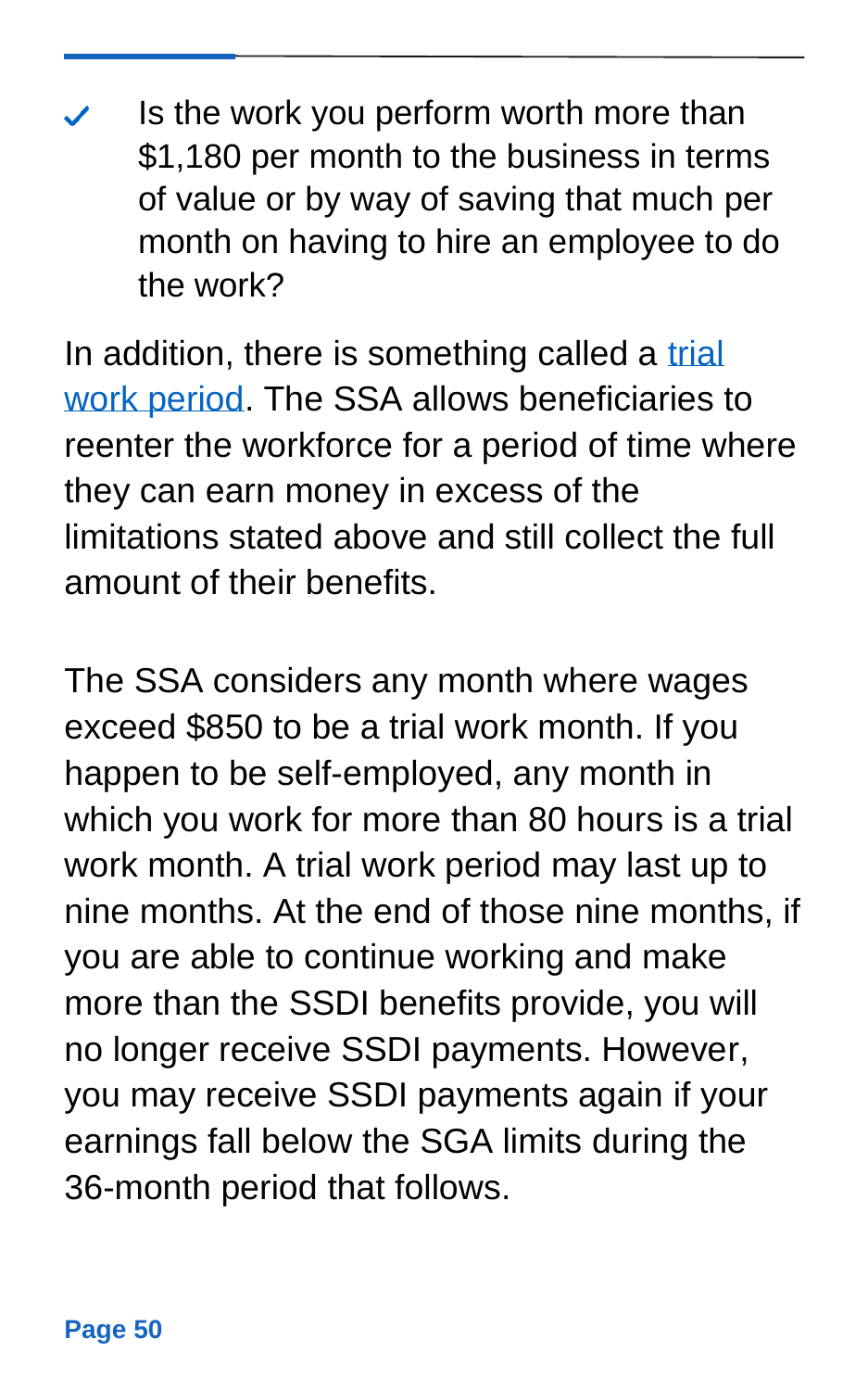If your SSDI benefits have stopped because your income is greater than allowed, the SSA provides a 5-year window in which benefits may be reinstated through what is termed expedited reinstatement if at any time you must stop working again due to your disability.

#### **How Impairment-Related Work Expenses Affect Working on SSDI**

Impairment-Related Work Expenses, or IRWEs, are goods or services that assist you so that you may work with your disability. These items are deductible from the formula used to calculate your eligibility for SSDI benefits. IWREs must meet the following criteria:

- The item or service must be necessary due to some sort of mental or physical incapacitation.
- The item or service must be necessary in order to carry out your work functions.
- The cost of the item or service must comparable to what the item or service generally costs in your area.

#### **Page 51**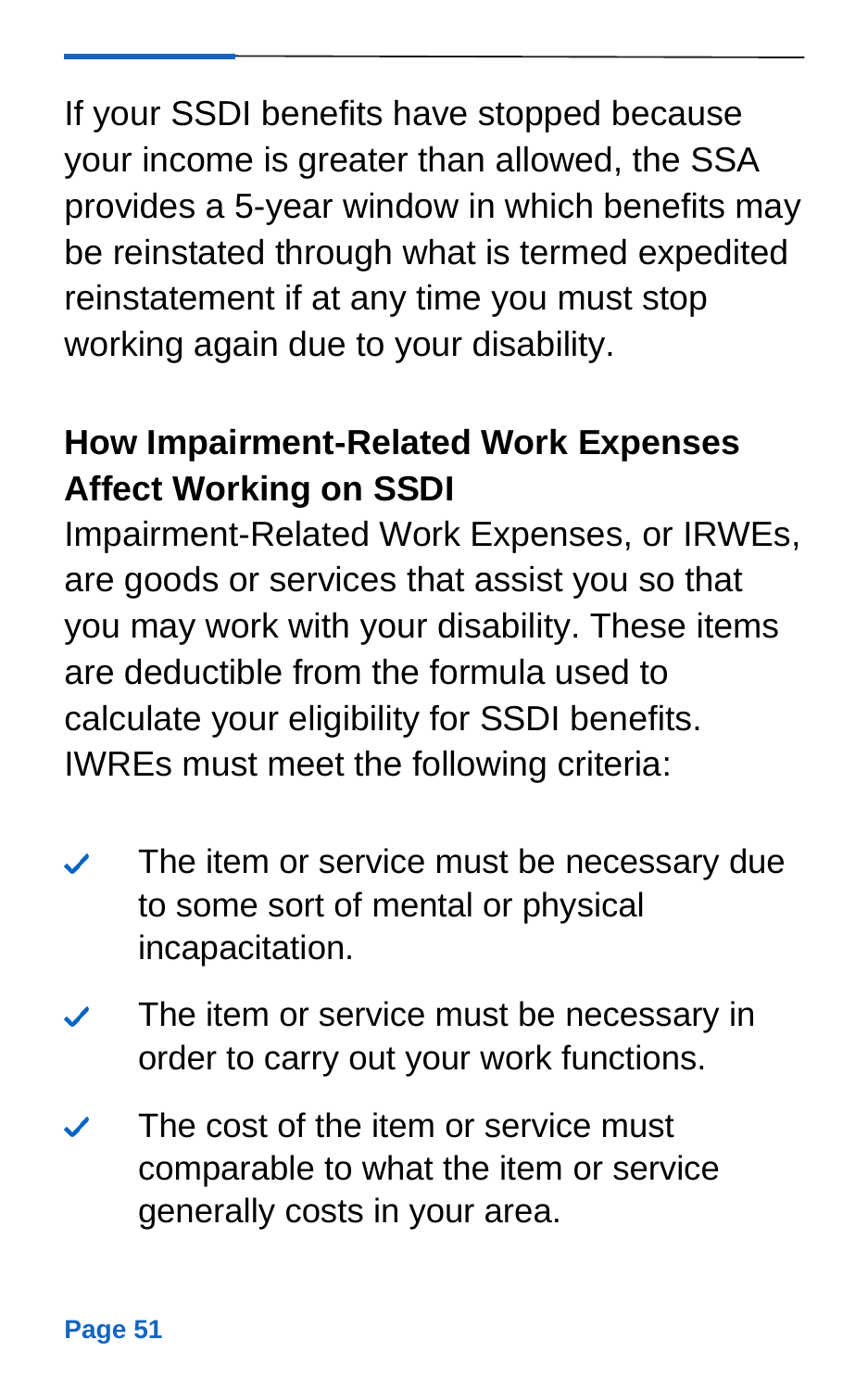The cost of the item or service is not being reimbursed through some other means.

IWREs can also include costs associated with maintaining a service animal.

#### **Reporting Requirements While Working on Social Security Disability**

You must inform the SSA about any of the following changes:

- Changes in pay  $\checkmark$
- Dates that you start a new job or end a job  $\boldsymbol{\mathcal{U}}$
- Expenses related to your work or disability

You can report these changes in the following ways:

- **Phone –** To report your wages by telephone, you must do so by the 6th of the following month.
	- 1-800-772-2113
	- TTY 1-800-325-0778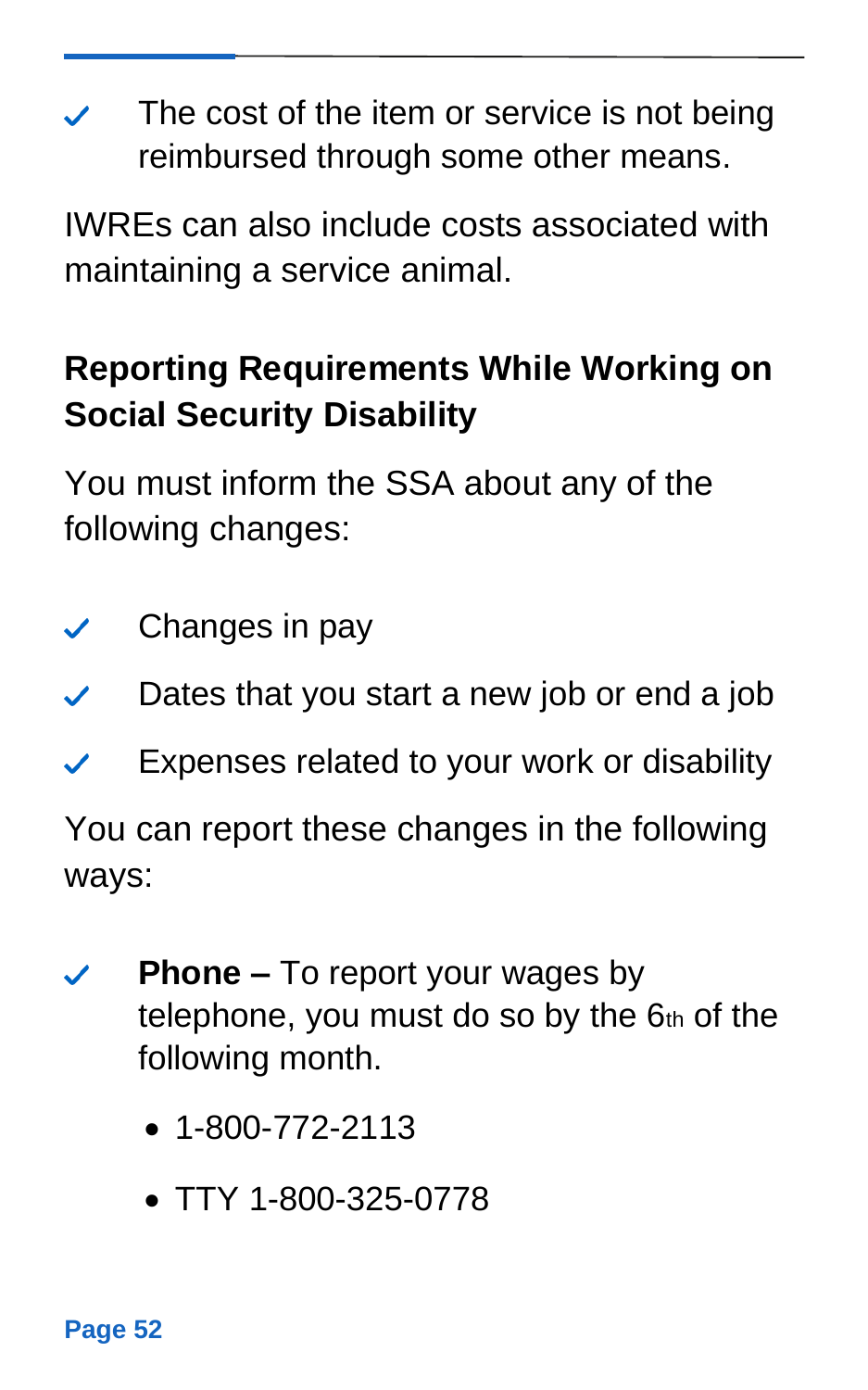- **SSI Mobile Wage Reporting app –** available in iTunes or Google Play store.
- **Online –** using your online Social Security account.
- **In person –** You can submit your pay stub by the 10th of the following month at any local Social Security office. You can find the location of the one nearest you [here.](https://www.ssa.gov/agency/contact/)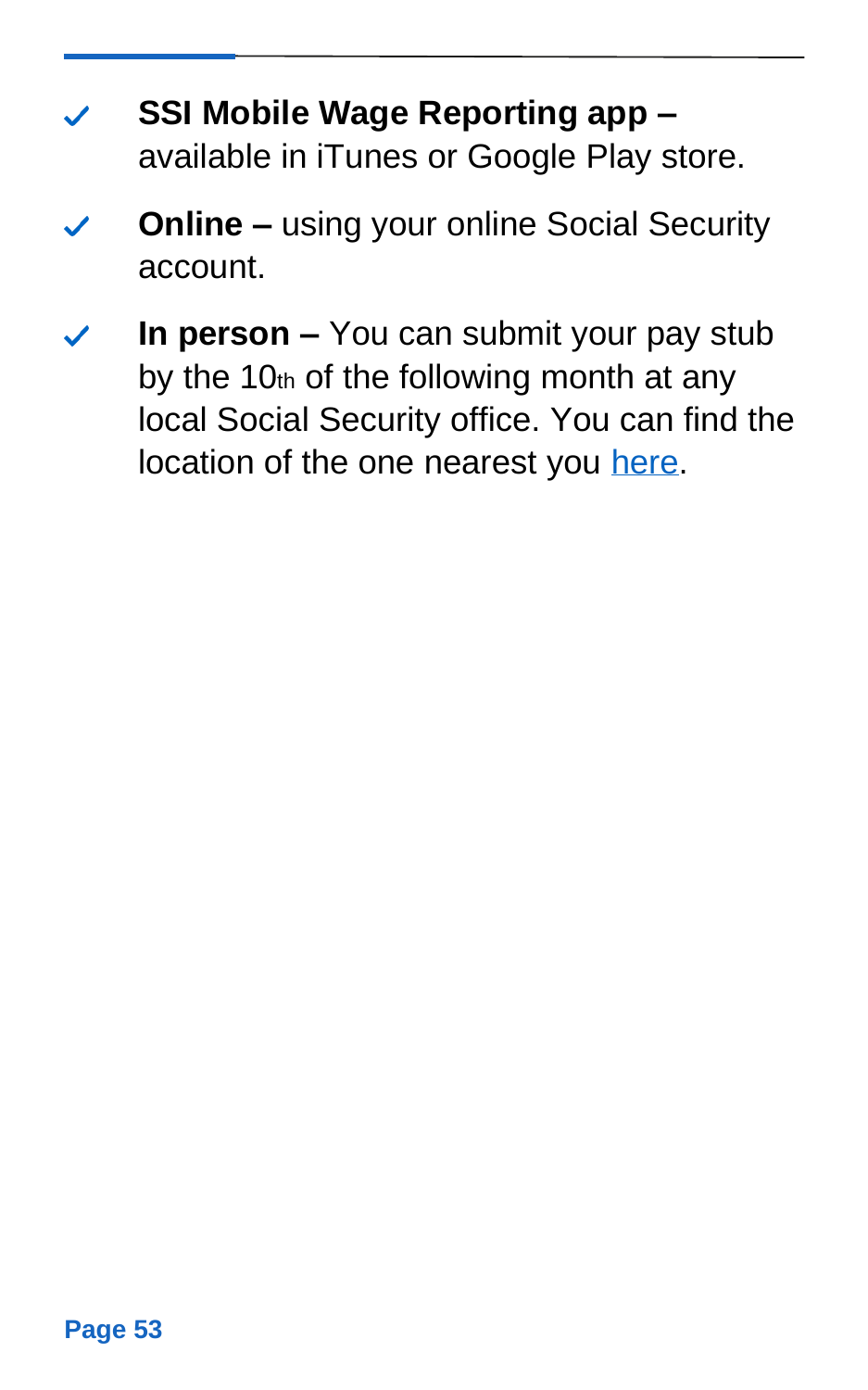### <span id="page-53-0"></span>**Ticket to Work Program**

This incentive program makes it easy for you to connect with an Employment Networks (EN) or a Vocational Rehabilitation (VR) agency in your state.

#### **Benefits of Using Ticket to Work**

#### *Trial Work Period*

The trial work period is a length of time when you can try your skills in the workforce without losing your SSDI. Your SSDI benefit amount will stay the same regardless of how much you earned during your trial period.

As of 2018, your total earnings from a month must be more than \$850 in order for it to count as a "work month." Your trial work period ends once you have made more than \$850 for nine months out of a 60-month period.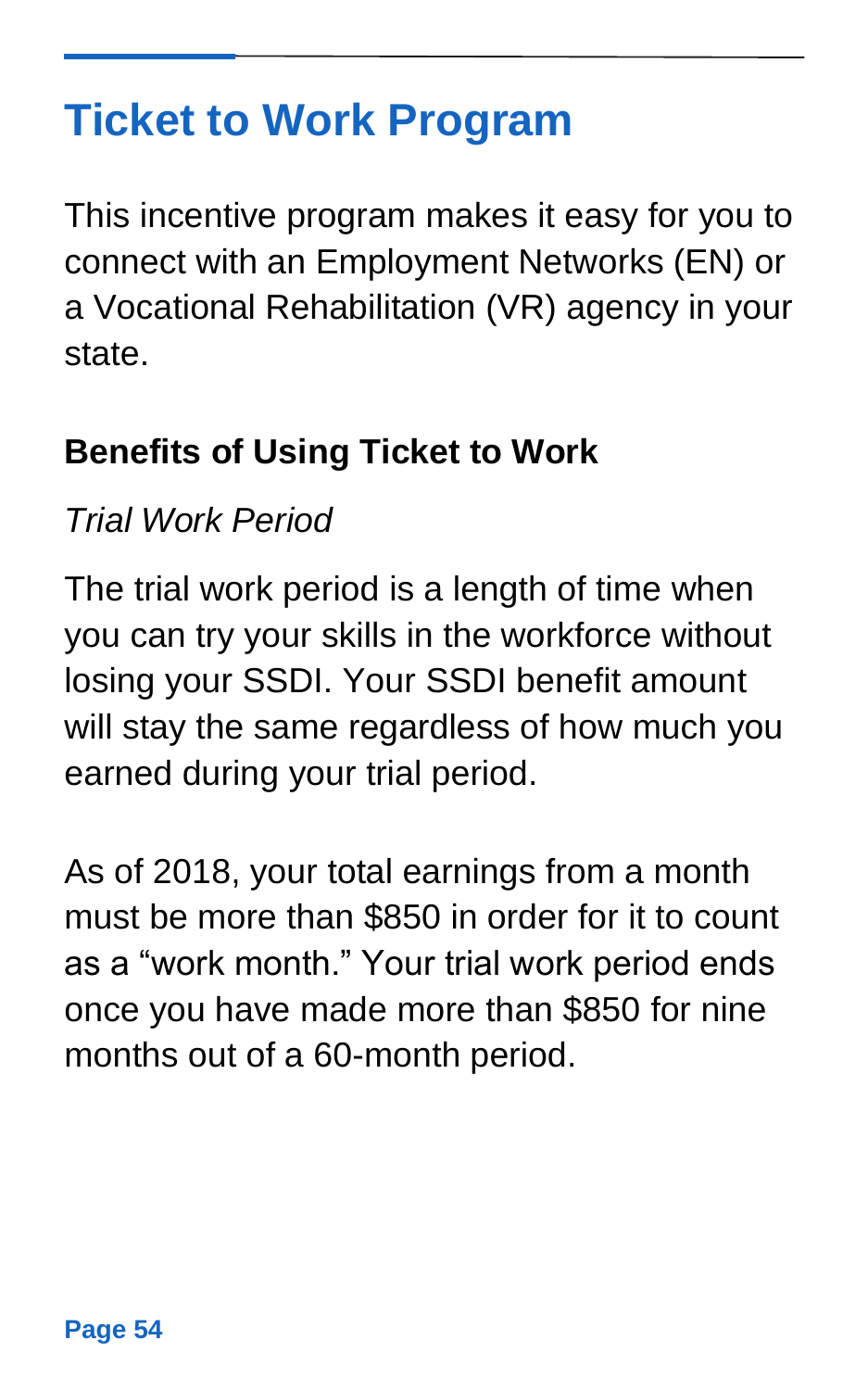#### *Extended Eligibility Period*

Having an extended period of eligibility means that you can continue working and receiving SSDI for an additional 36 months before your SSDI payments will stop. During this 36-month period, though, you cannot receive SSDI for any month where you had a "substantial" income from your job. The Social Security Administration considers earnings of more than \$1,180 (\$1,970 if you are blind) to be substantial, as of 2018.

If you happen to have a month with substantial earnings, you will not need to reapply for SSDI to have your benefits continue.

#### *Continued Medicare Coverage*

You can keep receiving free Medicare Part A coverage for at least 93 months after your trial work period is over, even if you stop receiving SSDI due to your income.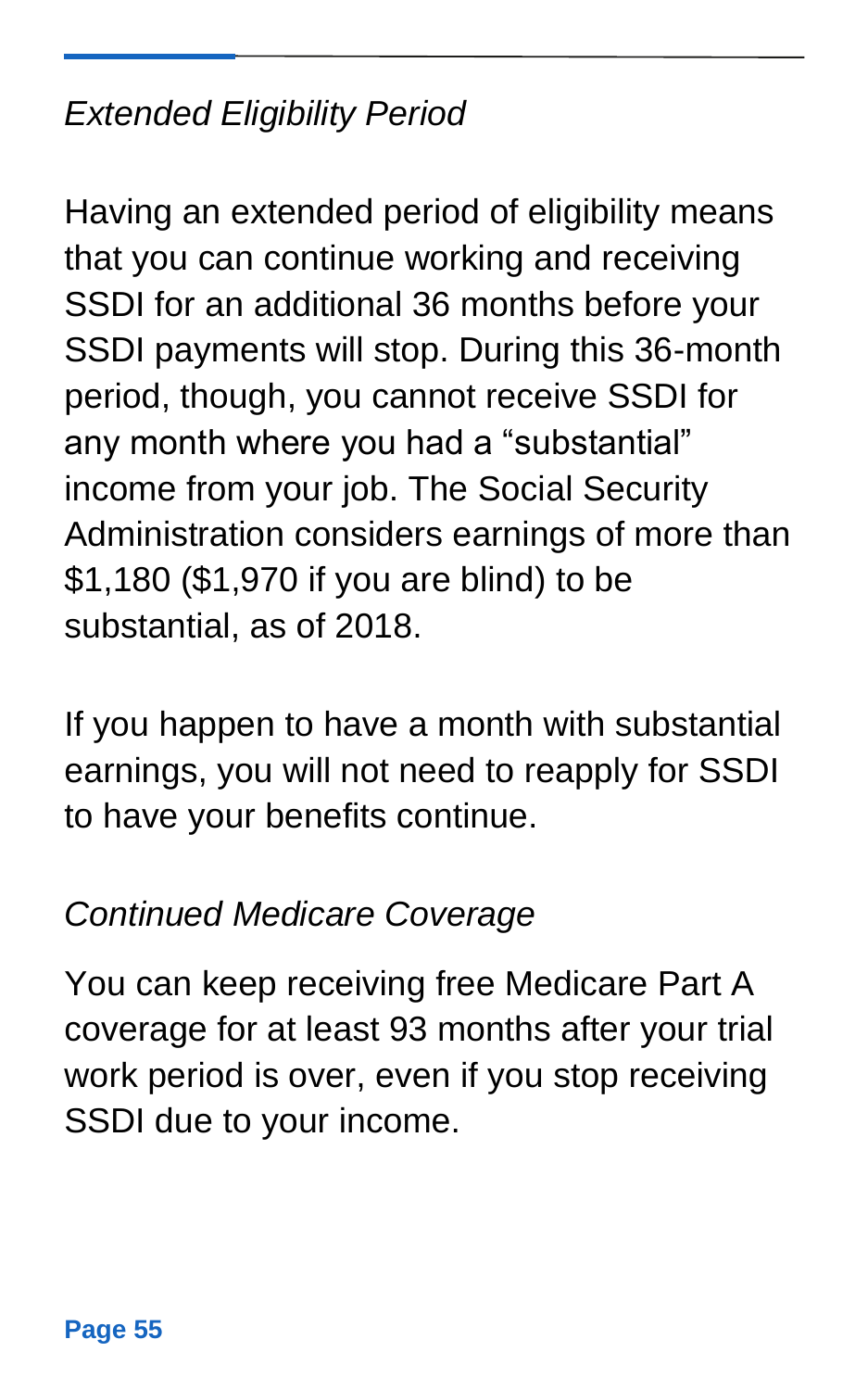#### *Work Expense Deductions*

If you need to pay for services or items that assist you in working or getting to work, these expenses can sometimes be deducted from your income.

#### *Expedited Reinstatement*

You may find that you are unable to continue working due to your disability or you may decide to stop participating in ticket to work for any other reason. In such cases, you can restart your SSDI benefits within five years without filing a new application with the Social Security Administration.

#### **Who is eligible for the SSDI ticket to work program?**

The ticket to work program is available to SSDI and disabled Supplemental Security Income (SSI) recipients who are between 18 and 64 years of age. ENs and VRs will check your eligibility status when you go in for assistance. You can also check if you are qualified by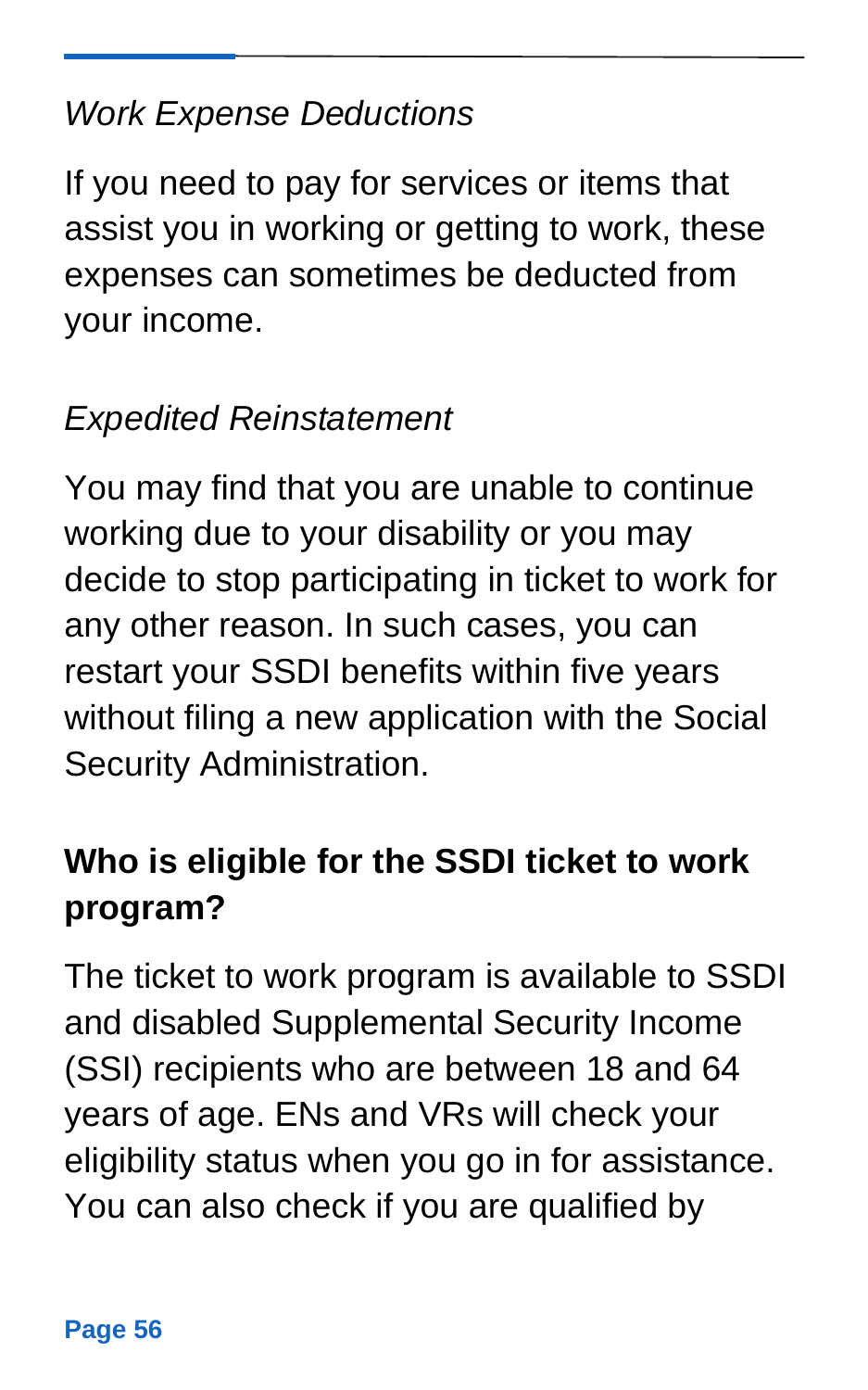calling the Ticket to Work Help Line at 866-968- 7842 or 866-833-2967 (TTY).

#### **How to Find Ticket to Work Providers**

You can call the help line at 866-968-7842 or 866-833-2967 (TTY) and a representative will send you a list of providers through the mail.

Alternatively, you can search for a provider online in one of two ways:

- [Guided search](http://app.keysurvey.com/f/1142311/133f/)  $\boldsymbol{\mathscr{S}}$ 
	- Answer a variety of questions to help determine what types of services you need.
- [Direct search](https://choosework.ssa.gov/findhelp/result?option=directSearch)
	- Enter your zip code to find a list of providers.

The Social Security Administration also provides a [worksheet](https://choosework.ssa.gov/Assets/docs-materials/BeneficiaryWsht-form6-05-2015_508.pdf) that will help guide you through the process of finding a provider to work with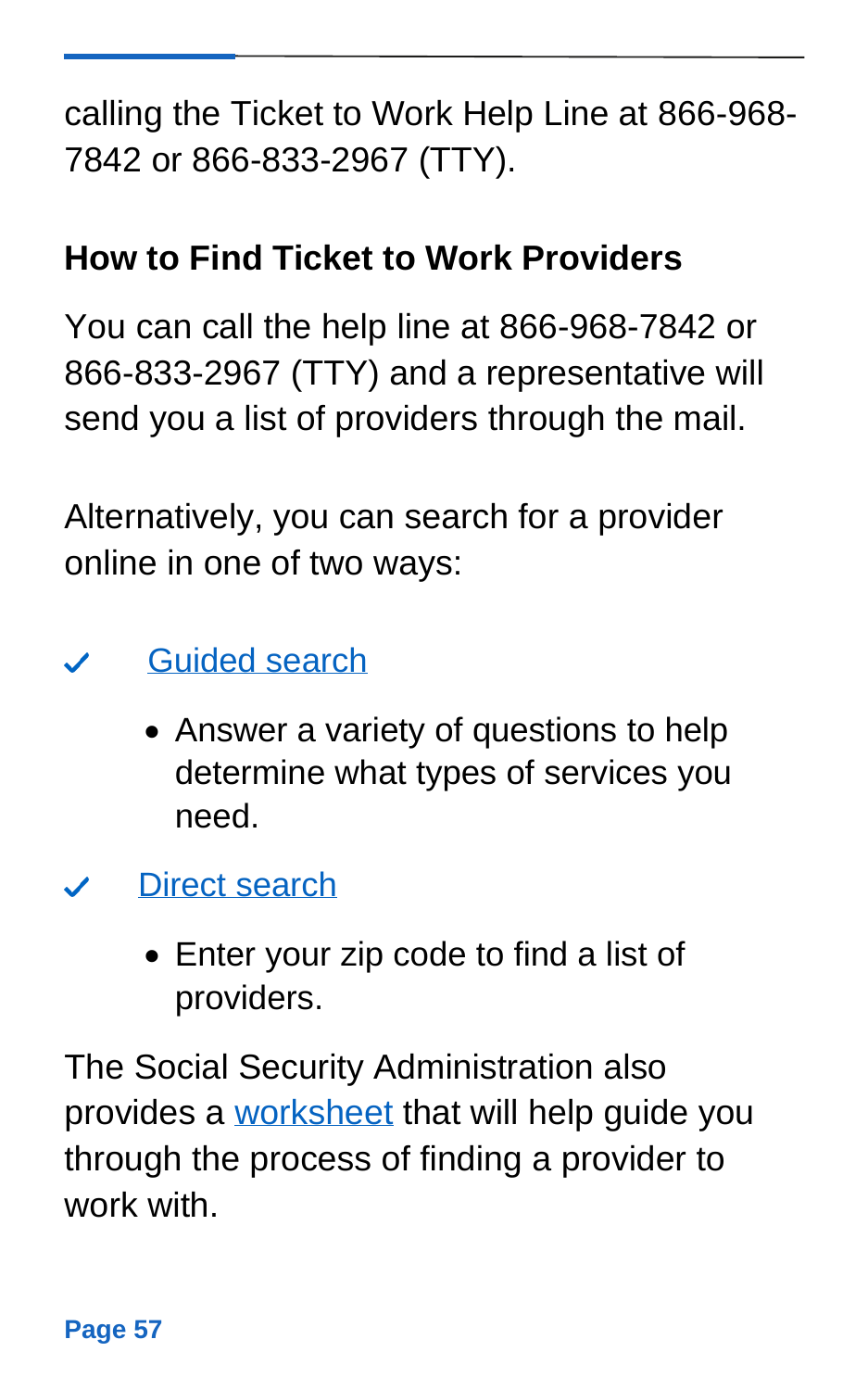#### **What happens after signing up for ticket to work?**

Once you begin earning money, you will need to report it to your EN as well as the Social Security Administration. You do not need to undergo a Continuing Disability Review (CDR) when you are using the ticket to work program **unless** you already had a CDR scheduled before enrolling in the program.

The Social Security Administration will instead conduct a "Timely Progress Review" every 12 months to ensure that you are staying on track with your employment goals. During these reviews, a representative will look at progress you have made such as getting a job, completing training or staying at a job.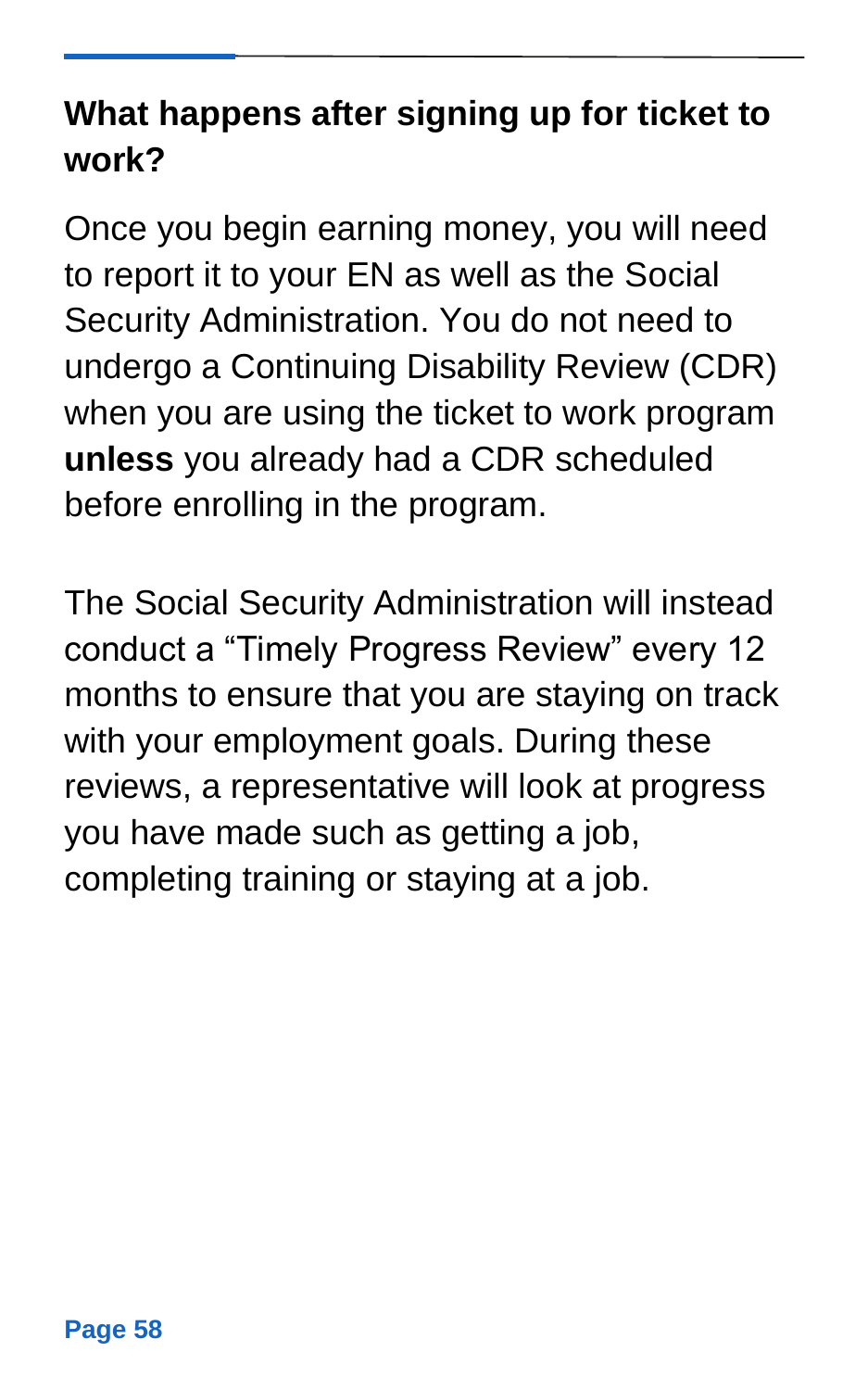### <span id="page-58-0"></span>**SSDI and Medicare**

Once you receive Social Security Disability Insurance (SSDI) for 24 months (two years) you will automatically qualify for Medicare insurance.

In most cases, Medicare coverage is required when you are on disability payments. If you already have health insurance from a former workplace, your spouse's job or the private health insurance marketplace, Medicare can work in conjunction with these plans.

#### **Getting Health Insurance Coverage Before Medicare Disability Benefits Start**

Your Medicare coverage will not start until two years after your first SSDI benefit month. You should obtain health insurance coverage during this two-year period if you do not already have insurance or if you will lose existing insurance, such as any job-based coverage you may have.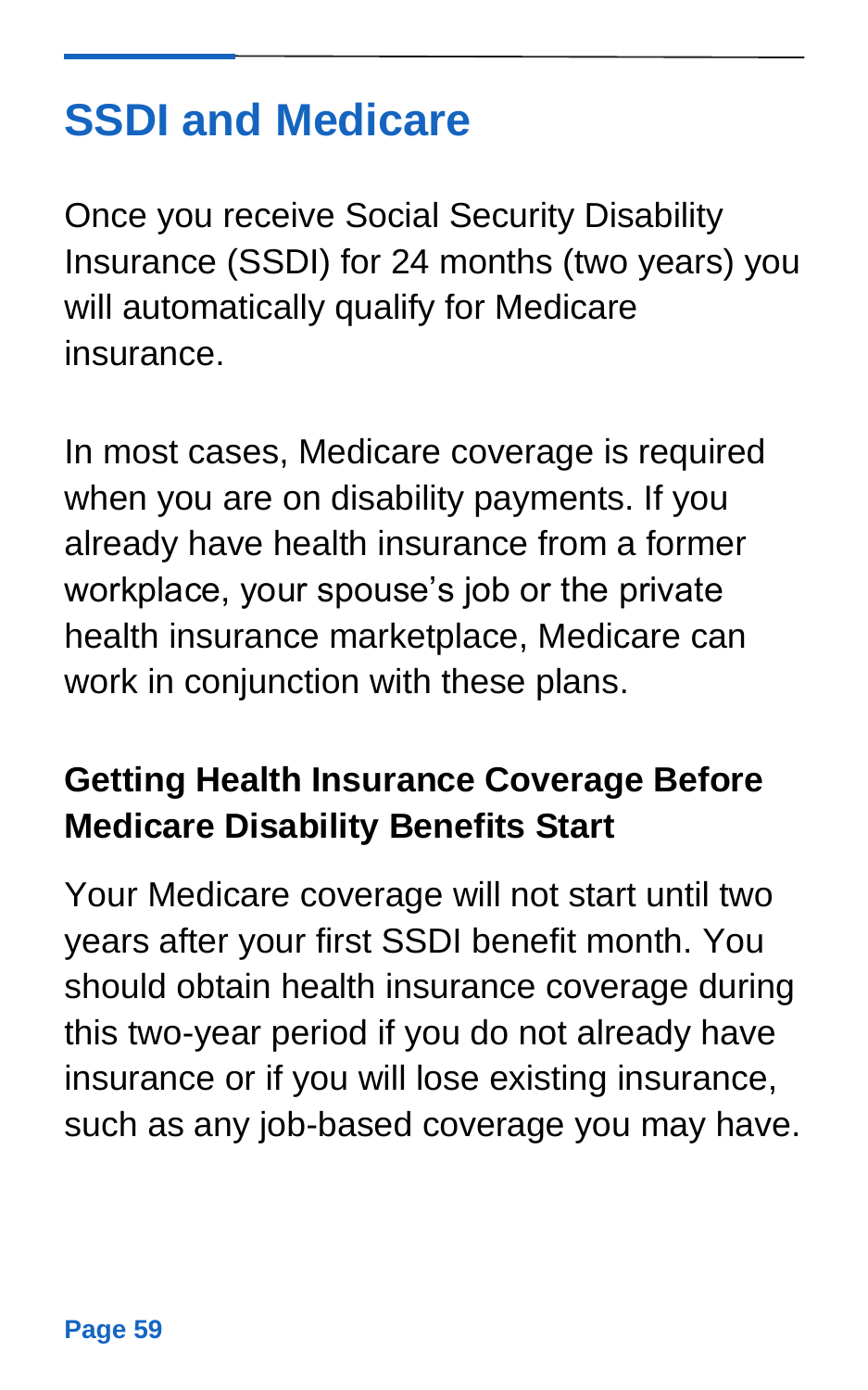If you do not expect to have health insurance coverage during your two-year Medicare qualifying period, you may wish to [check your](https://www.hhs.gov/answers/medicare-and-medicaid/who-is-eligible-for-medicaid/index.html)  [eligibility for Medicaid](https://www.hhs.gov/answers/medicare-and-medicaid/who-is-eligible-for-medicaid/index.html) and sign up for a plan if you qualify. If you are denied Medicaid coverage, you might be able to sign up for private health coverage on the **Health** [Insurance Marketplace.](https://www.healthcare.gov/)

#### **SSDI Medicare Premiums**

If you qualify for Medicare based on a disability, you do not need to pay a premium for Part A coverage. Receiving Part B, on the other hand, will require that you pay a monthly fee. However, your Part B premium can be deducted from your SSDI benefits automatically, meaning that you will not need to pay a separate bill.

Keep in mind that Part B coverage is optional, but you can oftentimes save on medical bills if you choose to have this coverage.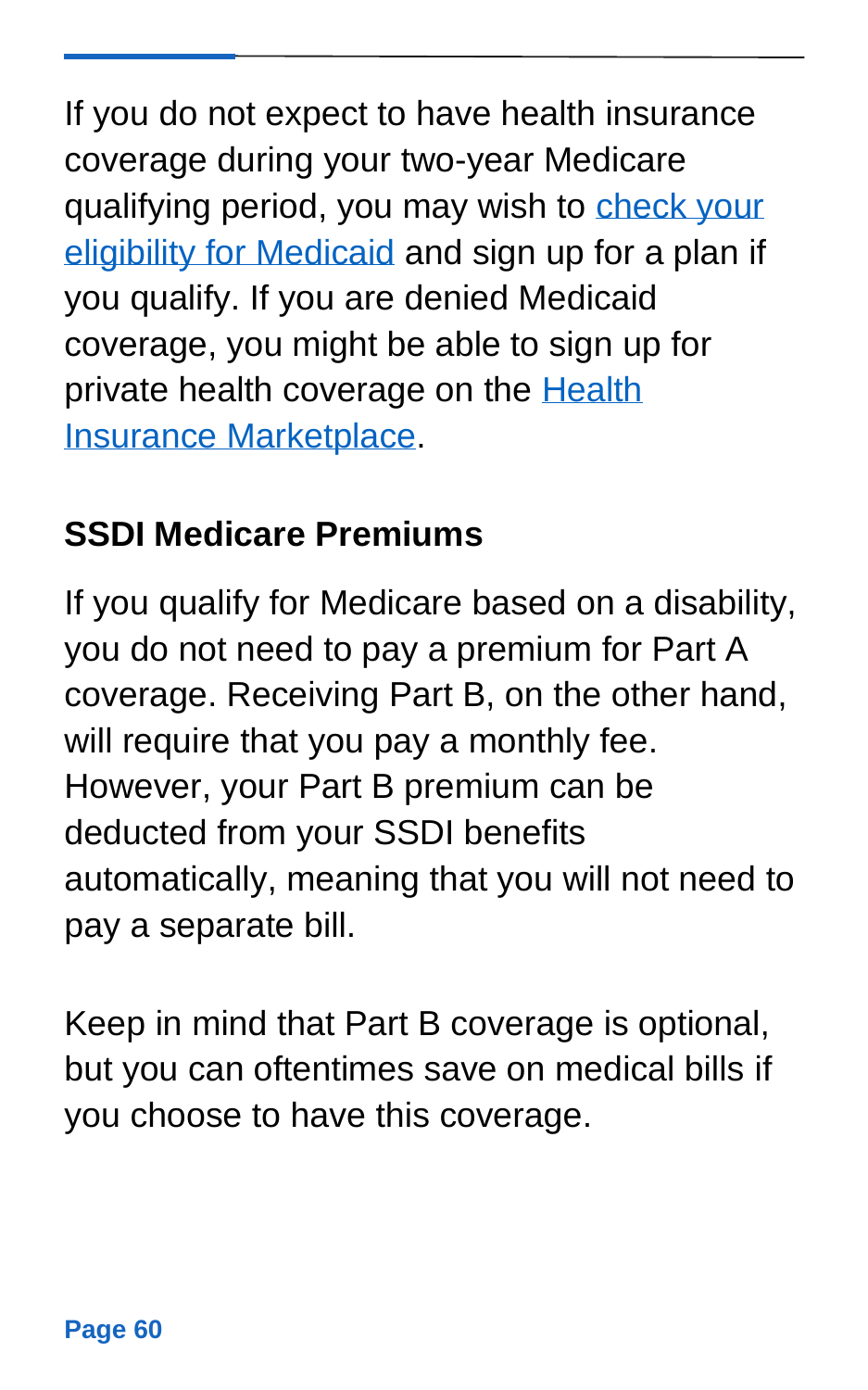Part B premiums can vary slightly depending on your situation. In general, you will pay less as a SSDI recipient than someone who d is not disabled. Keep in mind that your costs may change from one year to the next. As of 2018, the SSDI beneficiaries pay an average of \$130.

If you file taxes individually and make more than \$85,000, or file jointly and make more than \$170,000, you will pay anywhere from \$187.50 to \$428.60 based on your income level. Learn more about income-based Part B premiums [here.](https://www.medicare.gov/your-medicare-costs/part-b-costs)

#### **How to Get SSDI Supplemental Medicare Insurance**

In order to cover your additional medical costs, you may want to consider buying supplemental coverage known as a Medigap policy. These policies are sold by private insurance companies. Keep these considerations in mind if you are thinking about getting a Medigap policy: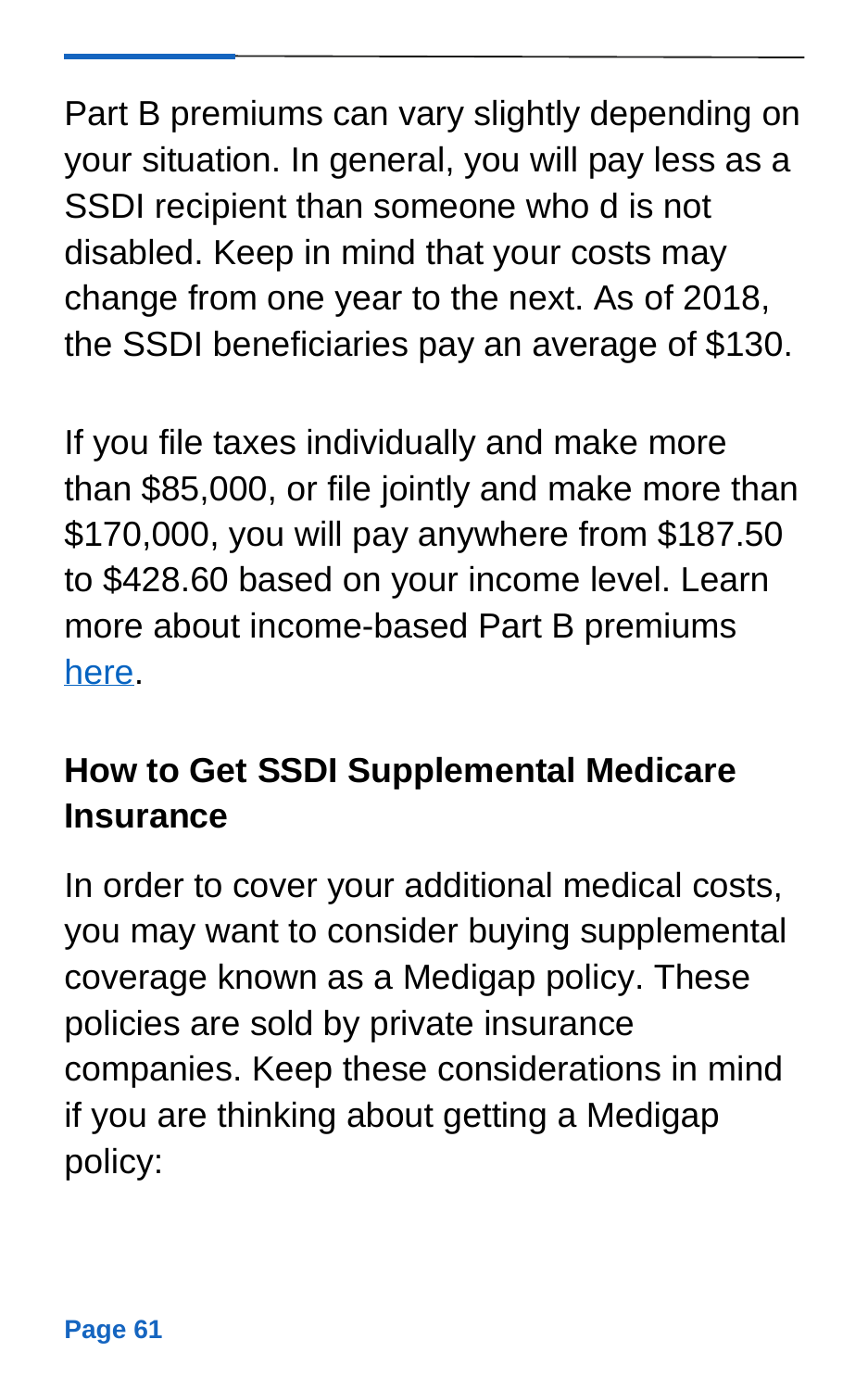- You need to have Medicare Parts A and B first.
- These plans differ from [Medicare](https://www.medicare.gov/sign-up-change-plans/types-of-medicare-health-plans/medicare-advantage-plans)  [Advantage](https://www.medicare.gov/sign-up-change-plans/types-of-medicare-health-plans/medicare-advantage-plans) (Part C) plans, which offer additional Medicare benefits not covered by Parts A and B.
- You cannot have both Medicare Advantage and a Medigap policy. In fact, it is illegal for providers to sell you Medigap if you already have Medicare Advantage and plan on keeping it.
- Medigap policies can be renewed regardless of whether you have gained new medical conditions.
- A Medigap plan only covers one person per policy. Spouses must obtain their own policy.
- Medigap does not cover prescription drugs. You must obtain [Medicare Part D](https://www.medicare.gov/drug-coverage-part-d) or certain types of Part C plans to receive this coverage.

### **Will working affect my SSDI and Medicare coverage?**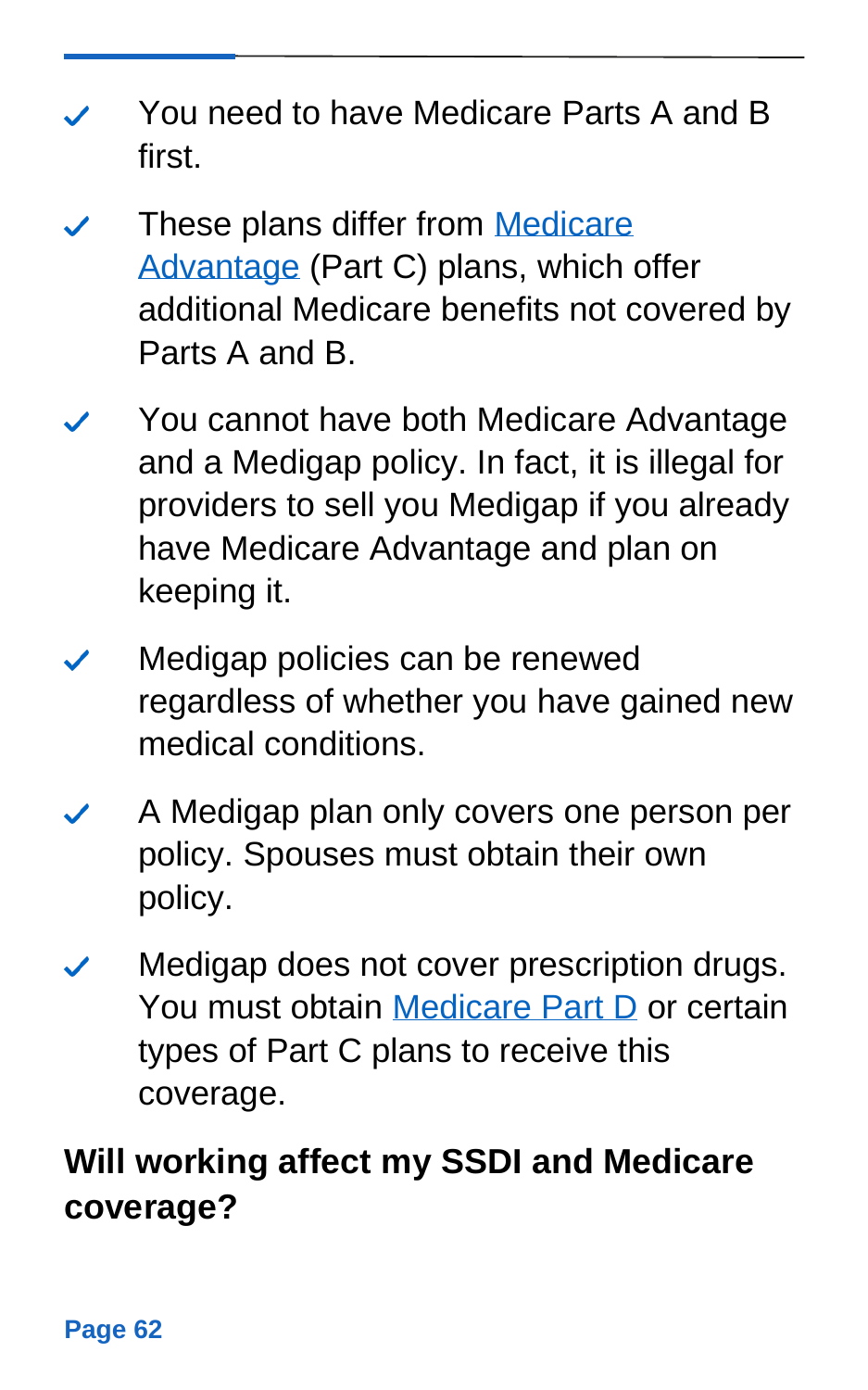In most cases, it is possible to continue receiving Medicare in addition to any employer health insurance plan that you may have. If you have a job, remember that Medicare will usually provide secondary coverage to reduce any hospital and medical costs that are not covered by your primary insurance.

If you participate in the [ticket to work program](https://choosework.ssa.gov/about/how-it-works/index.html) while receiving SSDI, you can continue receiving premium-free Medicare Part A coverage during your trial work period.

After your trial work period is over, you can continue receiving Medicare Part A at no cost for an additional 93 months as long as you remain disabled and continue meeting the SSDI requirements.

#### **Will I lose Medigap if I start working?**

If you have Medigap insurance when you get a job or go back to work, you have the right to suspend your policy without losing it or facing a penalty. In the event that your group health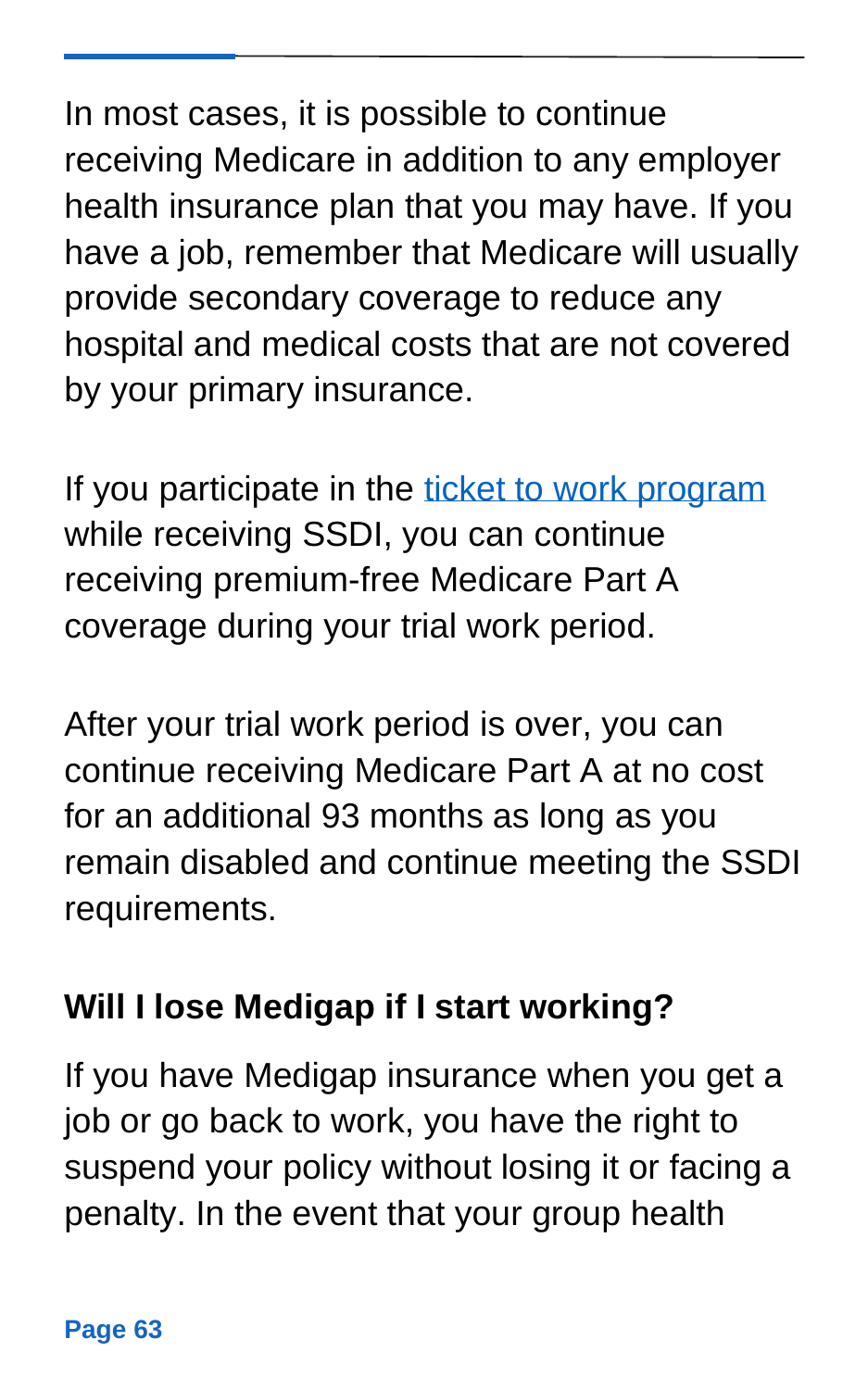coverage ends for any reason, you can also get your Medigap policy back with the same benefits and premiums that you were paying before you suspended it. You cannot lose coverage or pay a higher premium even if you gained a new medical condition before reinstating your policy.

In order to get your policy back, you must contact your Medigap provider within 90 days of losing your other health insurance coverage. Your benefits will resume on the day that your other health insurance ended.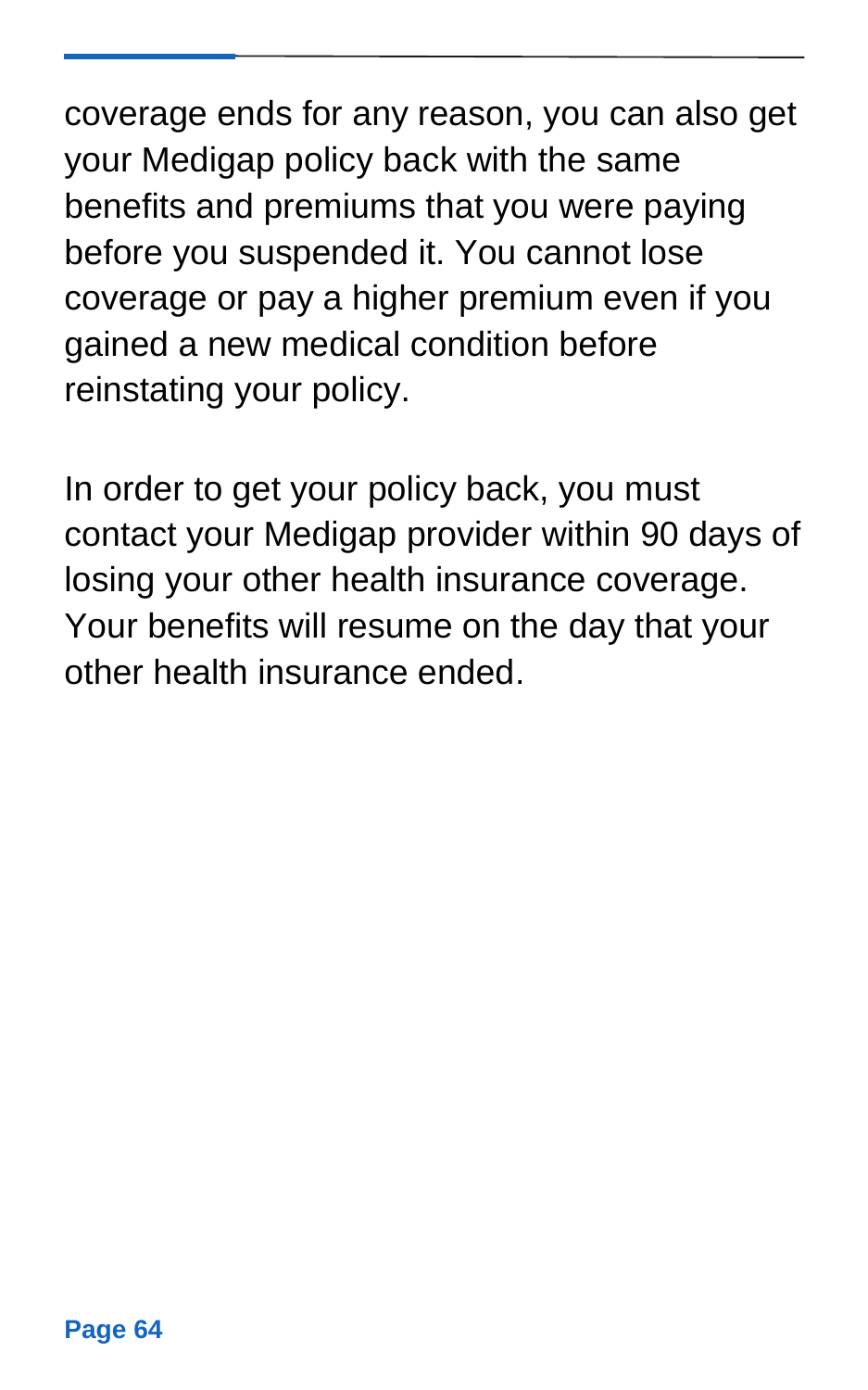## <span id="page-64-0"></span>**SSDI Fraud**

The Office of the Inspector General (OIG) of the Social Security Administration is in charge of investigating fraud, bringing allegations to court and, in most cases, making sure that beneficiaries guilty of fraud pay restitutions.

Anyone can report fraud, including private citizens, Social Security employees, beneficiaries themselves or law enforcement professionals, among others.

#### **Examples of SSDI Fraud, Waste and Abuse**

Examples of fraud include:

- Not reporting changes in income or work.  $\checkmark$
- Doctors falsifying disability reports in order  $\boldsymbol{\mathscr{S}}$ to help individuals receive funds that they have no right to benefit from.
- A person with a clean bill of health falsifying a disability in order to receive benefits.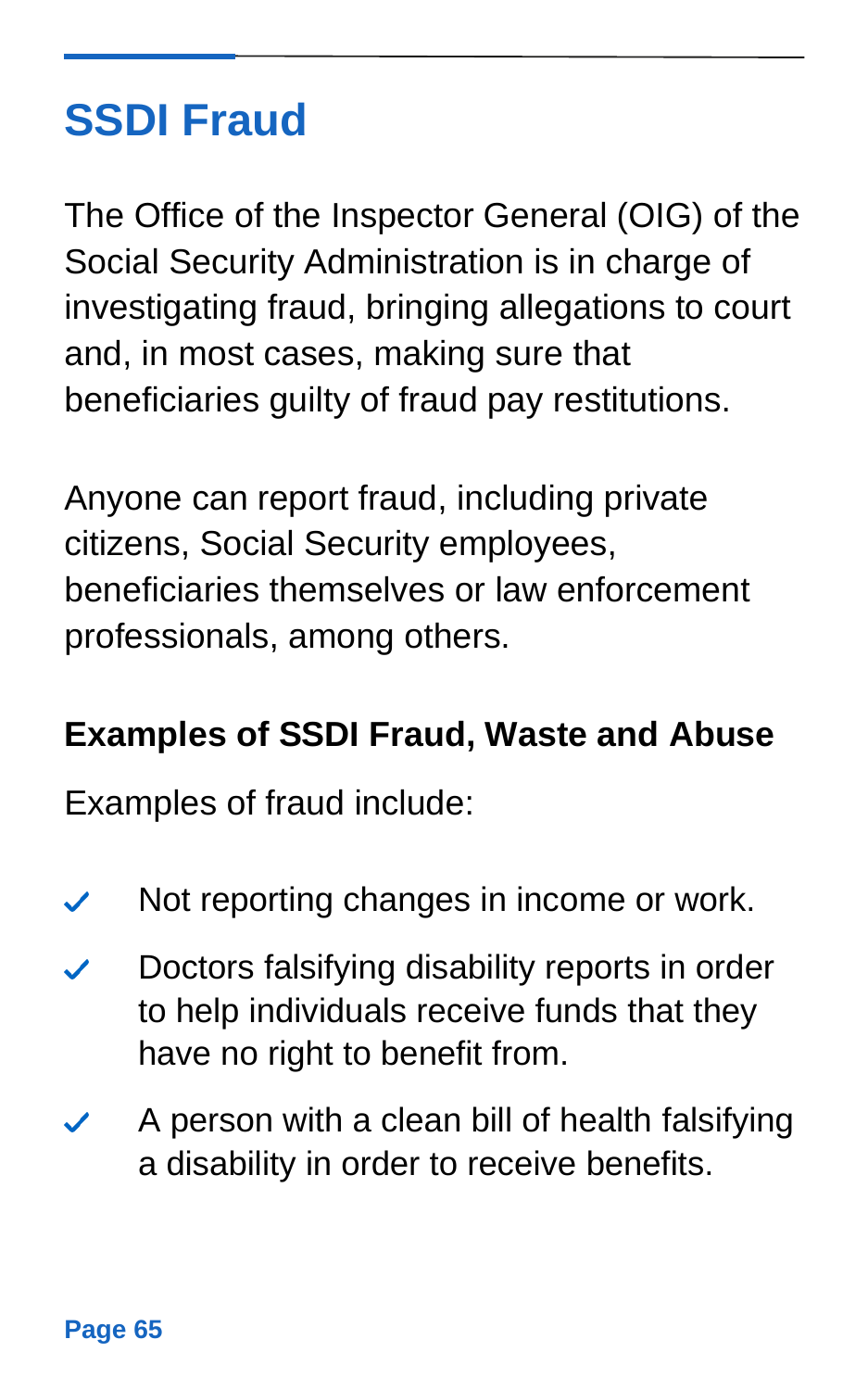#### **How to Report SSDI Fraud**

You can report fraud in the following ways:

- Online using the OIG [fraud reporting form.](https://www.ssa.gov/fraudreport/oig/public_fraud_reporting/form.htm)
- By faxing your report to 410-597-0118.  $\boldsymbol{\checkmark}$
- Over the phone at 1-800-269-0271 (1-866- ╱ 501-2101 TTY) from 10 a.m. to 4 p.m. EST.
- Through the mail by sending your report to:

Social Security Fraud Hotline P.O. Box 17785 Baltimore, Maryland 21235

You can also call any Social Security office or call the Social Security Administration's toll-free number at 1-800-772-1213 from 7:00 a.m. to 7:00 p.m. if you are unable to reach a representative at the OIG fraud hotline.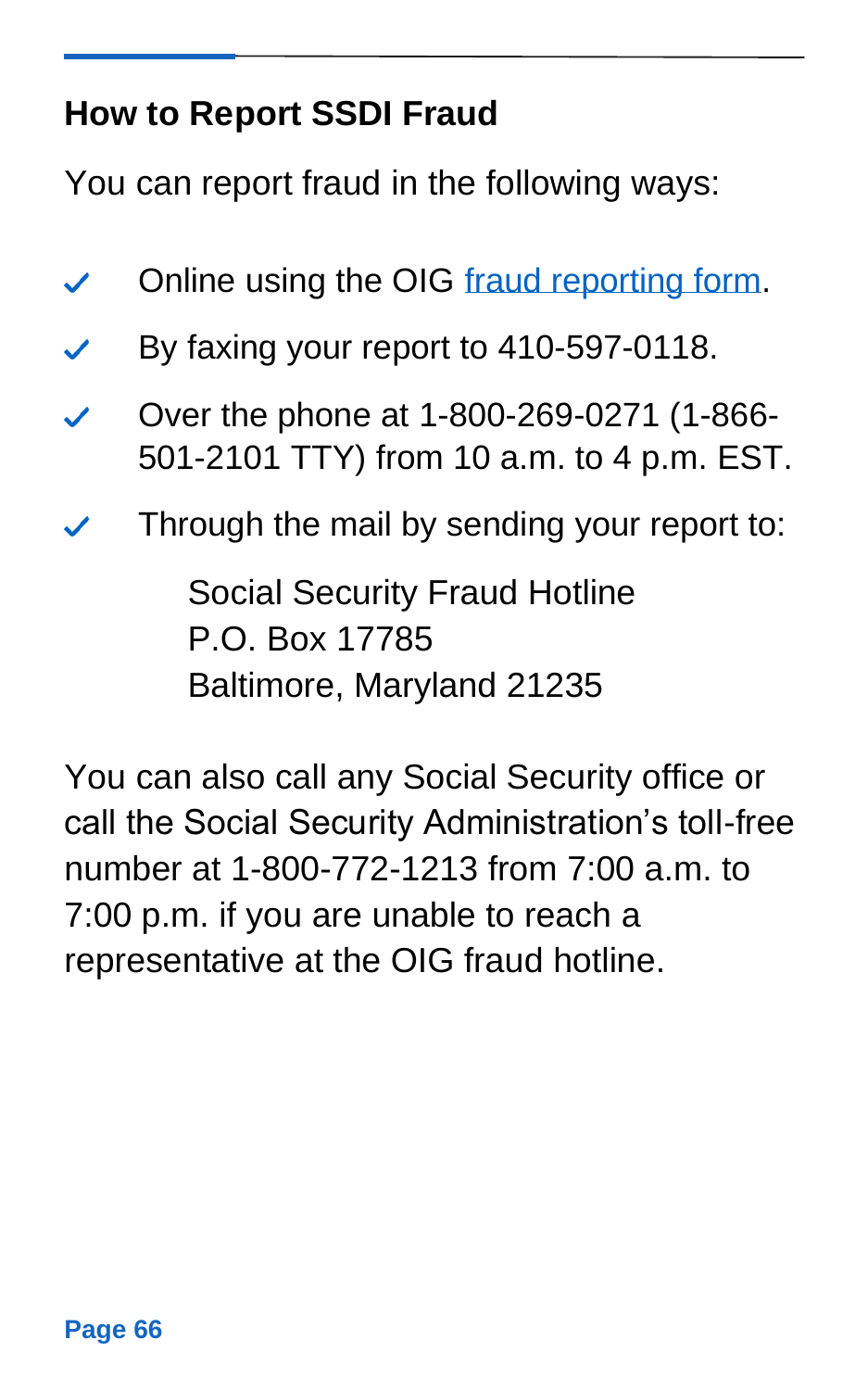#### **Information Required for an SSDI Fraud Report**

- The name, address, phone number, Social  $\checkmark$ Security Number and date of birth of the perpetrator or victim
- A description of the fraudulent activity,  $\checkmark$ including when and where it took place
- Why the fraud occurred and how it happened
- Information on any witnesses who may have knowledge of the violation.

If you feel that you would create problems or even be in danger by including your identity on a report, you can remain anonymous.

### **What do Social Security fraud investigations involve?**

The OIG aims to act on every report within 45 days of receiving it. Actions may include referring the case to the Social Security Administration, giving the case to a local OIG investigative office or referring the case to another agency, such as the Department of